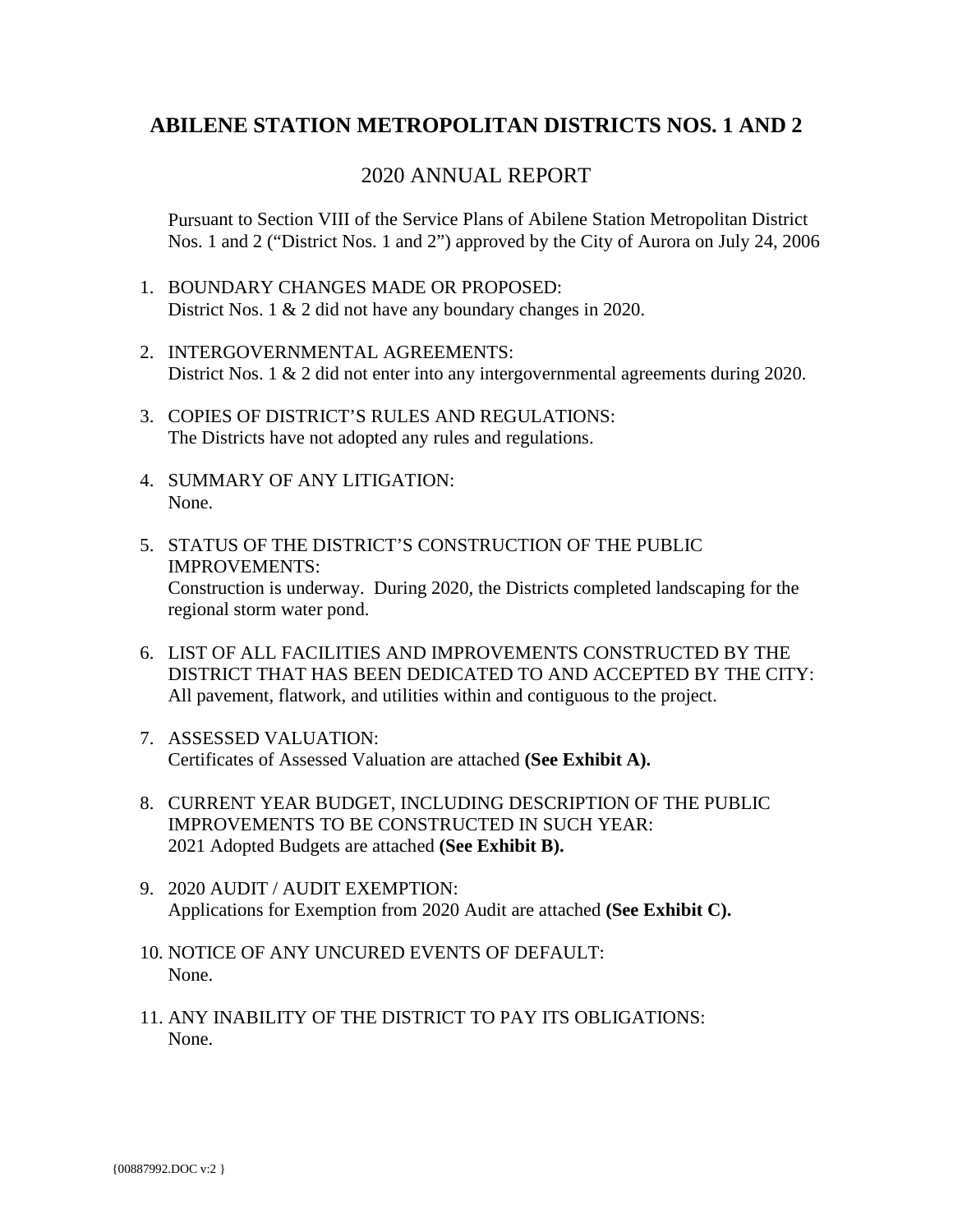# **EXHIBIT A**

District No. 1 Certificate of Assessed Valuation

District No. 2 Certificate of Assessed Valuation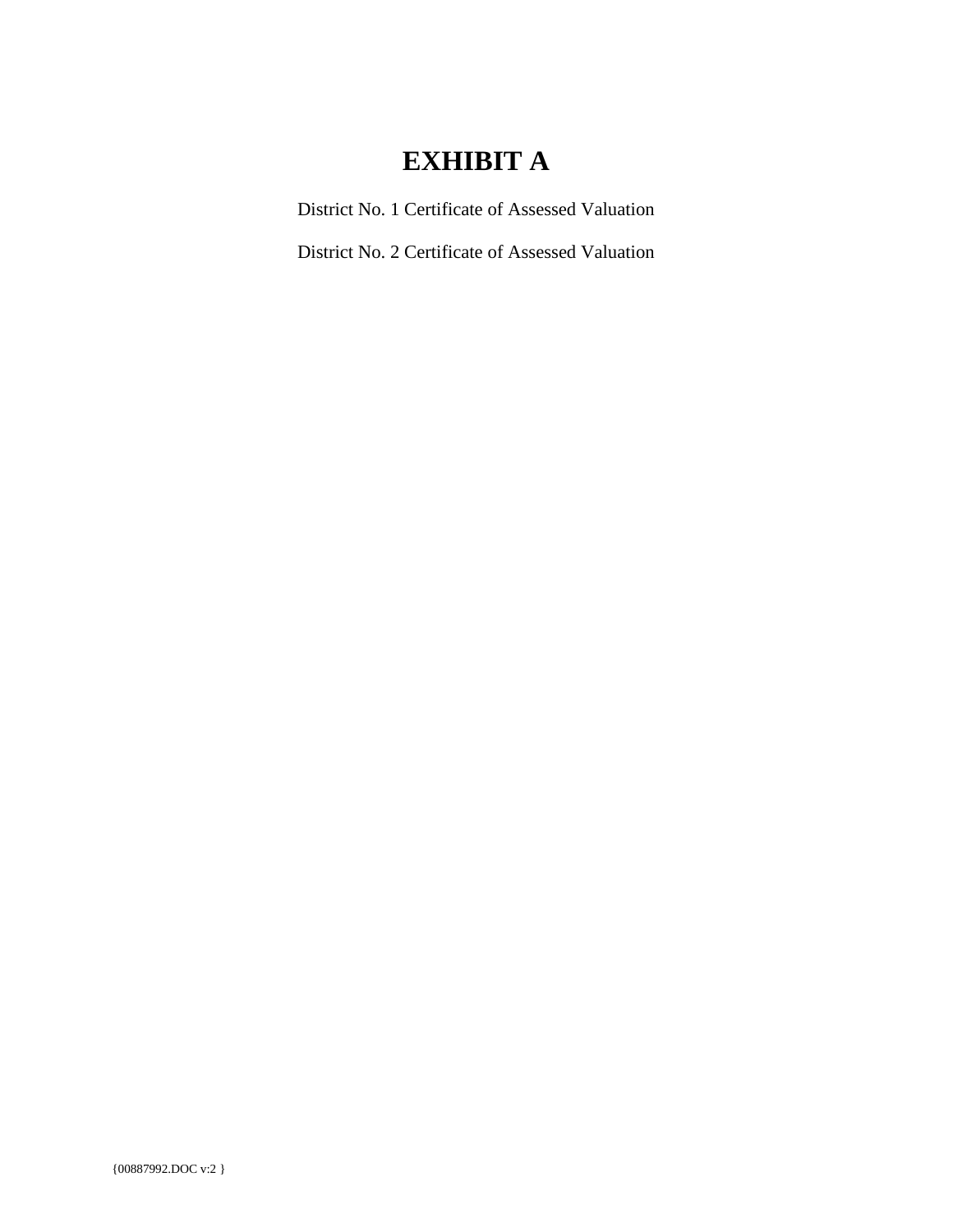<span id="page-2-0"></span>

PK Kaiser, MBA, MS

Assessor

OFFICE OF THE ASSESSOR 5334 5. Prince Street Littleton, CO 80120-1136 Phone: 303-795-4600 TDD: Relay-711 Fax:303-797-1295 HTTP://www.arapahoegov.com/assessor assessor@arapahoegov. corn

Code # 4007

#### October 8, 2020

AUTH 4007 ABILENE STN METRO DIST #1 CLIFTON LARSON ALLEN LLP C/O BOB BLODGETT 8390 E CRESCENT PKY SUITE 300 GREENWOOD VILLAGE CO 80111

#### CERTIFICATION OF VALUATION

The Arapahoe County Assessor reports a taxable assessed valuation for your taxing entity for 2020 of:

#### \$3,029,973

The breakdown of the taxable valuation of your property is enclosed.

As further required by CRS 39-5-128(1), you are hereby notified to officially certify your levy to the Board of County Commissioners no later than December 15.

CRS 39-1-111(5) requires that this office transmit a notification by December 10 of any changes to valuation made after the original certification.

> PK Kaiser, MBA, MS Arapahoe County Assessor

enc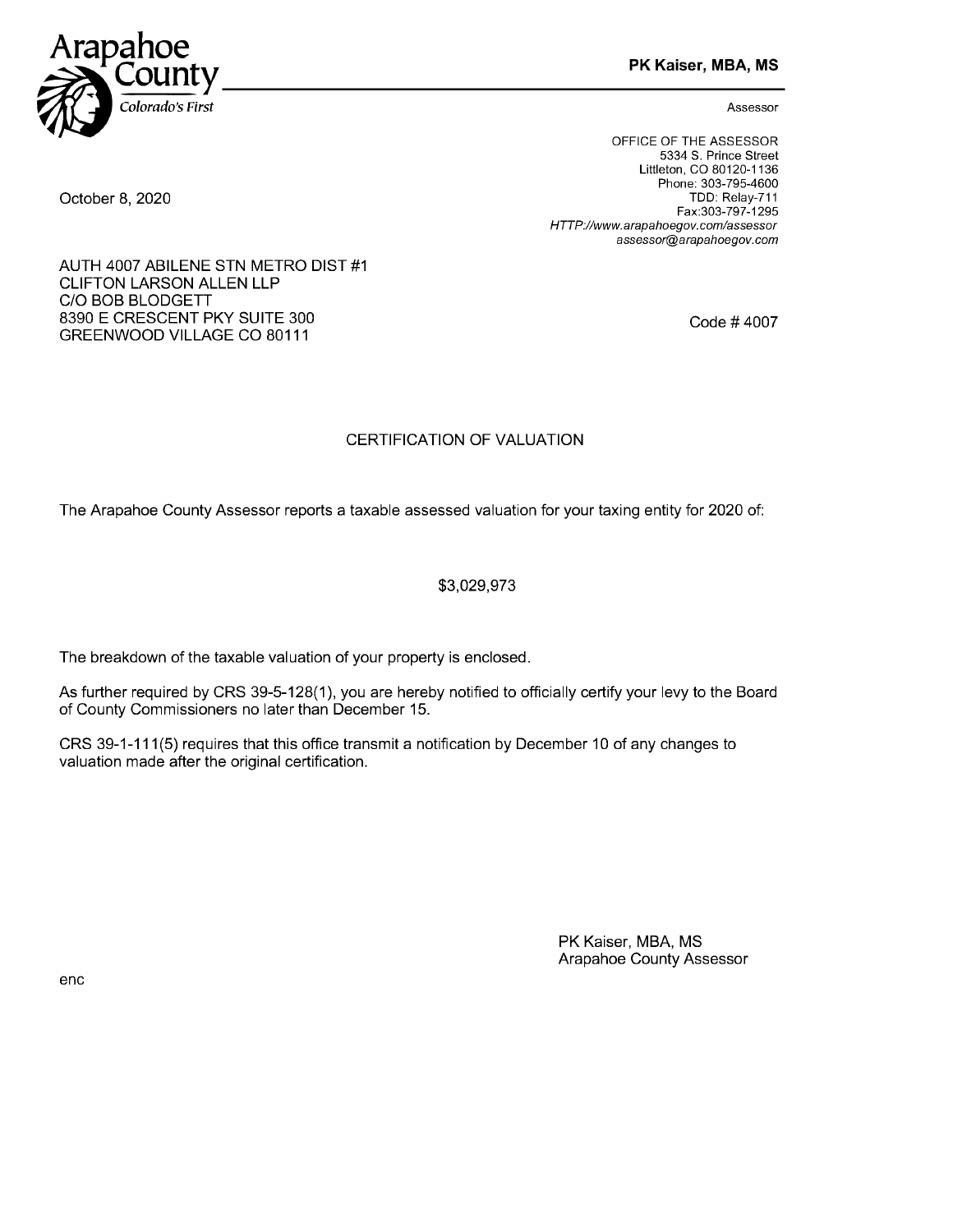### CERTIFICATION OF VALUATION BY ARAPAHOE COUNTY ASSESSOR

|                                  | New Tax Entity<br>$\Box$ YES $\boxtimes$ NO                                                                                                                                                                                                                                                                                                               |        |                            | Date: October 8, 2020 |
|----------------------------------|-----------------------------------------------------------------------------------------------------------------------------------------------------------------------------------------------------------------------------------------------------------------------------------------------------------------------------------------------------------|--------|----------------------------|-----------------------|
|                                  | <b>NAME OF TAX ENTITY:</b><br>ABILENE STN METRO DIS#1                                                                                                                                                                                                                                                                                                     |        |                            |                       |
|                                  | USE FOR STATUTORY PROPERTY TAX REVENUE LIMIT CALCULATION ("5.5%" LIMIT) ONLY                                                                                                                                                                                                                                                                              |        |                            |                       |
|                                  | IN ACCORDANCE WITH 39-5-121(2)(a) AND 39-5-128(1), C.R.S., AND NO LATER THAN AUGUST 25, THE<br>ASSESSOR CERTIFIES THE TOTAL VALUATION FOR ASSESSMENT FOR THE TAXABLE YEAR 2020:                                                                                                                                                                           |        |                            |                       |
| 1.                               | PREVIOUS YEAR'S NET TOTAL TAXABLE ASSESSED VALUATION:                                                                                                                                                                                                                                                                                                     | 1.     | \$                         | 1,111,655             |
| 2.                               | CURRENT YEAR'S GROSS TOTAL TAXABLE ASSESSED VALUATION: ‡                                                                                                                                                                                                                                                                                                  | 2.     | \$                         | 3,029,973             |
| 3.                               | LESS TOTAL TIF AREA INCREMENTS, IF ANY:                                                                                                                                                                                                                                                                                                                   | 3.     | \$                         | $\theta$              |
| 4.                               | CURRENT YEAR'S NET TOTAL TAXABLE ASSESSED VALUATION:                                                                                                                                                                                                                                                                                                      | 4.     | $\mathbf S$                | 3,029,973             |
| 5.                               | NEW CONSTRUCTION: *                                                                                                                                                                                                                                                                                                                                       | 5.     | $\mathbb{S}$               | 1,901,112             |
| 6.                               | INCREASED PRODUCTION OF PRODUCING MINE: $\approx$                                                                                                                                                                                                                                                                                                         | 6.     | \$                         | $\theta$              |
| 7.                               | ANNEXATIONS/INCLUSIONS:                                                                                                                                                                                                                                                                                                                                   | 7.     | $\$$                       | $\bf{0}$              |
| 8.                               | PREVIOUSLY EXEMPT FEDERAL PROPERTY: $\approx$                                                                                                                                                                                                                                                                                                             | 8.     | \$                         | $\theta$              |
| 9.                               | NEW PRIMARY OIL OR GAS PRODUCTION FROM ANY PRODUCING OIL<br>AND GAS LEASEHOLD OR LAND $(29-1-301(1)(b), C.R.S.)$ : $\Phi$                                                                                                                                                                                                                                 | 9.     | \$                         | $\theta$              |
| 10.                              | TAXES RECEIVED LAST YEAR ON OMITTED PROPERTY AS OF AUG. 1 (29-<br>$1-301(1)(A)$ , C.R.S.). Includes all revenue collected on valuation not previously<br>certified:                                                                                                                                                                                       | 10.    | - \$                       | $\theta$              |
| 11.                              | TAXES ABATED AND REFUNDED AS OF AUG. 1 (29-1-301(1)(a), C.R.S.) and<br>$(39-10-114(1)(a)(I)(B), C.R.S.)$ :                                                                                                                                                                                                                                                | 11. \$ |                            | $\theta$              |
| $\approx$<br>Ф                   | Jurisdiction must submit to the Division of Local Government respective Certifications of Impact in order for the values to be treaed as growth in the limit calculation;<br>use Forms DLG 52 & 52A.<br>Jurisdiction must apply to the Division of Local Government before the value can be treated as growth in the limit calculation; use Form DLG 52B. |        |                            |                       |
|                                  | USE FOR TABOR "LOCAL GROWTH" CALCULATION ONLY                                                                                                                                                                                                                                                                                                             |        |                            |                       |
|                                  | IN ACCORDANCE WITH ART X, SEC.20, COLO. CONSTITUTION AND 39-5-121(2)(b), C.R.S., THE ASSESSOR<br>CERTIFIES THE TOTAL ACTUAL VALUATION FOR THE TAXABLE YEAR 2020:                                                                                                                                                                                          |        |                            |                       |
| 1.                               | CURRENT YEAR'S TOTAL ACTUAL VALUE OF ALL REAL PROPERTY: ¶                                                                                                                                                                                                                                                                                                 | 1.     | <sup>\$</sup>              | 10,443,782            |
|                                  | <b>ADDITIONS TO TAXABLE REAL PROPERTY</b>                                                                                                                                                                                                                                                                                                                 |        |                            |                       |
| 2.                               | CONSTRUCTION OF TAXABLE REAL PROPERTY IMPROVEMENTS:                                                                                                                                                                                                                                                                                                       | 2.     | \$.                        | 6,555,557             |
| 3.                               | ANNEXATIONS/INCLUSIONS:                                                                                                                                                                                                                                                                                                                                   | 3.     | X,                         | $\boldsymbol{0}$      |
| 4.                               | INCREASED MINING PRODUCTION: §                                                                                                                                                                                                                                                                                                                            | 4.     | \$                         | 0                     |
| 5.                               | PREVIOUSLY EXEMPT PROPERTY:                                                                                                                                                                                                                                                                                                                               | 5.     | \$                         | $\bf{0}$              |
| 6.                               | OIL OR GAS PRODUCTION FROM A NEW WELL:                                                                                                                                                                                                                                                                                                                    | 6.     | \$.                        | $\bf{0}$              |
| 7.                               | TAXABLE REAL PROPERTY OMITTED FROM THE PREVIOUS YEAR'S TAX<br>WARRANT: (If land and/or a structure is picked up as omitted property for multiple years,<br>only the most current year's actual value can be reported as omitted property.):                                                                                                               | 7.     | \$                         | $\bf{0}$              |
|                                  | <b>DELETIONS FROM TAXABLE REAL PROPERTY</b>                                                                                                                                                                                                                                                                                                               |        |                            |                       |
| 8.                               | DESTRUCTION OF TAXABLE REAL PROPERTY IMPROVEMENTS:                                                                                                                                                                                                                                                                                                        | 8.     | \$                         | $\bf{0}$              |
| 9.                               | DISCONNECTIONS/EXCLUSIONS:                                                                                                                                                                                                                                                                                                                                | 9.     | S                          | $\bf{0}$              |
| 10.                              | PREVIOUSLY TAXABLE PROPERTY:                                                                                                                                                                                                                                                                                                                              | 10.    | -S                         | $\theta$              |
| $\blacksquare$<br>$\ast$<br>$\S$ | This includes the actual value of all taxable real property plus the actual value of religious, private school, and charitable real property.<br>Construction is defined as newly constructed taxable real property structures.<br>Includes production from new mines and increases in production of existing producing mines.                            |        |                            |                       |
|                                  | IN ACCORDANCE WITH 39-5-128(1), C.R.S., AND NO LATER THAN AUGUST 25, THE ASSESSOR CERTIFIES TO SCHOOL DISTRICTS:                                                                                                                                                                                                                                          |        |                            |                       |
| 1.                               | TOTAL ACTUAL VALUE OF ALL TAXABLE PROPERTY                                                                                                                                                                                                                                                                                                                | 1.     | $\boldsymbol{\mathcal{S}}$ | $\theta$              |
|                                  |                                                                                                                                                                                                                                                                                                                                                           |        |                            |                       |

NOTE: ALL LEVIES MUST BE CERTIFIED TO THE COUNTY COMMISSIONERS NO LATER THAN DECEMBER 15.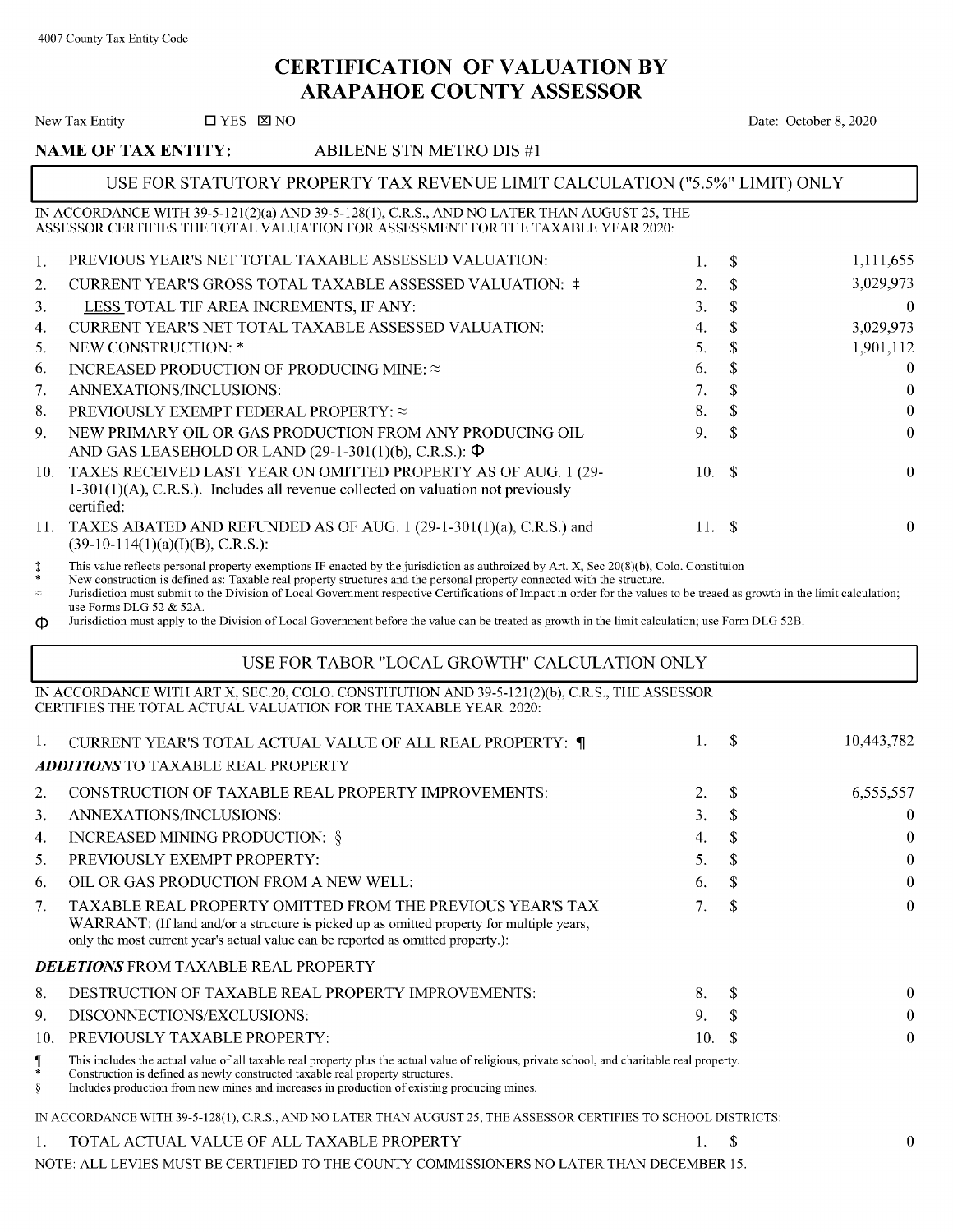

PK Kaiser, MBA, MS

Assessor

OFFICE OF THE ASSESSOR 5334 5. Prince Street Littleton, CO 80120-1136 Phone: 303-795-4600 TDD: Relay-711 Fax:303-797-1295 HTTP://www.arapahoegov.com/assessor assessor@arapahoegov. corn

Code # 4008

### CERTIFICATION OF VALUATION

The Arapahoe County Assessor reports a taxable assessed valuation for your taxing entity for 2020 of:

\$145

The breakdown of the taxable valuation of your property is enclosed.

As further required by CRS 39-5-128(1), you are hereby notified to officially certify your levy to the Board of County Commissioners no later than December 15.

CRS 39-1-111(5) requires that this office transmit a notification by December 10 of any changes to valuation made after the original certification.

> PK Kaiser, MBA, MS Arapahoe County Assessor

October 8, 2020

AUTH 4008 ABILENE STN METRO DIST #2 CLIFTON LARSON ALLEN LLP C/O BOB BLODGETT 8390 E CRESCENT PKY SUITE 300 GREENWOOD VILLAGE CO 80111

enc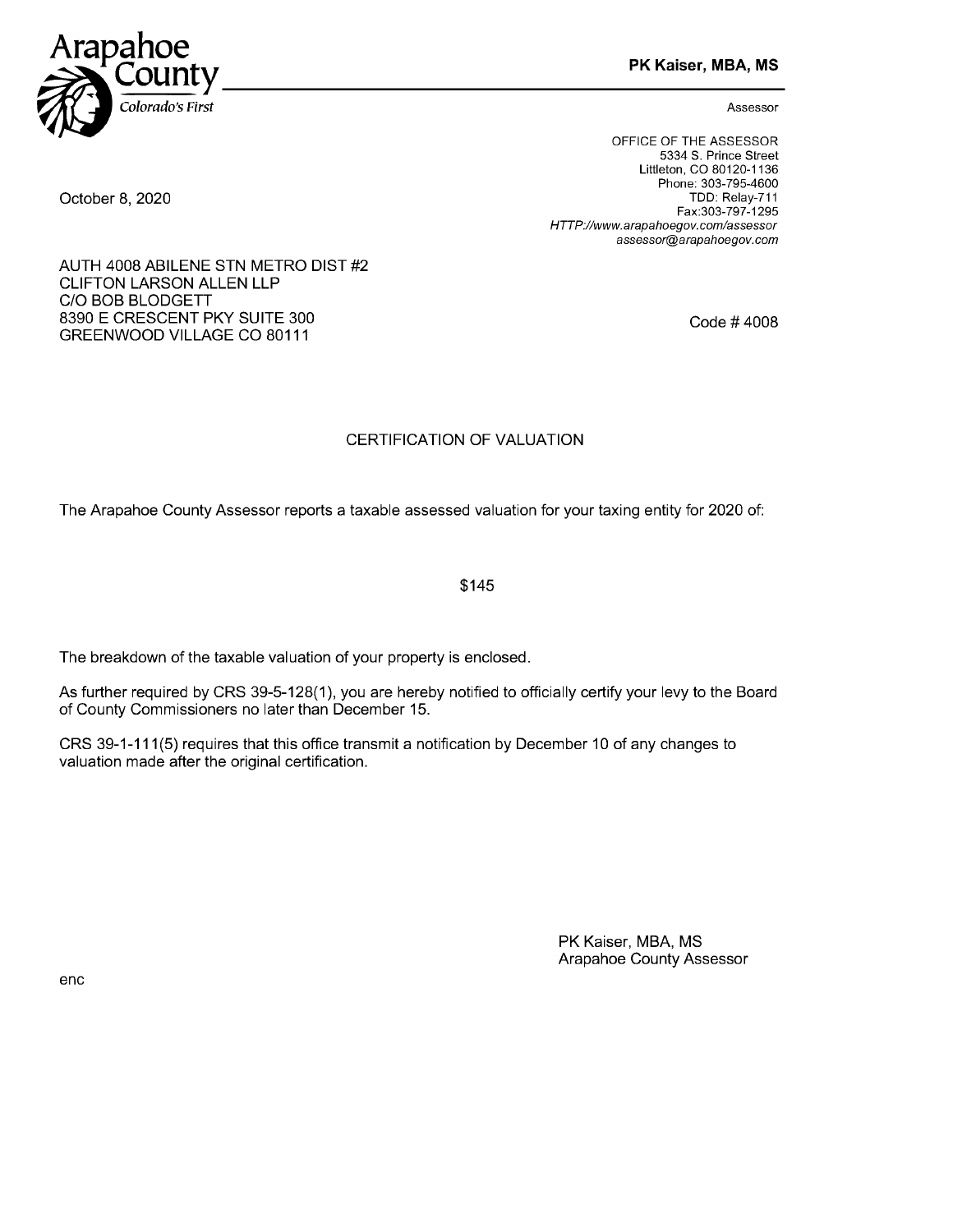### CERTIFICATION OF VALUATION BY ARAPAHOE COUNTY ASSESSOR

|                | New Tax Entity<br>$\Box$ YES $\boxtimes$ NO                                                                                                                                                                                                                                                                                                               |          | Date: October 8, 2020   |          |
|----------------|-----------------------------------------------------------------------------------------------------------------------------------------------------------------------------------------------------------------------------------------------------------------------------------------------------------------------------------------------------------|----------|-------------------------|----------|
|                | <b>NAME OF TAX ENTITY:</b><br><b>ABILENE STN METRO DIS#2</b>                                                                                                                                                                                                                                                                                              |          |                         |          |
|                | USE FOR STATUTORY PROPERTY TAX REVENUE LIMIT CALCULATION ("5.5%" LIMIT) ONLY                                                                                                                                                                                                                                                                              |          |                         |          |
|                | IN ACCORDANCE WITH 39-5-121(2)(a) AND 39-5-128(1), C.R.S., AND NO LATER THAN AUGUST 25, THE<br>ASSESSOR CERTIFIES THE TOTAL VALUATION FOR ASSESSMENT FOR THE TAXABLE YEAR 2020:                                                                                                                                                                           |          |                         |          |
| 1.             | PREVIOUS YEAR'S NET TOTAL TAXABLE ASSESSED VALUATION:                                                                                                                                                                                                                                                                                                     | 1.       | S.                      | 145      |
| 2.             | CURRENT YEAR'S GROSS TOTAL TAXABLE ASSESSED VALUATION: ‡                                                                                                                                                                                                                                                                                                  | 2.       | \$                      | 145      |
| 3.             | LESS TOTAL TIF AREA INCREMENTS, IF ANY:                                                                                                                                                                                                                                                                                                                   | 3.       | \$                      | $\bf{0}$ |
| 4.             | CURRENT YEAR'S NET TOTAL TAXABLE ASSESSED VALUATION:                                                                                                                                                                                                                                                                                                      | 4.       | \$                      | 145      |
| 5.             | NEW CONSTRUCTION: *                                                                                                                                                                                                                                                                                                                                       | 5.       | \$                      | $\theta$ |
| 6.             | INCREASED PRODUCTION OF PRODUCING MINE: $\approx$                                                                                                                                                                                                                                                                                                         | 6.       | \$                      | $\theta$ |
| 7.             | ANNEXATIONS/INCLUSIONS:                                                                                                                                                                                                                                                                                                                                   | 7.       | \$                      | $\bf{0}$ |
| 8.             | PREVIOUSLY EXEMPT FEDERAL PROPERTY: $\approx$                                                                                                                                                                                                                                                                                                             | 8.       | \$                      | $\theta$ |
| 9.             | NEW PRIMARY OIL OR GAS PRODUCTION FROM ANY PRODUCING OIL<br>AND GAS LEASEHOLD OR LAND $(29-1-301(1)(b), C.R.S.)$ : $\Phi$                                                                                                                                                                                                                                 | 9.       | \$                      | $\theta$ |
| 10.            | TAXES RECEIVED LAST YEAR ON OMITTED PROPERTY AS OF AUG. 1 (29-<br>$1-301(1)(A)$ , C.R.S.). Includes all revenue collected on valuation not previously<br>certified:                                                                                                                                                                                       | 10.      | -\$                     | $\theta$ |
| 11.            | TAXES ABATED AND REFUNDED AS OF AUG. 1 (29-1-301(1)(a), C.R.S.) and<br>$(39-10-114(1)(a)(I)(B), C.R.S.)$ :                                                                                                                                                                                                                                                | $11. \S$ |                         | $\theta$ |
| $\approx$<br>Ф | Jurisdiction must submit to the Division of Local Government respective Certifications of Impact in order for the values to be treaed as growth in the limit calculation;<br>use Forms DLG 52 & 52A.<br>Jurisdiction must apply to the Division of Local Government before the value can be treated as growth in the limit calculation; use Form DLG 52B. |          |                         |          |
|                | USE FOR TABOR "LOCAL GROWTH" CALCULATION ONLY                                                                                                                                                                                                                                                                                                             |          |                         |          |
|                | IN ACCORDANCE WITH ART X, SEC.20, COLO. CONSTITUTION AND 39-5-121(2)(b), C.R.S., THE ASSESSOR<br>CERTIFIES THE TOTAL ACTUAL VALUATION FOR THE TAXABLE YEAR 2020:                                                                                                                                                                                          |          |                         |          |
| 1.             | CURRENT YEAR'S TOTAL ACTUAL VALUE OF ALL REAL PROPERTY: 1                                                                                                                                                                                                                                                                                                 | 1.       | \$                      | 500      |
|                | <b>ADDITIONS TO TAXABLE REAL PROPERTY</b>                                                                                                                                                                                                                                                                                                                 |          |                         |          |
| 2.             | CONSTRUCTION OF TAXABLE REAL PROPERTY IMPROVEMENTS:                                                                                                                                                                                                                                                                                                       | 2.       | \$.                     | $\bf{0}$ |
| 3.             | ANNEXATIONS/INCLUSIONS:                                                                                                                                                                                                                                                                                                                                   | 3.       | 2                       | $\bf{0}$ |
| 4.             | INCREASED MINING PRODUCTION: §                                                                                                                                                                                                                                                                                                                            | 4.       |                         | $\theta$ |
| 5.             | PREVIOUSLY EXEMPT PROPERTY:                                                                                                                                                                                                                                                                                                                               | 5.       | \$                      | $\theta$ |
| 6.             | OIL OR GAS PRODUCTION FROM A NEW WELL:                                                                                                                                                                                                                                                                                                                    | 6.       | \$                      | $\theta$ |
| 7.             | TAXABLE REAL PROPERTY OMITTED FROM THE PREVIOUS YEAR'S TAX<br>WARRANT: (If land and/or a structure is picked up as omitted property for multiple years,<br>only the most current year's actual value can be reported as omitted property.):                                                                                                               | 7.       | \$                      | $\bf{0}$ |
|                | <b>DELETIONS FROM TAXABLE REAL PROPERTY</b>                                                                                                                                                                                                                                                                                                               |          |                         |          |
| 8.             | DESTRUCTION OF TAXABLE REAL PROPERTY IMPROVEMENTS:                                                                                                                                                                                                                                                                                                        | 8.       | \$                      | $\theta$ |
| 9.             | DISCONNECTIONS/EXCLUSIONS:                                                                                                                                                                                                                                                                                                                                | 9.       | \$                      | $\theta$ |
| 10.            | PREVIOUSLY TAXABLE PROPERTY:                                                                                                                                                                                                                                                                                                                              | 10.      | -S                      | $\bf{0}$ |
| $\blacksquare$ | This includes the actual value of all taxable real property plus the actual value of religious, private school, and charitable real property.                                                                                                                                                                                                             |          |                         |          |
| $\ast$<br>ş    | Construction is defined as newly constructed taxable real property structures.<br>Includes production from new mines and increases in production of existing producing mines.                                                                                                                                                                             |          |                         |          |
|                | IN ACCORDANCE WITH 39-5-128(1), C.R.S., AND NO LATER THAN AUGUST 25, THE ASSESSOR CERTIFIES TO SCHOOL DISTRICTS:                                                                                                                                                                                                                                          |          |                         |          |
| 1.             | TOTAL ACTUAL VALUE OF ALL TAXABLE PROPERTY                                                                                                                                                                                                                                                                                                                | 1.       | $\sqrt[6]{\frac{1}{2}}$ | $\theta$ |

NOTE: ALL LEVIES MUST BE CERTIFIED TO THE COUNTY COMMISSIONERS NO LATER THAN DECEMBER 15.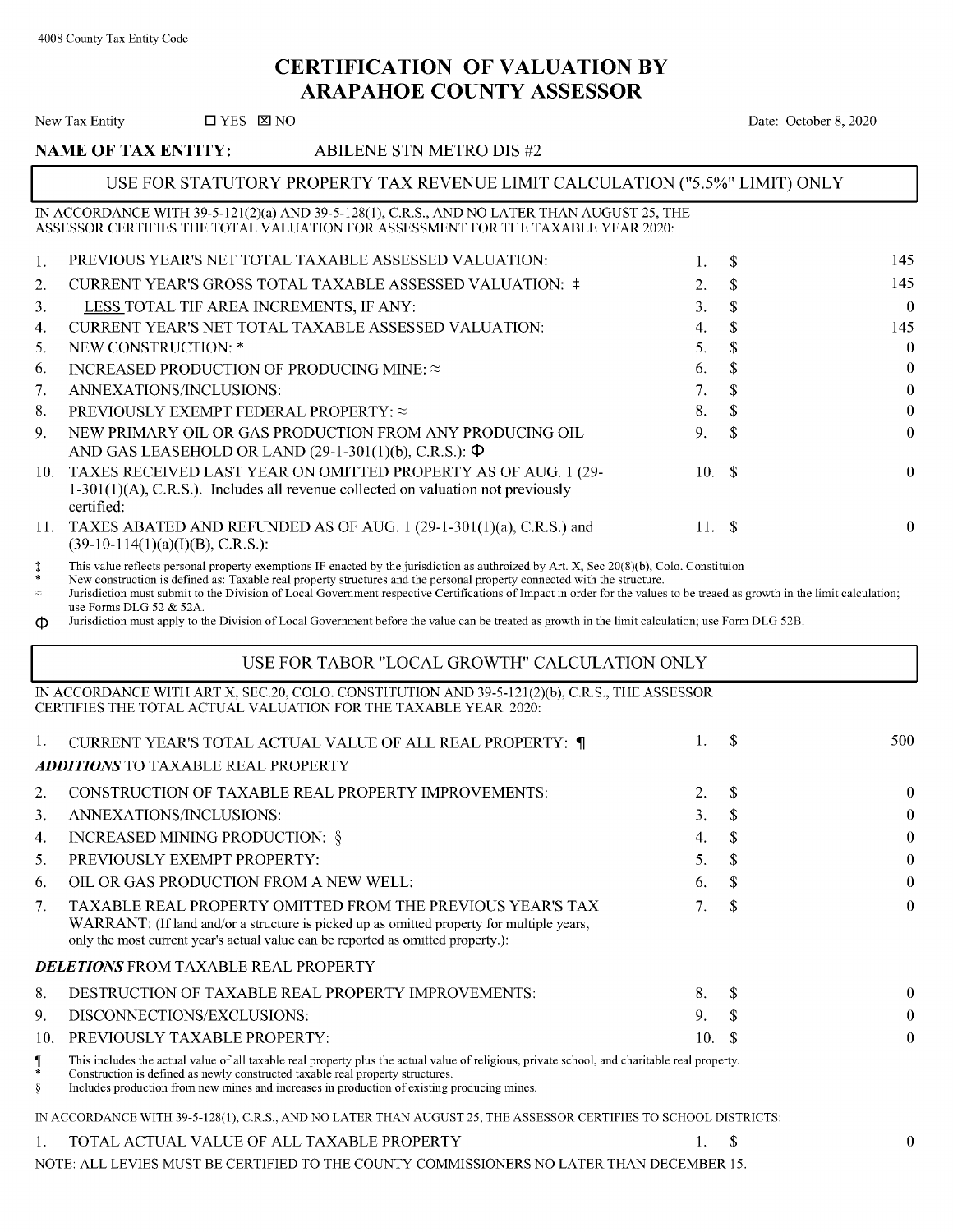# **EXHIBIT B**

District No. 1 2021 Adopted Budget

District No. 2 2021 Adopted Budget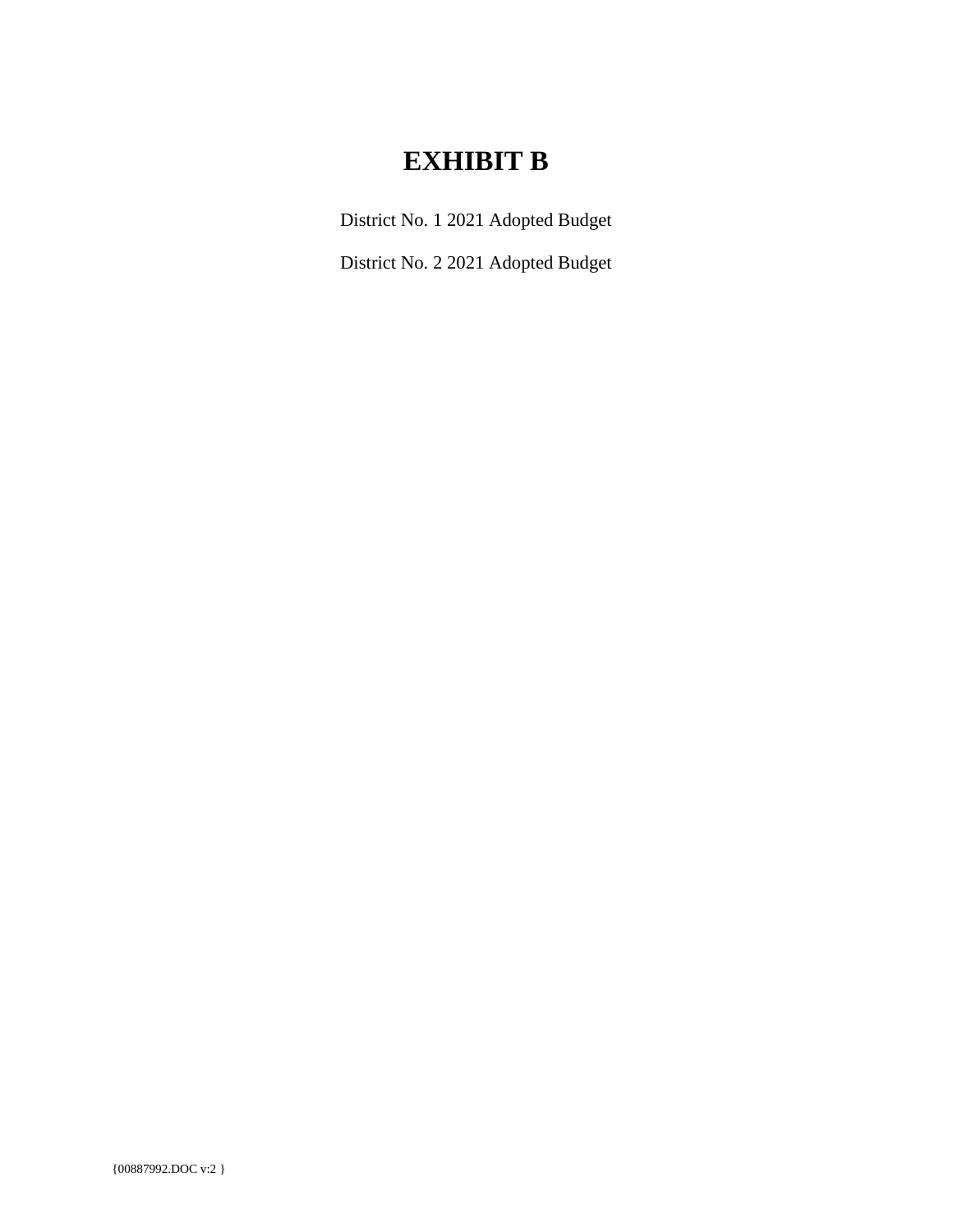### <span id="page-7-0"></span>**ABILENE STATION METROPOLITAN DISTRICT NO. 1**

**ANNUAL BUDGET**

**FOR THE YEAR ENDING DECEMBER 31, 2021**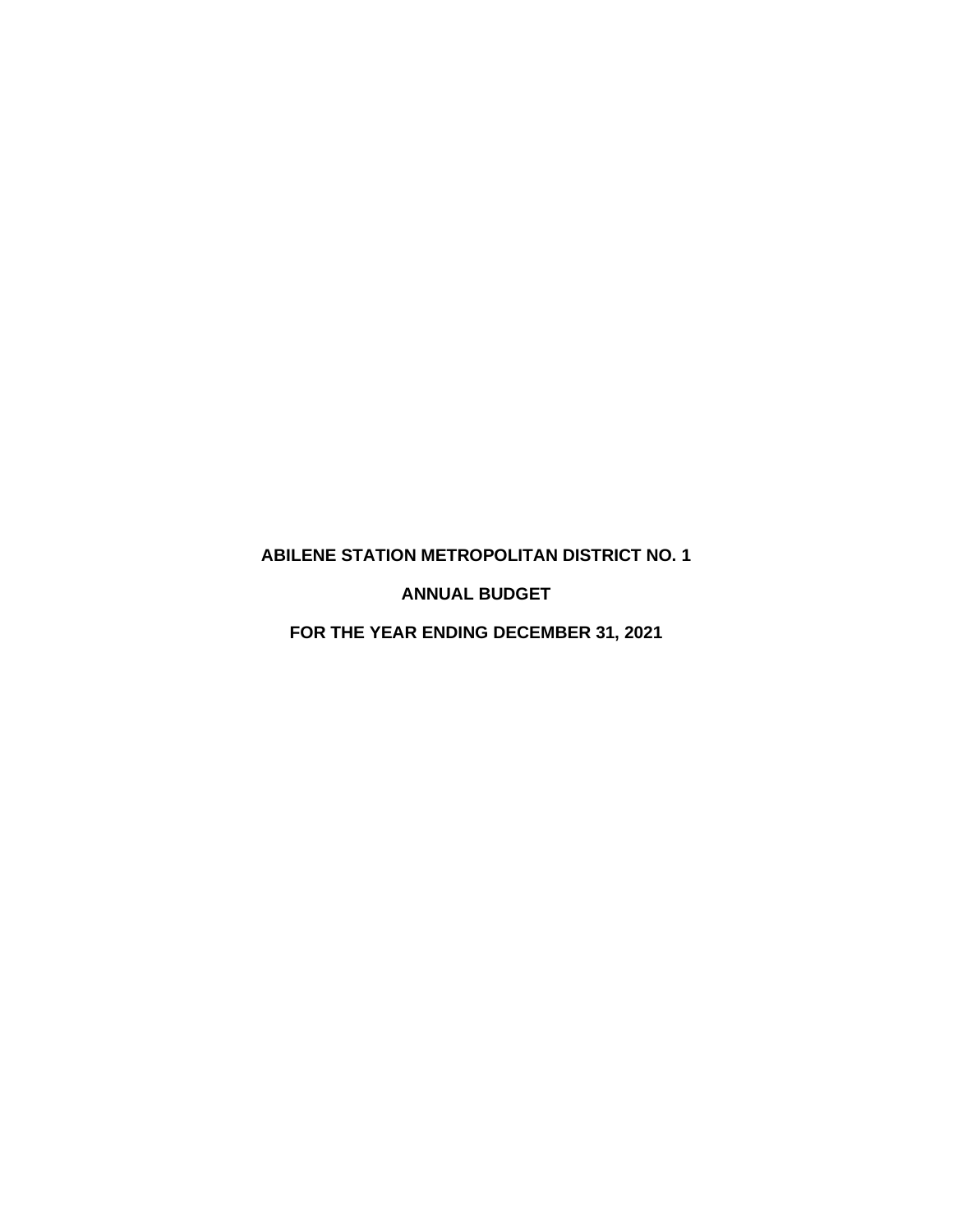#### **ABILENE STATION METROPOLITAN DISTRICT NO. 1 SUMMARY 2021 BUDGET WITH 2019 ACTUAL AND 2020 ESTIMATED For the Years Ended and Ending December 31,**

1/6/21

|                                      | <b>ACTUAL</b> |        | <b>ESTIMATED</b> |                |                 | <b>BUDGET</b> |
|--------------------------------------|---------------|--------|------------------|----------------|-----------------|---------------|
|                                      |               | 2019   | 2020             |                |                 | 2021          |
| <b>BEGINNING FUND BALANCES</b>       | \$            |        | \$               |                | \$              |               |
| <b>REVENUES</b>                      |               |        |                  |                |                 |               |
| Property taxes                       |               | 21,433 |                  | 44,466         |                 | 121,199       |
| Specific ownership tax               |               | 1,680  |                  | 2,900          |                 | 8,484         |
| Interest income                      |               | 325    |                  | 1,500          |                 | 730           |
| Other revenue                        |               |        |                  | 1,500          |                 | 2,817         |
| Bond issuance                        |               |        |                  |                |                 | 2,860,000     |
| <b>Total revenues</b>                |               | 23,438 |                  | 50,366         |                 | 2,993,230     |
|                                      |               |        |                  |                |                 |               |
| <b>TRANSFERS IN</b>                  |               | ÷,     |                  |                |                 | 401,825       |
| Total funds available                |               | 23,438 |                  | 50,366         |                 | 3,395,055     |
| <b>EXPENDITURES</b>                  |               |        |                  |                |                 |               |
| <b>General Fund</b>                  |               | 23,438 |                  | 50,366         |                 | 132,500       |
| Debt Service Fund                    |               |        |                  |                |                 | 109,633       |
| <b>Capital Projects Fund</b>         |               |        |                  |                |                 | 2,458,175     |
| <b>Total expenditures</b>            |               | 23,438 |                  | 50,366         |                 | 2,700,308     |
|                                      |               |        |                  |                |                 |               |
| <b>TRANSFERS OUT</b>                 |               | ÷.     |                  | $\blacksquare$ |                 | 401,825       |
| Total expenditures and transfers out |               |        |                  |                |                 |               |
| requiring appropriation              |               | 23,438 |                  | 50,366         |                 | 3,102,133     |
| <b>ENDING FUND BALANCES</b>          |               |        | S                |                | \$              | 292,922       |
| Debt Service Reserve Fund            | \$            |        | \$               |                | \$              | 237,375       |
| <b>TOTAL RESERVE</b>                 | \$            |        | \$               |                | $\overline{\$}$ | 237,375       |

No assurance provided. See summary of significant assumptions.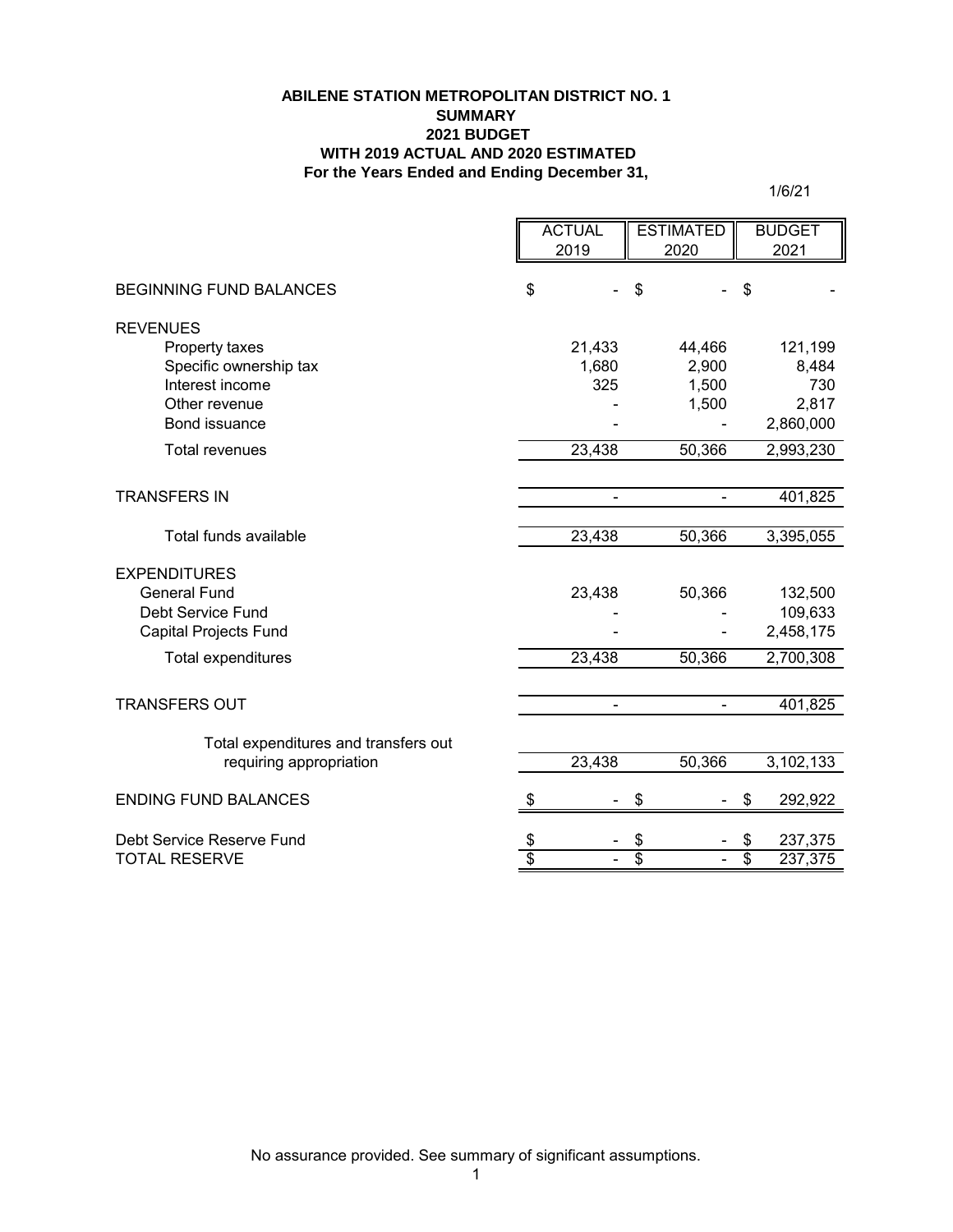#### **ABILENE STATION METROPOLITAN DISTRICT NO. 1 PROPERTY TAX SUMMARY INFORMATION 2021 BUDGET WITH 2019 ACTUAL AND 2020 ESTIMATED For the Years Ended and Ending December 31,**

1/6/21

|                                 |     | <b>ACTUAL</b> |    | <b>ESTIMATED</b> |    | <b>BUDGET</b> |
|---------------------------------|-----|---------------|----|------------------|----|---------------|
|                                 |     | 2019          |    | 2020             |    | 2021          |
|                                 |     |               |    |                  |    |               |
| <b>ASSESSED VALUATION</b>       |     |               |    |                  |    |               |
| Commercial                      | \$  | 346,950       | \$ | 797,436          | \$ | 2,698,196     |
| State assessed                  |     | 380           |    | 150              |    | 960           |
| Vacant land                     |     | 188,499       |    | 314,069          |    | 330,817       |
| <b>Certified Assessed Value</b> |     | 535,829       | \$ | 1,111,655        | \$ | 3,029,973     |
|                                 |     |               |    |                  |    |               |
| <b>MILL LEVY</b>                |     |               |    |                  |    |               |
| General                         |     | 40.000        |    | 40.000           |    | 40.000        |
| Total mill levy                 |     | 40.000        |    | 40.000           |    | 40.000        |
| <b>PROPERTY TAXES</b>           |     |               |    |                  |    |               |
| General                         | \$  | 21,433        | \$ | 44,466           | \$ | 121,199       |
| <b>Budgeted property taxes</b>  | \$. | 21,433        | \$ | 44,466           | \$ | 121,199       |
|                                 |     |               |    |                  |    |               |
| <b>BUDGETED PROPERTY TAXES</b>  |     |               |    |                  |    |               |
| General                         | \$  | 21,433        | \$ | 44,466           | \$ | 121,199       |
|                                 |     | 21,433        | \$ | 44,466           | \$ | 121,199       |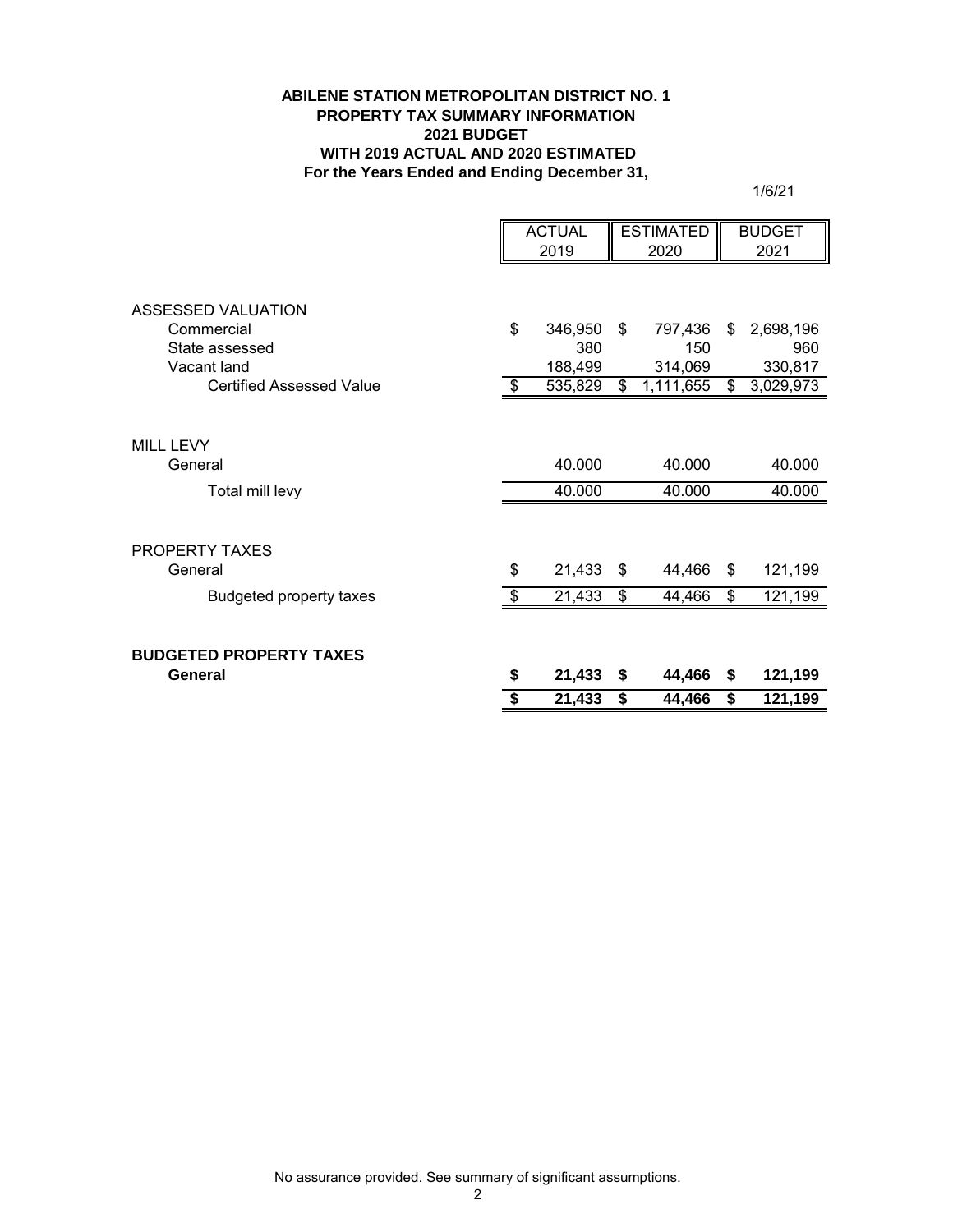#### **For the Years Ended and Ending December 31, ABILENE STATION METROPOLITAN DISTRICT NO. 1 GENERAL FUND 2021 BUDGET WITH 2019 ACTUAL AND 2020 ESTIMATED**

1/6/21

|                                                   | <b>ACTUAL</b> | <b>ESTIMATED</b> | <b>BUDGET</b> |
|---------------------------------------------------|---------------|------------------|---------------|
|                                                   | 2019          | 2020             | 2021          |
|                                                   |               |                  |               |
| BEGINNING FUND BALANCE                            | \$            | \$               | \$            |
| <b>REVENUES</b>                                   |               |                  |               |
| Property taxes                                    | 21,433        | 44,466           | 121,199       |
| Specific ownership tax                            | 1,680         | 2,900            | 8,484         |
| Interest income                                   | 325           | 1,500            |               |
| Other revenue                                     |               | 1,500            | 2,817         |
| <b>Total revenues</b>                             | 23,438        | 50,366           | 132,500       |
| Total funds available                             | 23,438        | 50,366           | 132,500       |
| <b>EXPENDITURES</b>                               |               |                  |               |
| General and administrative                        |               |                  |               |
| County Treasurer's fee                            | 326           | 667              | 1,818         |
| Contingency                                       |               | 1,500            | 2,817         |
| Transfers to Abilene Station MD No.2-General Fund | 23,112        | 48,199           | 127,865       |
| Total expenditures                                | 23,438        | 50,366           | 132,500       |
| Total expenditures and transfers out              |               |                  |               |
| requiring appropriation                           | 23,438        | 50,366           | 132,500       |
| <b>ENDING FUND BALANCE</b>                        | \$            | \$               | \$            |

No assurance provided. See summary of significant assumptions.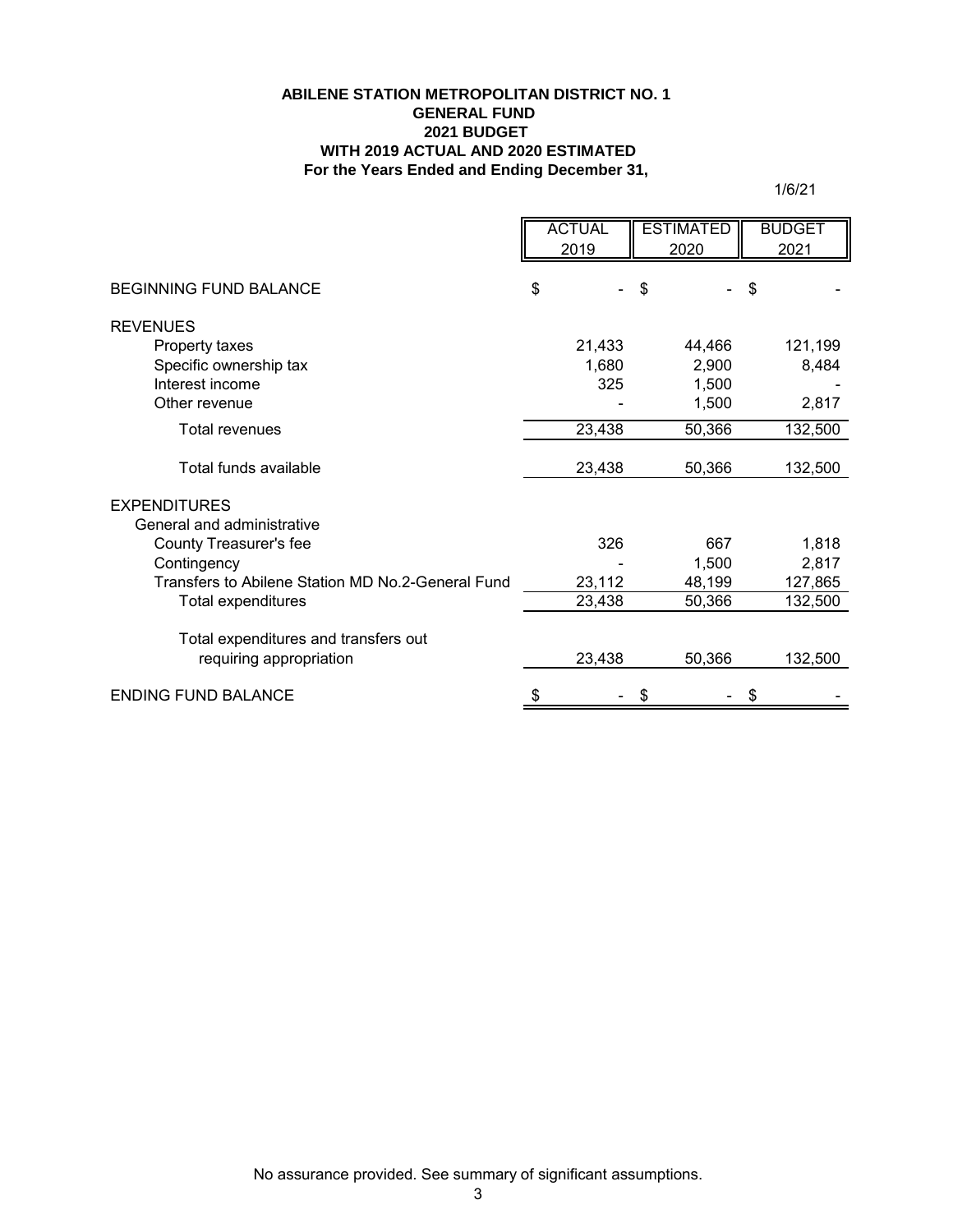#### **ABILENE STATION METROPOLITAN DISTRICT NO. 1 DEBT SERVICE FUND 2021 BUDGET WITH 2019 ACTUAL AND 2020 ESTIMATED For the Years Ended and Ending December 31,**

1/6/21

|                                                               | <b>ACTUAL</b><br>2019 |    | <b>ESTIMATED</b><br>2020 |                          | <b>BUDGET</b><br>2021 |
|---------------------------------------------------------------|-----------------------|----|--------------------------|--------------------------|-----------------------|
| <b>BEGINNING FUND BALANCE</b>                                 | \$                    | \$ |                          | \$                       |                       |
| <b>REVENUES</b><br>Interest income<br>System development fees |                       |    |                          |                          | 730                   |
| <b>Total revenues</b>                                         | -                     |    |                          |                          | 730                   |
| <b>TRANSFERS IN</b>                                           |                       |    |                          |                          |                       |
| Transfers from other funds - Capital Project                  | $\blacksquare$        |    |                          |                          | 401,825               |
| Total funds available                                         |                       |    |                          |                          | 402,555               |
| <b>EXPENDITURES</b><br><b>Debt Service</b>                    |                       |    |                          |                          |                       |
| <b>Bond Interest</b>                                          |                       |    |                          |                          | 109,633               |
| Total expenditures                                            |                       |    |                          |                          | 109,633               |
| Total expenditures and transfers out                          |                       |    |                          |                          |                       |
| requiring appropriation                                       |                       |    |                          |                          | 109,633               |
| <b>ENDING FUND BALANCE</b>                                    |                       | S  |                          | \$                       | 292,922               |
| Debt Service Reserve Fund                                     |                       | \$ |                          | \$                       | 237,375               |
| <b>TOTAL RESERVE</b>                                          | \$                    | \$ |                          | $\overline{\mathcal{S}}$ | 237,375               |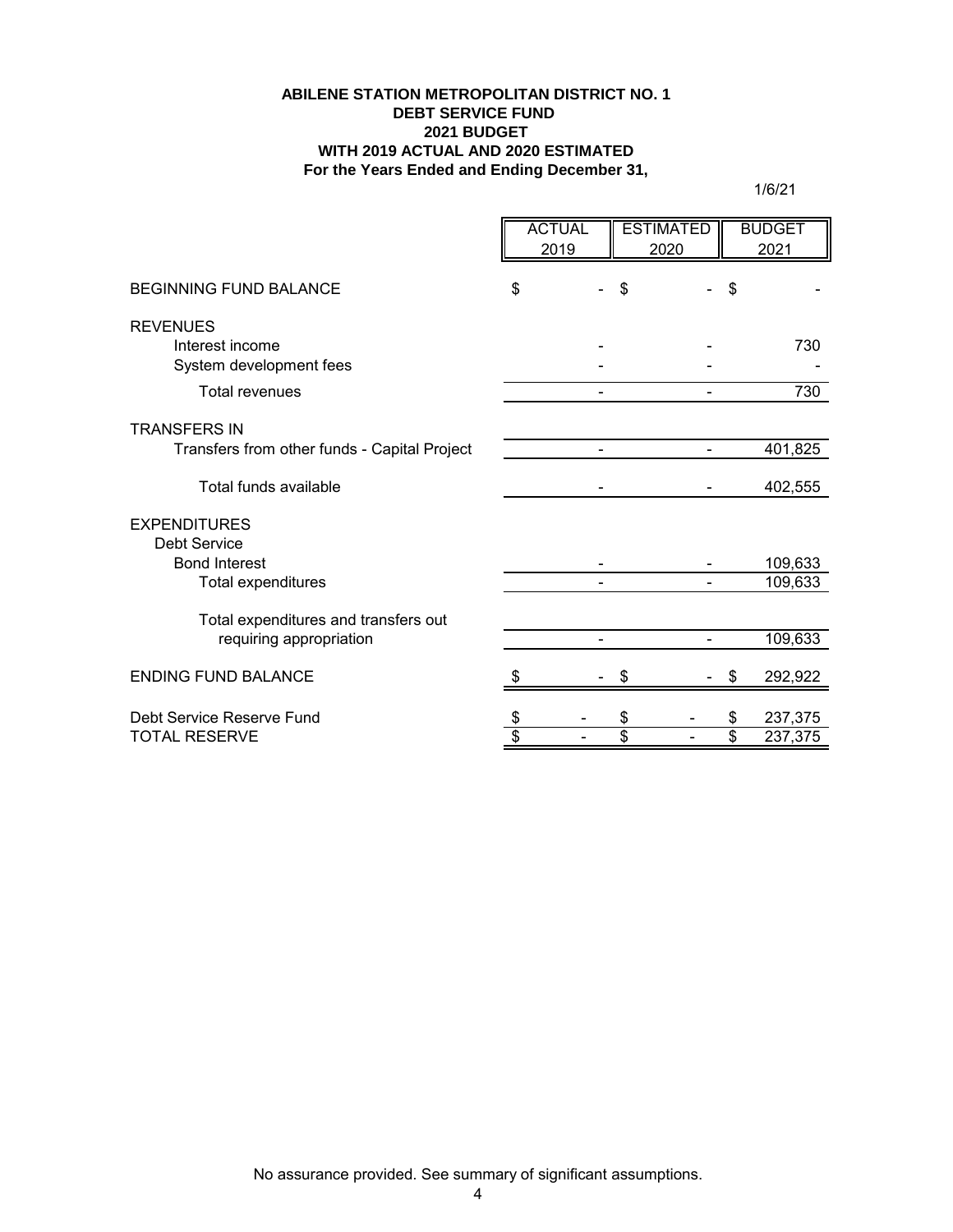#### **ABILENE STATION METROPOLITAN DISTRICT NO. 1 CAPITAL PROJECTS FUND 2021 BUDGET WITH 2019 ACTUAL AND 2020 ESTIMATED For the Years Ended and Ending December 31,**

1/6/21

|                                                                 | <b>ACTUAL</b><br>2019 |    | <b>ESTIMATED</b><br>2020 |    | <b>BUDGET</b><br>2021 |
|-----------------------------------------------------------------|-----------------------|----|--------------------------|----|-----------------------|
| <b>BEGINNING FUND BALANCE</b>                                   | \$                    | \$ |                          | \$ |                       |
| <b>REVENUES</b>                                                 |                       |    |                          |    |                       |
| Bond issuance                                                   |                       |    |                          |    | 2,860,000             |
| <b>Total revenues</b>                                           |                       |    |                          |    | 2,860,000             |
| Total funds available                                           |                       |    |                          |    | 2,860,000             |
| <b>EXPENDITURES</b><br>Capital Projects                         |                       |    |                          |    |                       |
| Transfer to Abilene Station Metro No.2-CP                       |                       |    |                          |    | 2,458,175             |
| Total expenditures                                              |                       |    |                          |    | 2,458,175             |
| <b>TRANSFERS OUT</b>                                            |                       |    |                          |    |                       |
| <b>Transfers to Debt Service Fund</b>                           |                       |    |                          |    | 401,825               |
| Total expenditures and transfers out<br>requiring appropriation |                       |    |                          |    | 2,860,000             |
|                                                                 |                       |    |                          |    |                       |
| <b>ENDING FUND BALANCE</b>                                      |                       | S  |                          | S  |                       |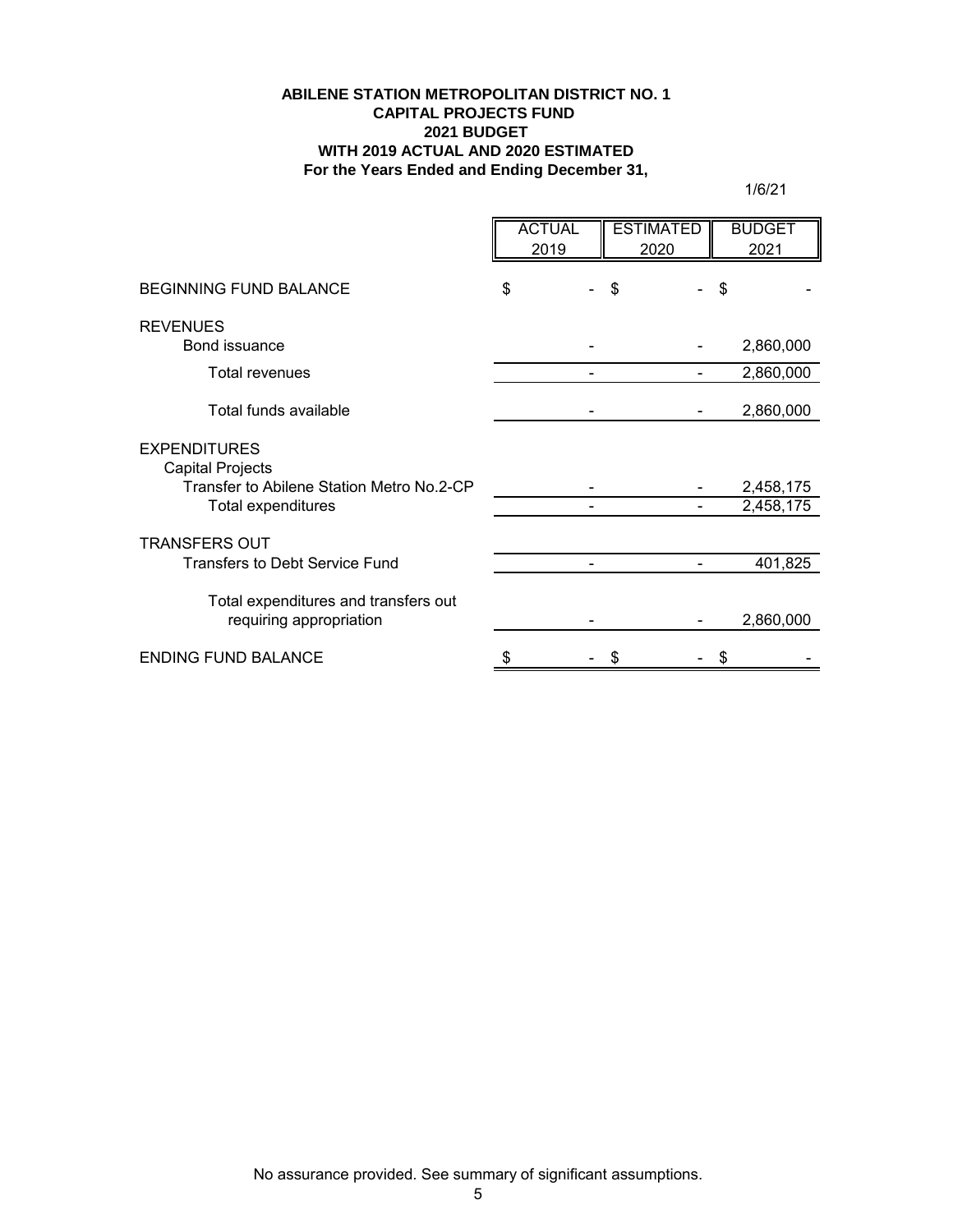#### **ABILENE STATION METROPOLITAN DISTRICT NO. 1 2021 BUDGET SUMMARY OF SIGNIFICANT ASSUMPTIONS**

#### **Services Provided**

The District was organized on March 16, 2007, to provide financing for the design, acquisition, construction, installation, relocation, operation and maintenance of essential public-purpose facilities such as water, sanitation, streets, safety protection, transportation, mosquito control, television and relay, park and recreation and fire protection. The District's service plan does not authorize the District to provide operational activities unless the District enters into an intergovernmental agreement with the City of Aurora. The District's service area is located entirely in the City of Aurora (City), in Arapahoe County, Colorado.

Under the Service Plan, the District will provide essential public improvements located entirely within the City. The District may, with agreement by the City, engage in other activities. The property in the District is anticipated to be developed consistent with the terms, requirements and provisions of a Development Agreement.

The District is authorized to finance Public Improvements that can be funded from Debt to be repaid from fees or from tax revenues collected from mill levies which shall not exceed the Maximum Debt Mill Levy on residential and/or commercial properties. The District may impose fees as a source of revenue for repayment of debt, capital cost, and/or for operations and maintenance.

In the first year of collection of a debt service mill levy, the District is required to impose a mill levy for payment of the planning, designing, permitting, construction, acquisition and financing of the regional improvements described in the Aurora Regional Improvements (ARI) Master Plan. The ARI Master Plan is one or more master plans adopted by an ARI Authority establishing Regional Improvements which will benefit the taxpayers and service users of the districts which constitute such ARI Authority, which master plan will change from time to time.

On November 7*,* 2006, the electorate authorized general obligation debt in the amount of \$72,000,000 in each category to provide financing for the design, acquisition, construction and installation of the essential public-purpose facilities above. The District's Service Plan authorizes the total Debt issuance to \$72,000,000, with a maximum debt mill levy of 50.000 mills (subject to adjustment), and also authorizes the District to impose an operations mill levy.

The current construction of District improvements is expected to be financed by developer advances until bonded debt is issued to repay the developer.

The District has no employees and all administrative functions are contracted.

The District prepares its budget on the modified accrual basis of accounting in accordance with the requirements of Colorado Revised Statues C.R.S. 29-1-105 using its best estimates as of the date of the budget hearing. These estimates are based on expected conditions and its expected course of actions. The assumptions disclosed herein are those that the District believes are significant to the budget. There will usually be differences between the budget and actual results, because events and circumstances frequently do not occur as expected, and those differences may be material.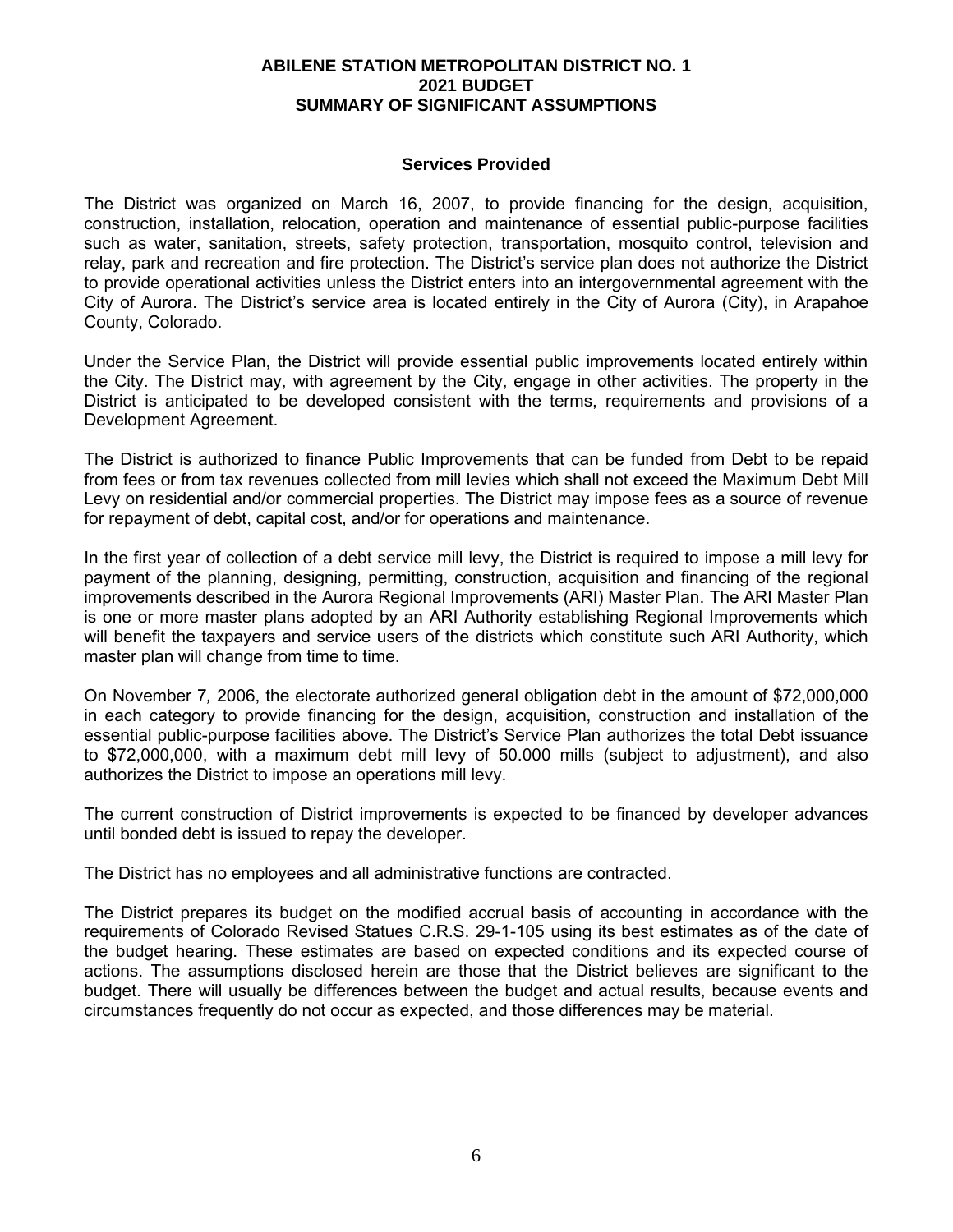#### **ABILENE STATION METROPOLITAN DISTRICT NO. 1 2021 BUDGET SUMMARY OF SIGNIFICANT ASSUMPTIONS**

#### **Revenues**

#### **Property Taxes**

Property taxes are levied by the District's Board of Directors. The levy is based on assessed valuations determined by the County Assessor generally as of January 1 of each year. The levy is normally set by December 15 by certification to the County Commissioners to put the tax lien on the individual properties as of January 1 of the following year. The County Treasurer collects the determined taxes during the ensuing calendar year. The taxes are payable by April or, if in equal installments, at the taxpayer's election, in February and June. Delinquent taxpayers are notified in August and generally sales of the tax liens on delinquent properties are held in November or December. The County Treasurer remits the taxes collected monthly to the District.

The calculation of the taxes levied is displayed on the Property Tax Summary page of the budget using the adopted mill levy imposed by the District.

#### **Specific Ownership Tax**

Specific ownership taxes are set by the State and collected by the County Treasurer, primarily on vehicle licensing within the County as a whole. The specific ownership taxes are allocated by the County Treasurer to all taxing entities within the County. The budget assumes that the District's share will be equal to approximately 7% of the property taxes collected.

#### **Bond Issuance**

The District anticipates issuing general obligation bonds. Bond proceeds will be used to pay infrastructure costs, bond issue costs and capitalized interest. Significant terms of the bond issuance will be determined at the time of issuance.

#### **Net Investment Income**

Interest earned on the District's available funds has been estimated based on an average interest rate of .50%.

#### **Expenditures**

#### **General and administration**

General and administration expenditures have been provided based on estimates of the District's Board of Directors and consultants and include the services necessary to maintain the District's administrative viability such as legal, accounting, managerial, insurance, meeting expense, and other administrative expenses.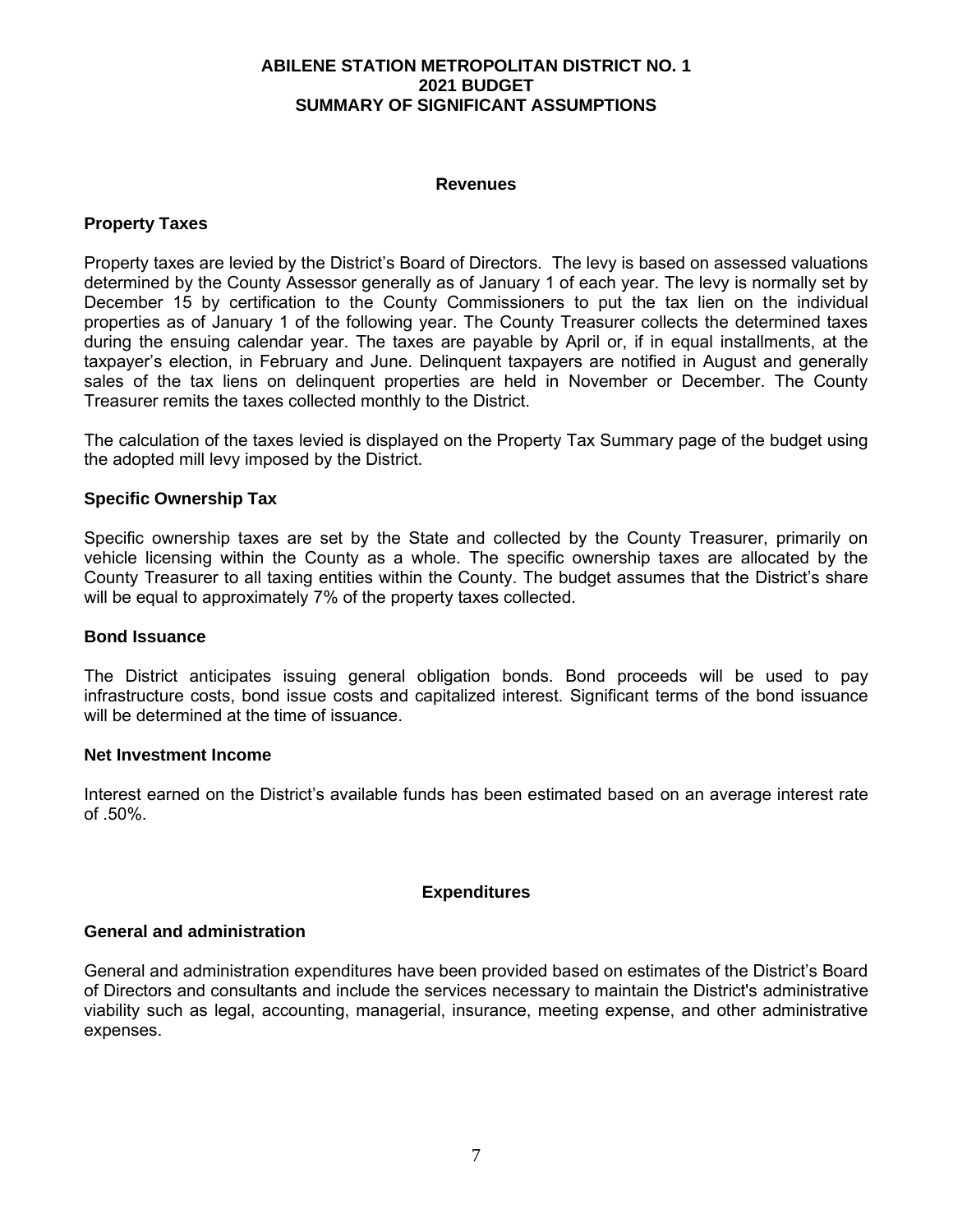#### **ABILENE STATION METROPOLITAN DISTRICT NO. 1 2021 BUDGET SUMMARY OF SIGNIFICANT ASSUMPTIONS**

#### **Expenditures - Continued**

#### **Transfer to Abilene Station Metro District No. 2**

The District will transfer all General Fund property taxes and other General Fund revenues to Abilene Station Metro District No. 2 (ASMD No.2) to pay for administrative costs incurred by the District and paid for by ASMD No. 2.

The District will also transfer all available Capital Projects revenues to ASMD No. 2 to pay for infrastructure and bond issuance costs incurred by the District and ASMD No. 2, which are to be paid for by ASMD No. 2.

#### **Debt and Leases**

The District has no operating or capital leases.

#### **Reserves**

#### **Emergency Reserve**

TABOR requires local governments to establish Emergency Reserves. These reserves must be at least 3% of fiscal year spending. Since substantially all funds received by the District are transferred to ASMD No. 2, which pays for all Districts' operations and maintenance costs, an Emergency Reserve is not reflected in the District's Budget.

#### **Debt Service Reserve**

It is anticipated that the new bond issuance will require the District to maintain a debt service reserve of \$237,375. The anticipated Debt Service Reserve is included in the District's Debt Service Fund balance.

**This information is an integral part of the accompanying budget.**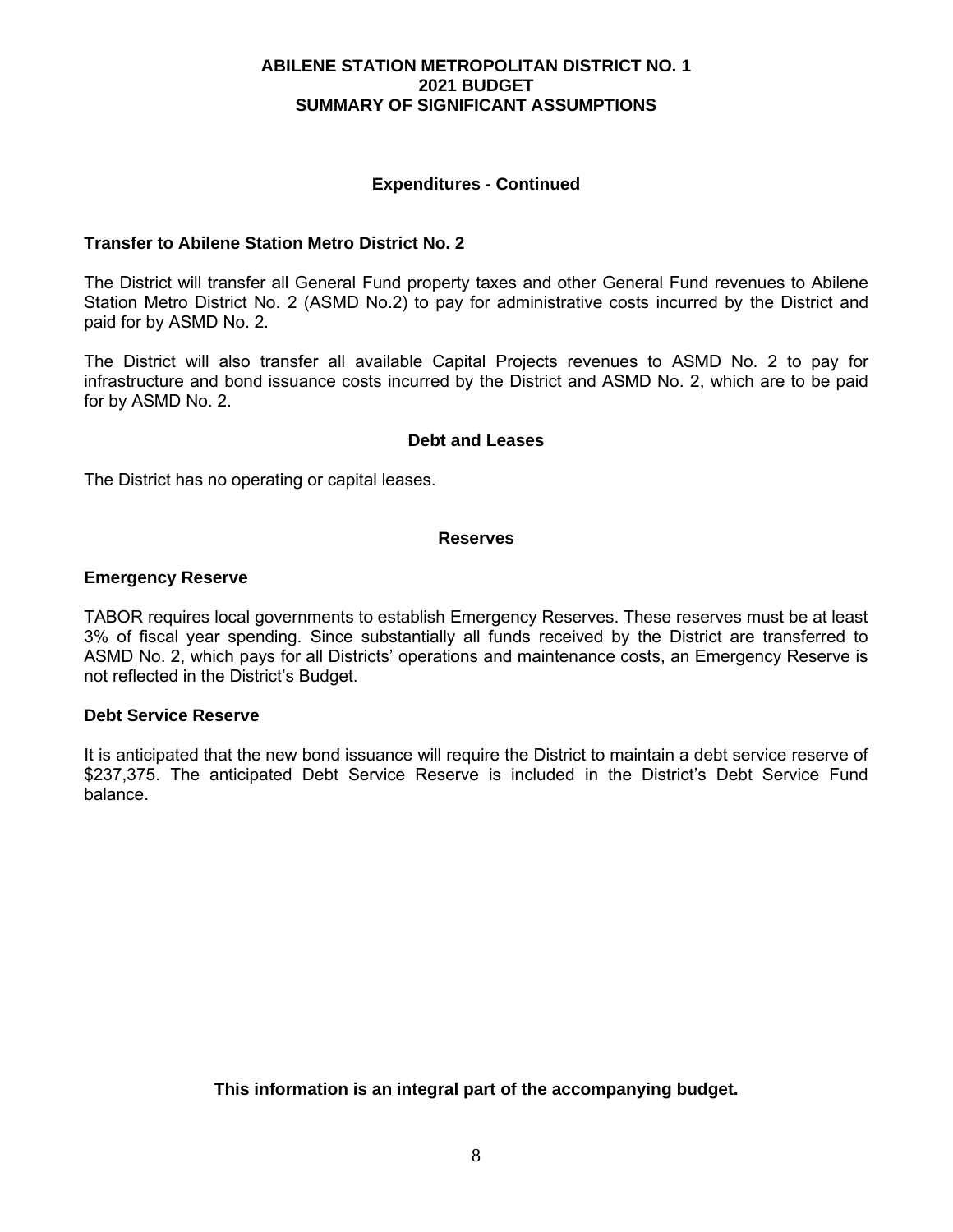### **ABILENE STATION METROPOLITAN DISTRICT NO. 2**

**ANNUAL BUDGET** 

**FOR THE YEAR ENDING DECEMBER 31, 2021**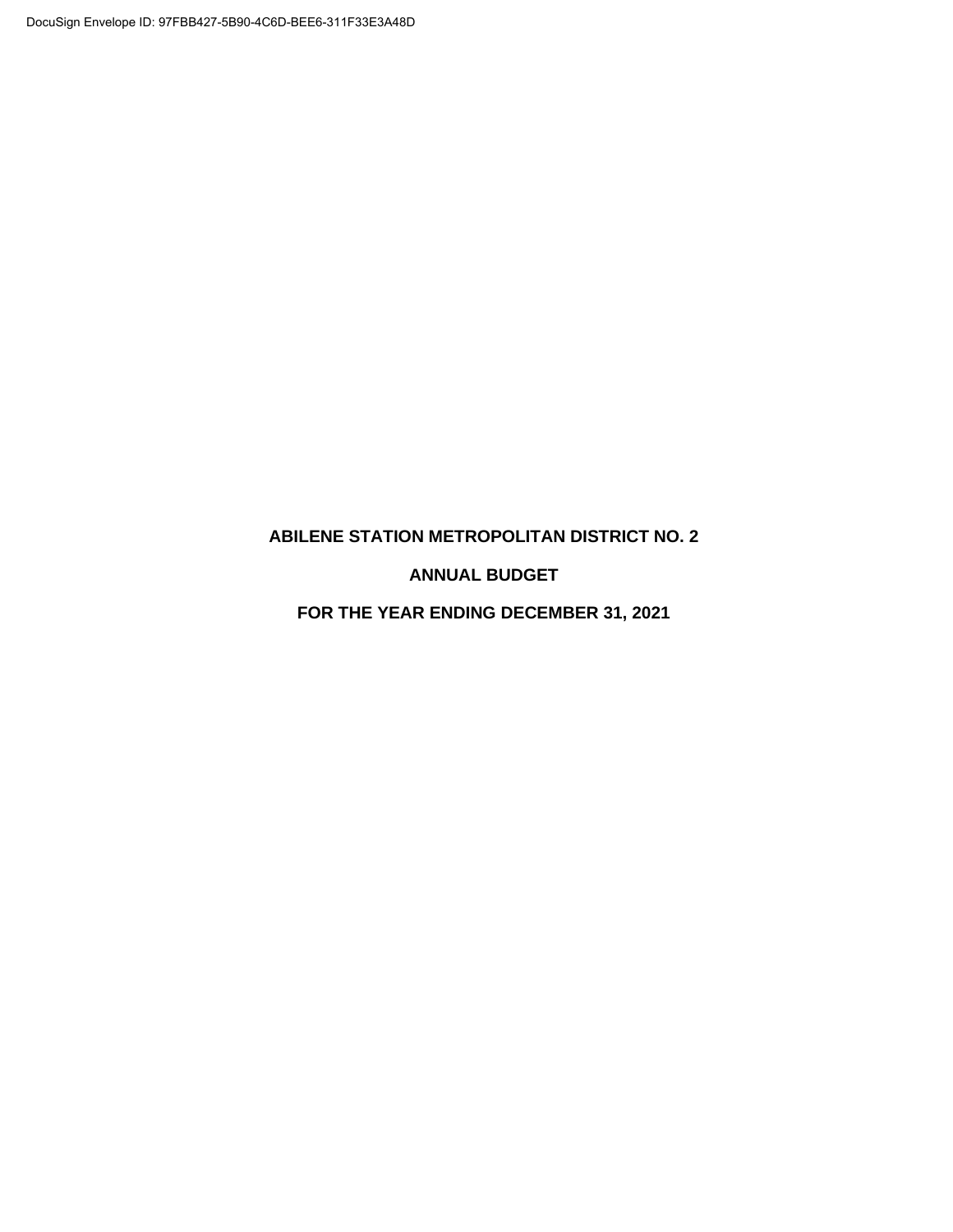#### **ABILENE STATION METROPOLITAN DISTRICT NO. 2 SUMMARY 2021 BUDGET WITH 2019 ACTUAL AND 2020 ESTIMATED For the Years Ended and Ending December 31,**

|                                          | <b>ACTUAL</b> |      | <b>ESTIMATED</b> |    | <b>BUDGET</b> |
|------------------------------------------|---------------|------|------------------|----|---------------|
|                                          | 2019          | 2020 |                  |    | 2021          |
| <b>BEGINNING FUND BALANCES</b>           | \$<br>3,891   | \$   | 15,720           | \$ | 22,802        |
| <b>REVENUES</b>                          |               |      |                  |    |               |
| Property taxes                           | 6             |      | 6                |    | 6             |
| Specific ownership tax                   |               |      |                  |    |               |
| Interest income                          | 259           |      | 45               |    | 60            |
| Transfer from Abilene Station Metro No.1 | 23,112        |      | 48,199           |    | 2,586,040     |
| Developer advance                        | 19,709        |      |                  |    |               |
| <b>Total revenues</b>                    | 43,086        |      | 48,251           |    | 2,586,106     |
| Total funds available                    | 46,977        |      | 63,971           |    | 2,608,908     |
| <b>EXPENDITURES</b>                      |               |      |                  |    |               |
| <b>General Fund</b>                      | 31,257        |      | 41,169           |    | 70,000        |
| Capital Projects Fund                    |               |      |                  |    | 2,458,175     |
| Total expenditures                       | 31,257        |      | 41,169           |    | 2,528,175     |
| Total expenditures and transfers out     |               |      |                  |    |               |
| requiring appropriation                  | 31,257        |      | 41,169           |    | 2,528,175     |
| <b>ENDING FUND BALANCES</b>              | \$<br>15,720  | \$   | 22,802           | \$ | 80,733        |
|                                          |               |      |                  |    |               |
| <b>EMERGENCY RESERVE</b>                 | \$<br>800     | \$   | 1,500            | \$ | 3,900         |
| <b>AVAILABLE FOR OPERATIONS</b>          | 14,920        |      | 21,302           |    | 76,833        |
| <b>TOTAL RESERVE</b>                     | \$<br>15,720  | \$   | 22,802           | \$ | 80,733        |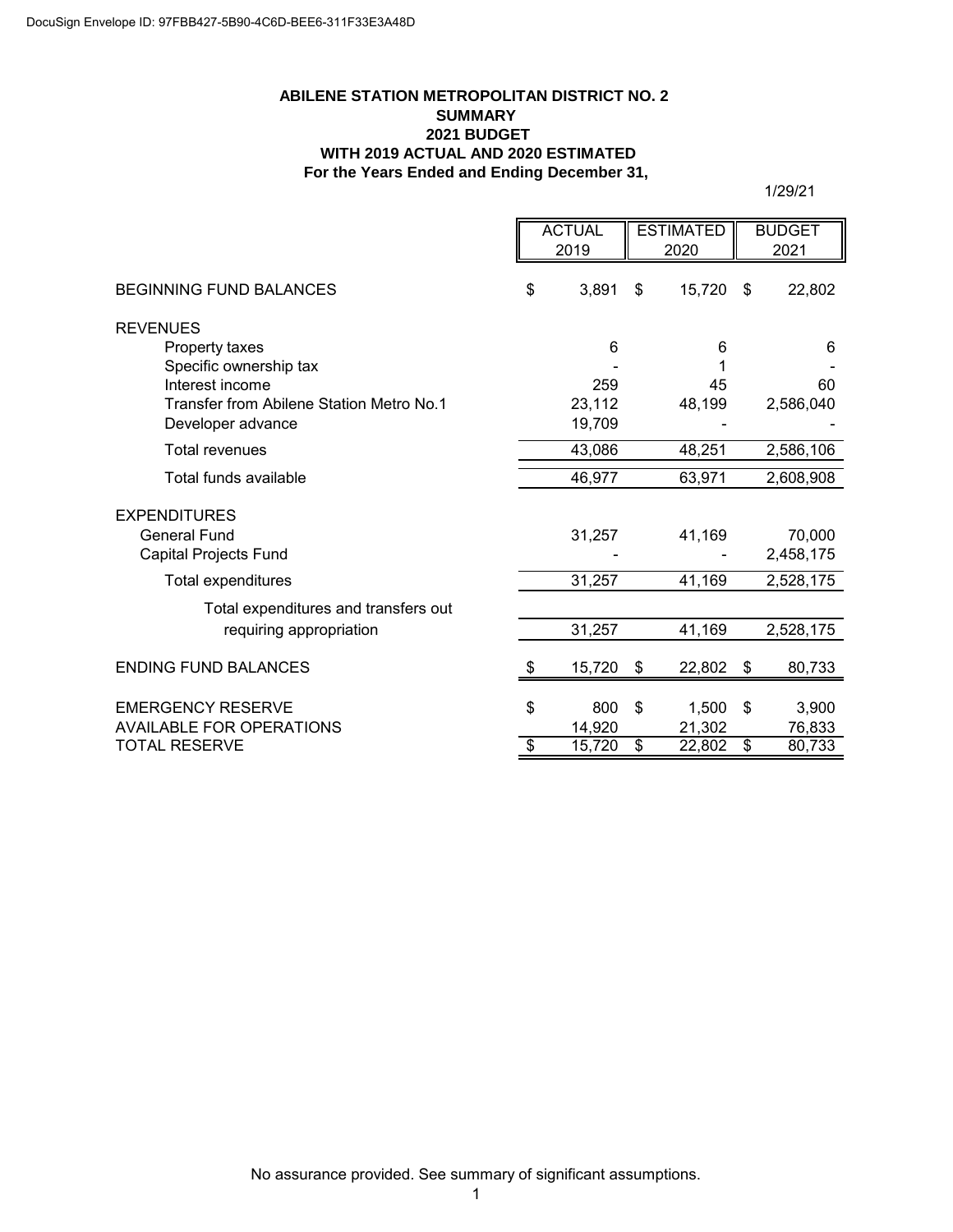#### **ABILENE STATION METROPOLITAN DISTRICT NO. 2 PROPERTY TAX SUMMARY INFORMATION 2021 BUDGET WITH 2019 ACTUAL AND 2020 ESTIMATED For the Years Ended and Ending December 31,**

|                                           | <b>ACTUAL</b>  |                  | <b>ESTIMATED</b> |        | <b>BUDGET</b> |                  |
|-------------------------------------------|----------------|------------------|------------------|--------|---------------|------------------|
|                                           |                | 2019             |                  | 2020   |               | 2021             |
| <b>ASSESSED VALUATION</b>                 |                |                  |                  |        |               |                  |
| Vacant land                               | $\sqrt[6]{2}$  | 145              | \$               | 145    | \$            | 145              |
|                                           |                | $\overline{145}$ |                  | 145    |               | 145              |
| <b>Certified Assessed Value</b>           | $\frac{1}{2}$  | 145              | \$               | 145    | \$            | $\overline{145}$ |
| MILL LEVY                                 |                |                  |                  |        |               |                  |
| General                                   |                | 40.000           |                  | 40.000 |               | 40.000           |
| Total mill levy                           |                | 40.000           |                  | 40.000 |               | 40.000           |
| <b>PROPERTY TAXES</b><br>General          | \$             | 6                | \$               | 6      | - \$          | 6                |
| Levied property taxes                     |                | 6                |                  | 6      |               | 6                |
| <b>Budgeted property taxes</b>            | $\mathfrak{F}$ | 6                | \$               | 6      | \$            | 6                |
| <b>BUDGETED PROPERTY TAXES</b><br>General | \$             | 6                | \$               | 6      | \$            | 6                |
|                                           | \$             | 6                | \$               | 6      | \$            | 6                |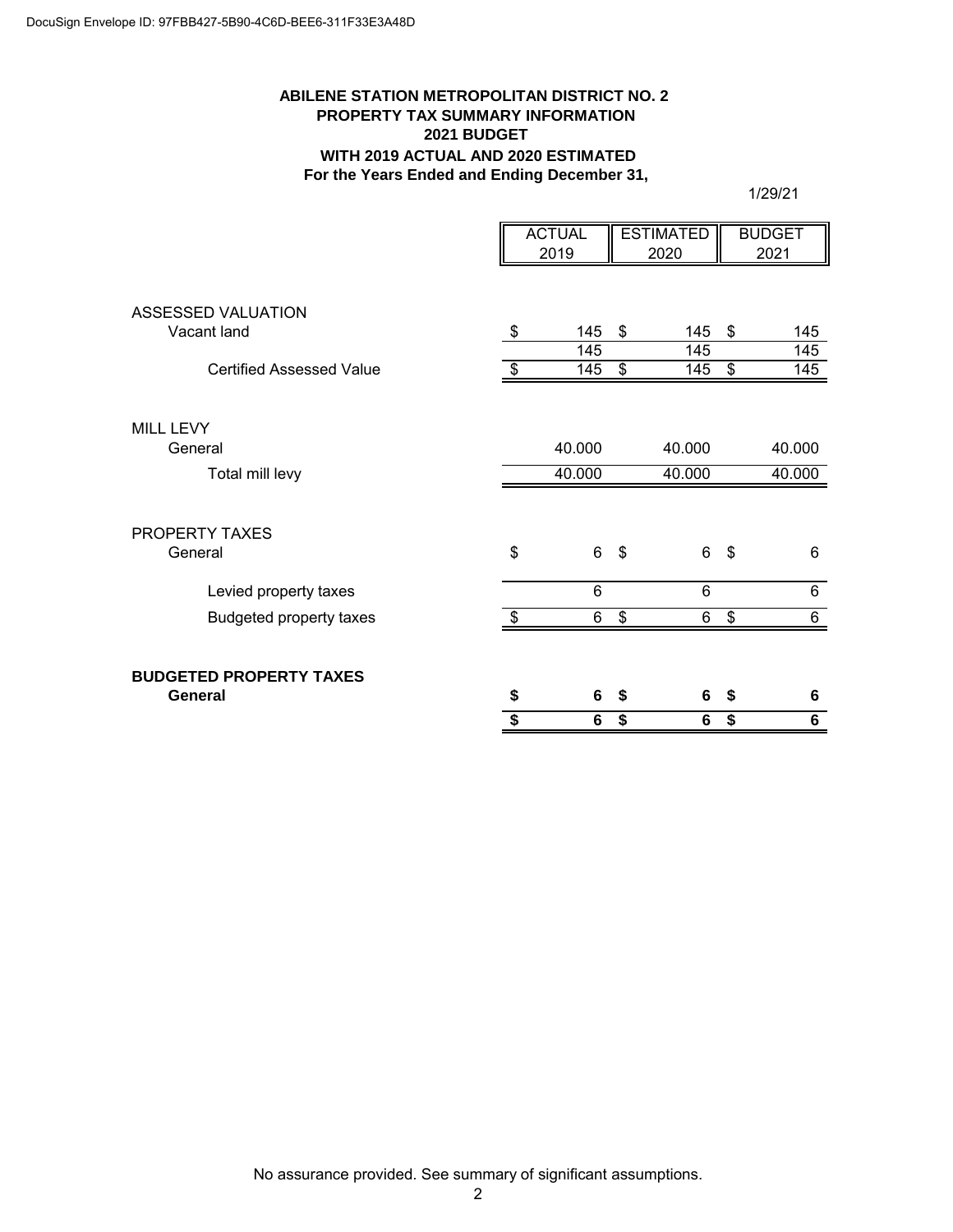#### **For the Years Ended and Ending December 31, ABILENE STATION METROPOLITAN DISTRICT NO. 2 GENERAL FUND 2021 BUDGET WITH 2019 ACTUAL AND 2020 ESTIMATED**

|                                          | <b>ACTUAL</b> |        | <b>ESTIMATED</b>         |        |    | <b>BUDGET</b> |
|------------------------------------------|---------------|--------|--------------------------|--------|----|---------------|
|                                          |               | 2019   | 2020                     |        |    | 2021          |
|                                          |               |        |                          |        |    |               |
| <b>BEGINNING FUND BALANCE</b>            | \$            | 3,891  | \$                       | 15,720 | \$ | 22,802        |
| <b>REVENUES</b>                          |               |        |                          |        |    |               |
| Property taxes                           |               | 6      |                          | 6      |    | 6             |
| Specific ownership tax                   |               |        |                          | 1      |    |               |
| Interest income                          |               | 259    |                          | 45     |    | 60            |
| Developer advance                        |               | 19,709 |                          |        |    |               |
| Transfer from Abilene Station Metro No.1 |               | 23,112 |                          | 48,199 |    | 127,865       |
| <b>Total revenues</b>                    |               | 43,086 |                          | 48,251 |    | 127,931       |
| Total funds available                    |               | 46,977 |                          | 63,971 |    | 150,733       |
| <b>EXPENDITURES</b>                      |               |        |                          |        |    |               |
| General and administrative               |               |        |                          |        |    |               |
| Accounting                               |               | 12,202 |                          | 12,500 |    | 13,500        |
| Dues and licenses                        |               | 1,653  |                          | 2,475  |    | 3,000         |
| Insurance and bonds                      |               | 5,159  |                          | 5,672  |    | 6,500         |
| District management                      |               | 5,887  |                          | 7,000  |    | 15,000        |
| Legal services                           |               | 6,260  |                          | 10,000 |    | 16,500        |
| Miscellaneous                            |               | 96     |                          | 200    |    | 250           |
| Election expense                         |               |        |                          | 1,322  |    |               |
| Contingency                              |               |        |                          |        |    | 2,750         |
| Operations and maintenance               |               |        |                          |        |    |               |
| Snow removal                             |               |        |                          | 2,000  |    | 2,500         |
| Detention pond                           |               |        |                          |        |    | 10,000        |
| Total expenditures                       |               | 31,257 |                          | 41,169 |    | 70,000        |
| Total expenditures and transfers out     |               |        |                          |        |    |               |
| requiring appropriation                  |               | 31,257 |                          | 41,169 |    | 70,000        |
| <b>ENDING FUND BALANCE</b>               | \$            | 15,720 | \$                       | 22,802 | \$ | 80,733        |
|                                          |               |        |                          |        |    |               |
| <b>EMERGENCY RESERVE</b>                 | \$            | 800    | \$                       | 1,500  | \$ | 3,900         |
| <b>AVAILABLE FOR OPERATIONS</b>          |               | 14,920 |                          | 21,302 |    | 76,833        |
| <b>TOTAL RESERVE</b>                     | \$            | 15,720 | $\overline{\mathcal{S}}$ | 22,802 | \$ | 80,733        |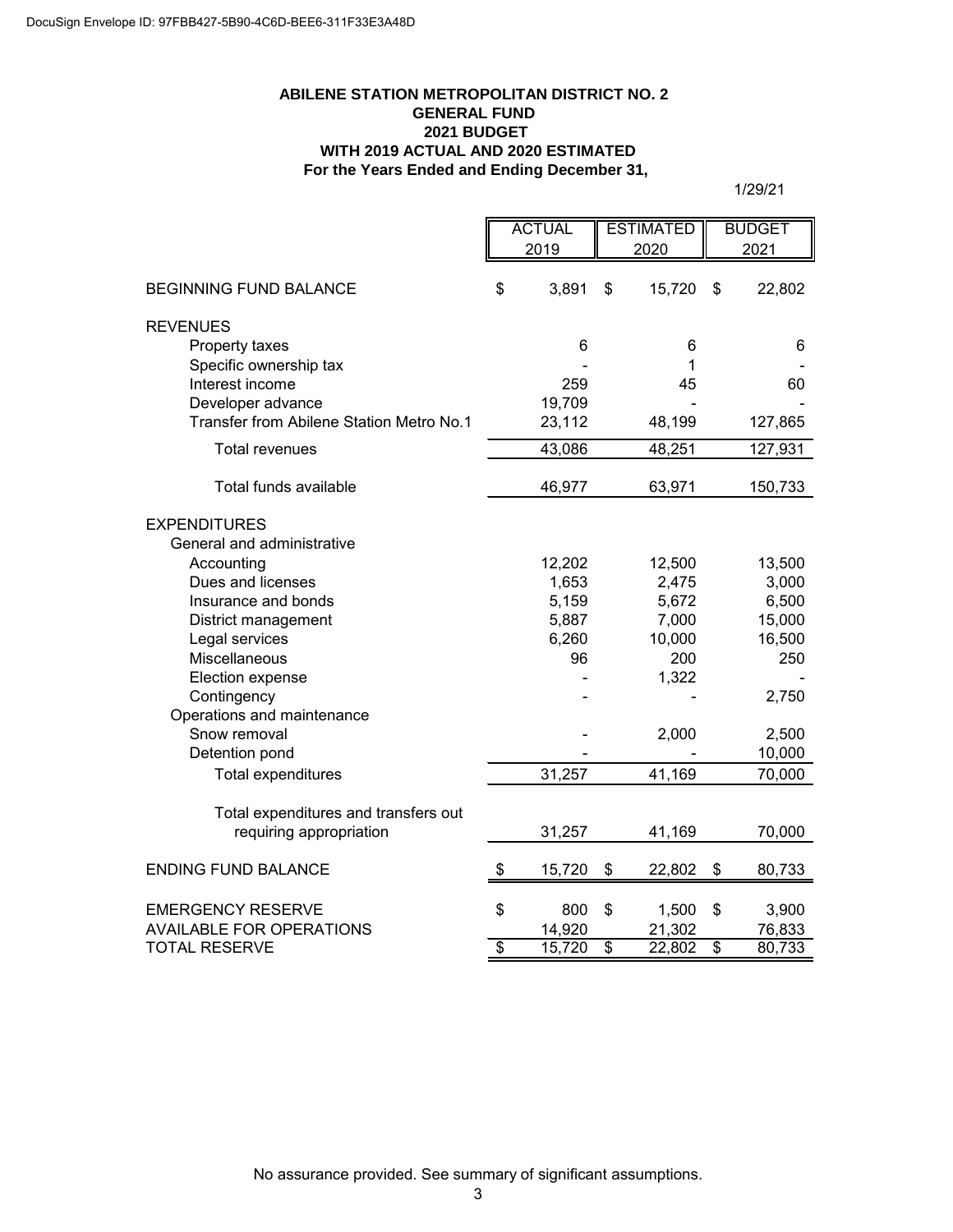#### **ABILENE STATION METROPOLITAN DISTRICT NO. 2 CAPITAL PROJECTS FUND 2021 BUDGET WITH 2019 ACTUAL AND 2020 ESTIMATED For the Years Ended and Ending December 31,**

|                                          | <b>ACTUAL</b><br>2019 | <b>ESTIMATED</b><br>2020 | <b>BUDGET</b><br>2021 |
|------------------------------------------|-----------------------|--------------------------|-----------------------|
| <b>BEGINNING FUND BALANCE</b>            | \$                    | \$                       | \$                    |
| <b>REVENUES</b>                          |                       |                          |                       |
| Transfer from Abilene Station Metro No.1 |                       |                          | 2,458,175             |
| Total revenues                           |                       |                          | 2,458,175             |
| Total funds available                    |                       |                          | 2,458,175             |
| <b>EXPENDITURES</b>                      |                       |                          |                       |
| <b>General and Administrative</b>        |                       |                          |                       |
| Contingency                              |                       |                          | 12,226                |
| <b>Capital Projects</b>                  |                       |                          |                       |
| Repay developer advance                  |                       |                          | 157,001               |
| Bond issue costs                         |                       |                          | 258,175               |
| <b>Streets</b>                           |                       |                          | 966,451               |
| Sewer                                    |                       |                          | 1,062,997             |
| Park and recreation                      |                       |                          | 1,325                 |
| Total expenditures                       |                       |                          | $\sqrt{2,}458,175$    |
| Total expenditures and transfers out     |                       |                          |                       |
| requiring appropriation                  |                       |                          | 2,458,175             |
| <b>ENDING FUND BALANCE</b>               | \$                    | \$                       | \$                    |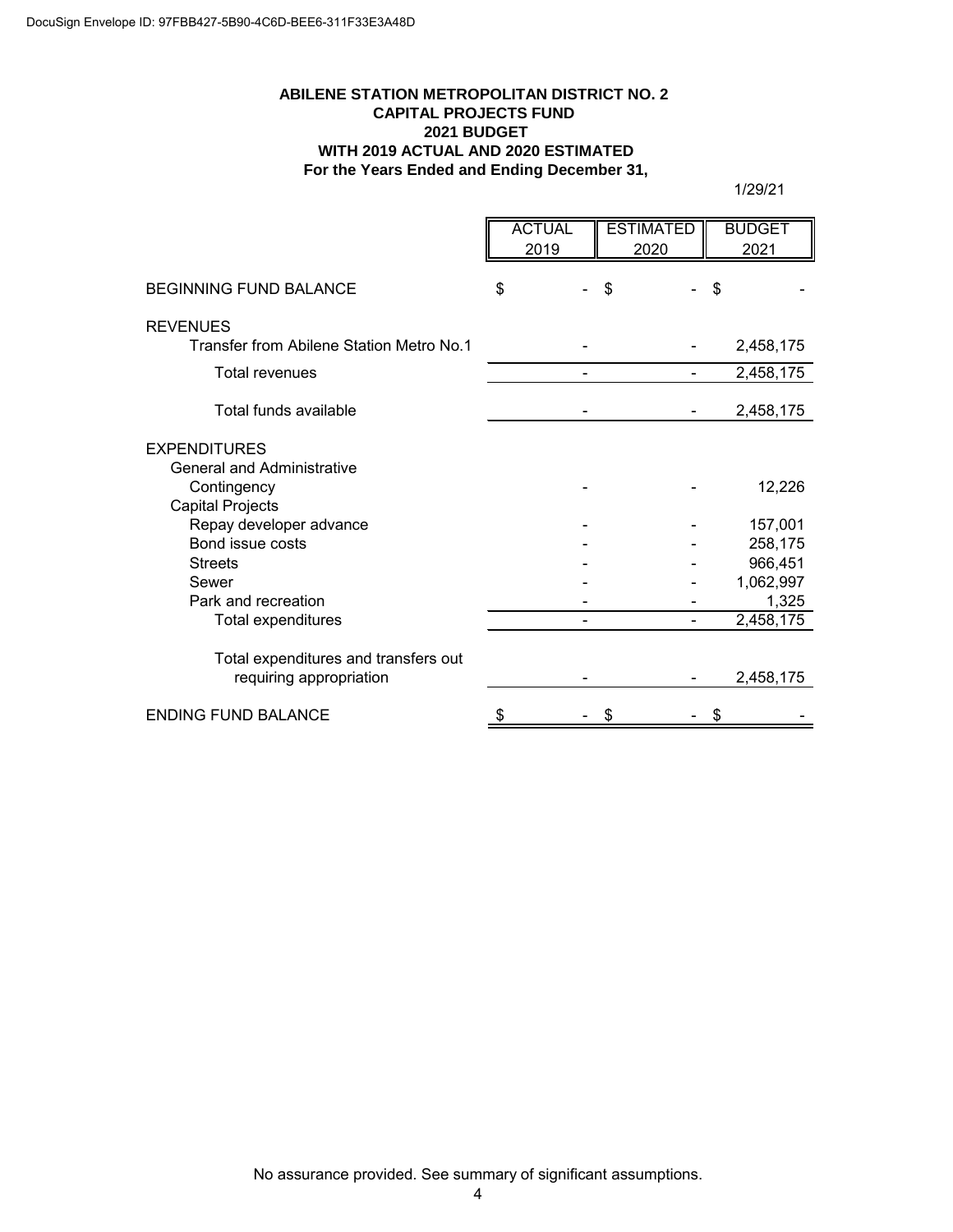#### **ABILENE STATION METROPOLITAN DISTRICT NO. 2 2021 BUDGET SUMMARY OF SIGNIFICANT ASSUMPTIONS**

#### **Services Provided**

The District was organized on March 16, 2007, to provide financing for the design, acquisition, construction, installation, relocation, operation and maintenance of essential public-purpose facilities such as water, sanitation, streets, safety protection, transportation, mosquito control, television and relay, park and recreation and fire protection. The District's service plan does not authorize the District to provide operational activities unless the District enters into an intergovernmental agreement with the City of Aurora (City). The District's service area is located entirely in the City, in Arapahoe County, Colorado.

Under the Service Plan, the District will provide essential public improvements located entirely within the City. The District may, with agreement by the City, engage in other activities. The property in the District is anticipated to be developed consistent with the terms, requirements and provisions of a Development Agreement.

In the first year of collection of a debt service mill levy, the District is required to impose a mill levy for payment of the planning, designing, permitting, construction, acquisition and financing of the regional improvements described in the Aurora Regional Improvements (ARI) Master Plan. The ARI Master Plan is one or more master plans adopted by an ARI Authority establishing Regional Improvements which will benefit the taxpayers and service users of the districts which constitute such ARI Authority, which master plan will change from time to time.

On November 7*,* 2006, the electorate authorized general obligation debt in the amount of \$72,000,000 in each category to provide financing for the design, acquisition, construction and installation of the essential public-purpose facilities above. The District's Service Plan authorizes the total Debt issuance to \$72,000,000, with a maximum debt mill levy of 50.000 mills (subject to adjustment), and also authorized the District to impose an operations mill levy.

The District intends to receive developer advances to help fund initial operating and administrative expenditures until other revenues are available to the District. The current construction of District improvements is expected to be financed by developer advances until bonded debt is issued to repay the developer.

The District has no employees and all administrative functions are contracted.

The District prepares its budget on the modified accrual basis of accounting in accordance with the requirements of Colorado Revised Statues C.R.S. 29-1-105 using its best estimates as of the date of the budget hearing. These estimates are based on expected conditions and its expected course of actions. The assumptions disclosed herein are those that the District believes are significant to the budget. There will usually be differences between the budget and actual results, because events and circumstances frequently do not occur as expected, and those differences may be material.

#### **Revenues**

#### **Property Taxes**

Property taxes are levied by the District's Board of Directors. The levy is based on assessed valuations determined by the County Assessor generally as of January 1 of each year. The levy is normally set by December 15 by certification to the County Commissioners to put the tax lien on the individual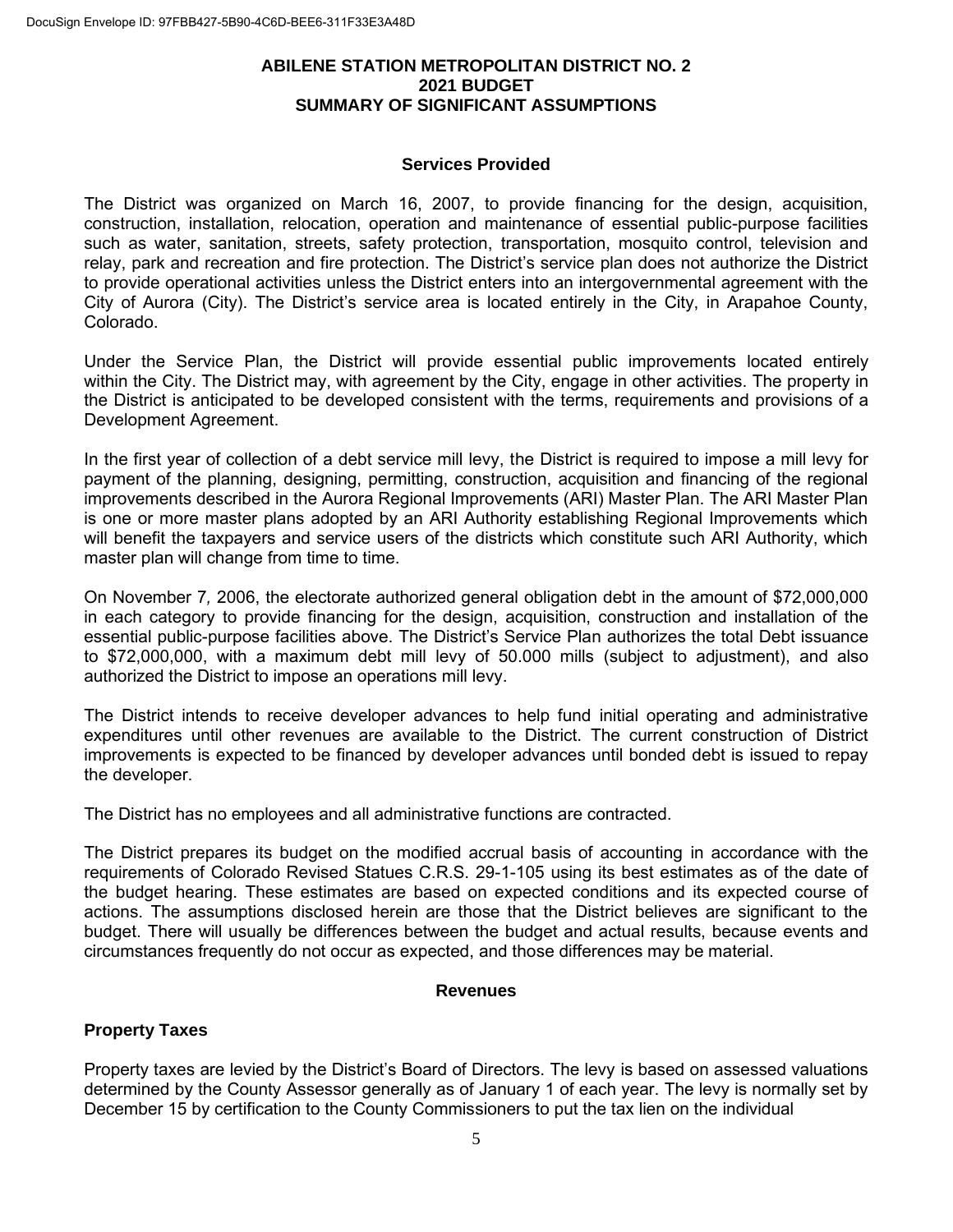#### **ABILENE STATION METROPOLITAN DISTRICT NO. 2 2021 BUDGET SUMMARY OF SIGNIFICANT ASSUMPTIONS**

#### **Revenues** – (continued)

#### **Property Taxes (Continued)**

properties as of January 1 of the following year. The County Treasurer collects the determined taxes during the ensuing calendar year. The taxes are payable by April or, if in equal installments, at the taxpayer's election, in February and June. Delinquent taxpayers are notified in August and generally sales of the tax liens on delinquent properties are held in November or December. The County Treasurer remits the taxes collected monthly to the District.

The calculation of the taxes levied is displayed on the Property Tax Summary page of the budget using the adopted mill levy imposed by the District.

#### **Specific Ownership Tax**

Specific ownership taxes are set by the State and collected by the County Treasurer, primarily on vehicle licensing within the County as a whole. The specific ownership taxes are allocated by the County Treasurer to all taxing entities within the County. The budget assumes that the District's share will be equal to approximately 7% of the property taxes collected.

#### **Transfer from Abilene Station Metropolitan District No. 1**

The transfers from Abilene Station Metropolitan District No. 1 (ASMD No. 1) are to provide funding for the overall administrative and operating costs, as well as all infrastructure and bond issuance costs, for the Districts.

ASMD No. 1 anticipates issuing general obligation bonds and the available portion of the Bond Proceeds transferred to the District from ASMD No. 1 will be used to pay infrastructure costs and bond issue costs incurred by ASMD No. 1 and the District. Significant terms of the bond issuance will be determined at the time of issuance.

#### **Expenditures**

#### **General and administration**

General and administration expenditures have been provided based on estimates of the District's Board of Directors and consultants and include the services necessary to maintain the District's administrative viability such as legal, accounting, managerial, insurance, meeting expense, and other administrative expenses.

#### **Capital Outlay**

The District anticipates infrastructure improvements as noted in the Capital Projects fund.

#### **Debt and Leases**

The District has no operating or capital leases.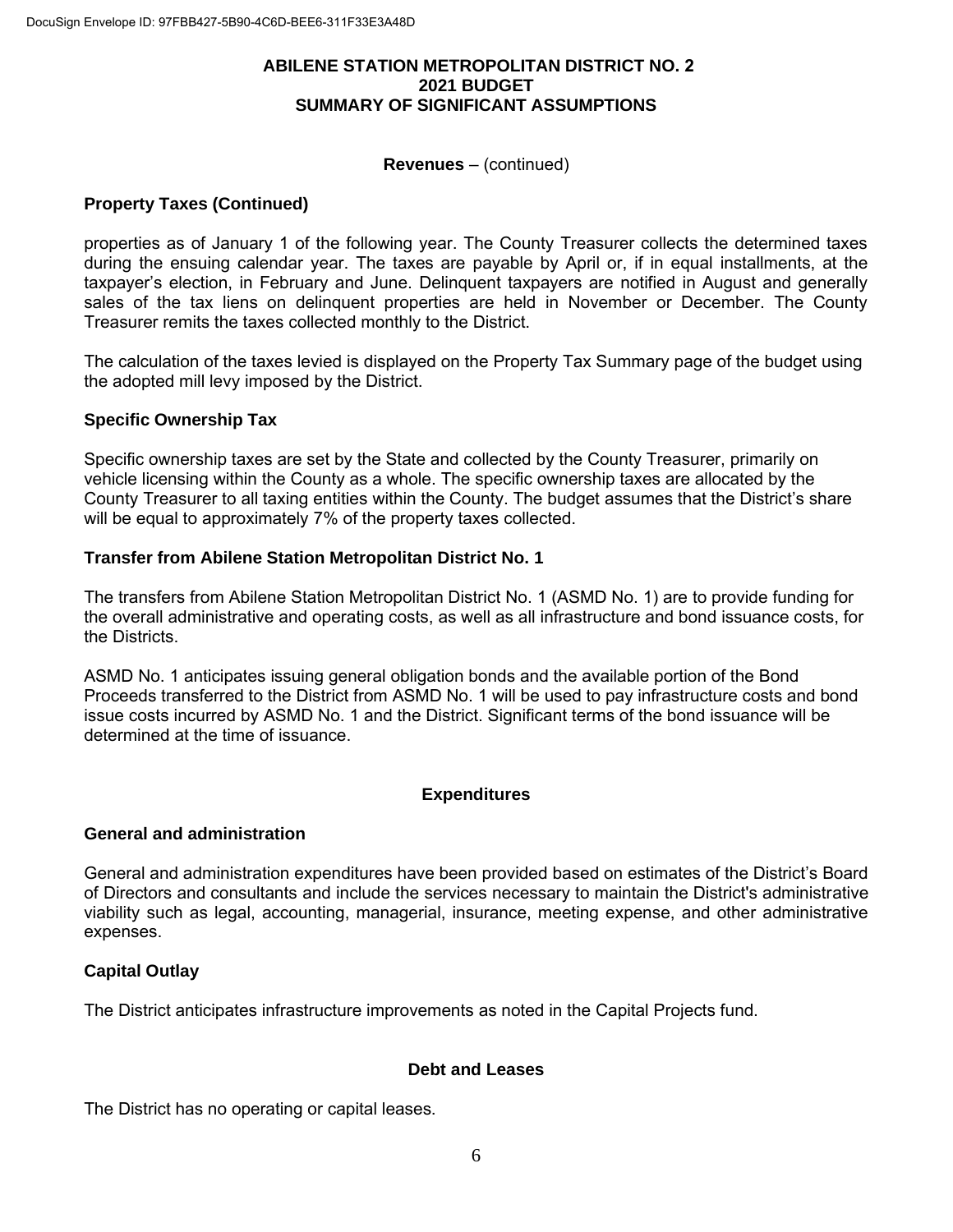#### **ABILENE STATION METROPOLITAN DISTRICT NO. 2 2021 BUDGET SUMMARY OF SIGNIFICANT ASSUMPTIONS**

#### **Reserves**

### **Emergency Reserve**

The District has provided for an Emergency Reserve fund equal to at least 3% of fiscal year spending for 2021, as defined under TABOR.

**This information is an integral part of the accompanying budget.**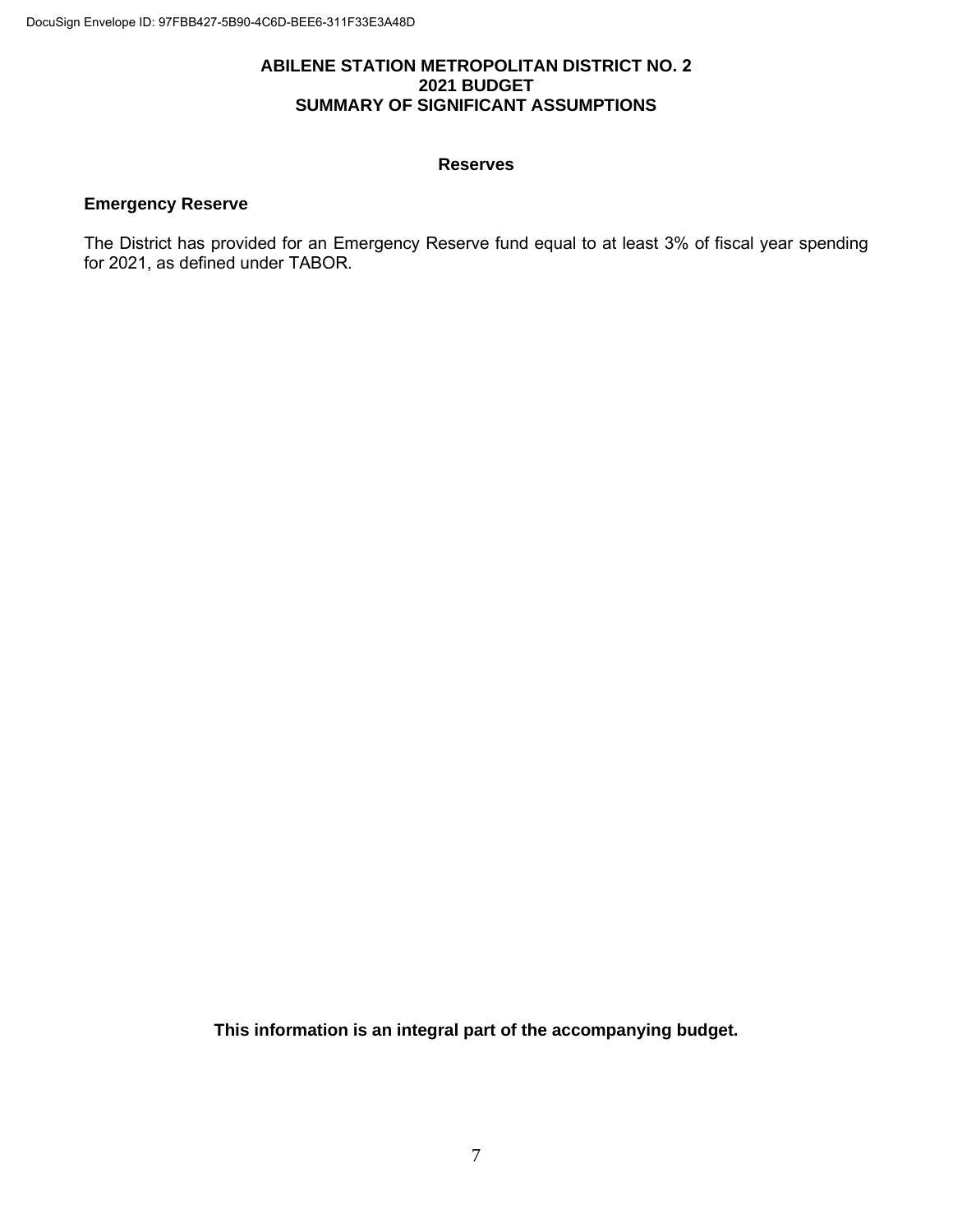# Balance at **Balance** at **Balance** at **Balance** at **Balance** at December 31, 2019 Additions Repayments December 31, 2020\* Developer advances - Capital \$ 415,340 \$ - \$ - \$ 415,340 Developer advances - O&M 231,619 - - 231,619 646,959 646,959 Accrued interest - Capital 2010 111,919 78,692 33,227 33,227 35,227 36692 33,227 36692 37,227 37,692 37,227 37,692 37,227 37,692 37,227 37,227 37,692 37,227 37,692 37,227 37,227 37,227 37,227 37,227 37,227 37,227 37,227 37 Accrued interest - O&M 91,580 18,530 - 110,110 170,272 51,757 51,757 222,029 \$ 817,231 \$ 51,757 \$ - \$ 868,988 Balance at **Balance at Selection** Contract at **Balance** at **Balance** at **Balance** at December 31, 2020\* Additions\* Repayments\* December 31, 2020\* Developer advances - Capital \$ 415,340 \$ 2,042,999 \$ (2,079,797) \$ 378,542 Developer advances - O&M 231,619 - - 231,619 646,959 2,042,999 (2,079,797) 610,161 Accrued interest - Capital 111,919 31,017 (120,203) 32,733 Accrued interest - O&M 110,110 18,529 - 128,639 222,029 49,546 (120,203) 151,372 \$ 868,988 \$ 2,092,545 \$ (2,200,000) \$ 761,533

#### **Abilene Station Metropolitan District No. 2 Schedule of Estimated Developer Advances**

\*Estimated activity and balances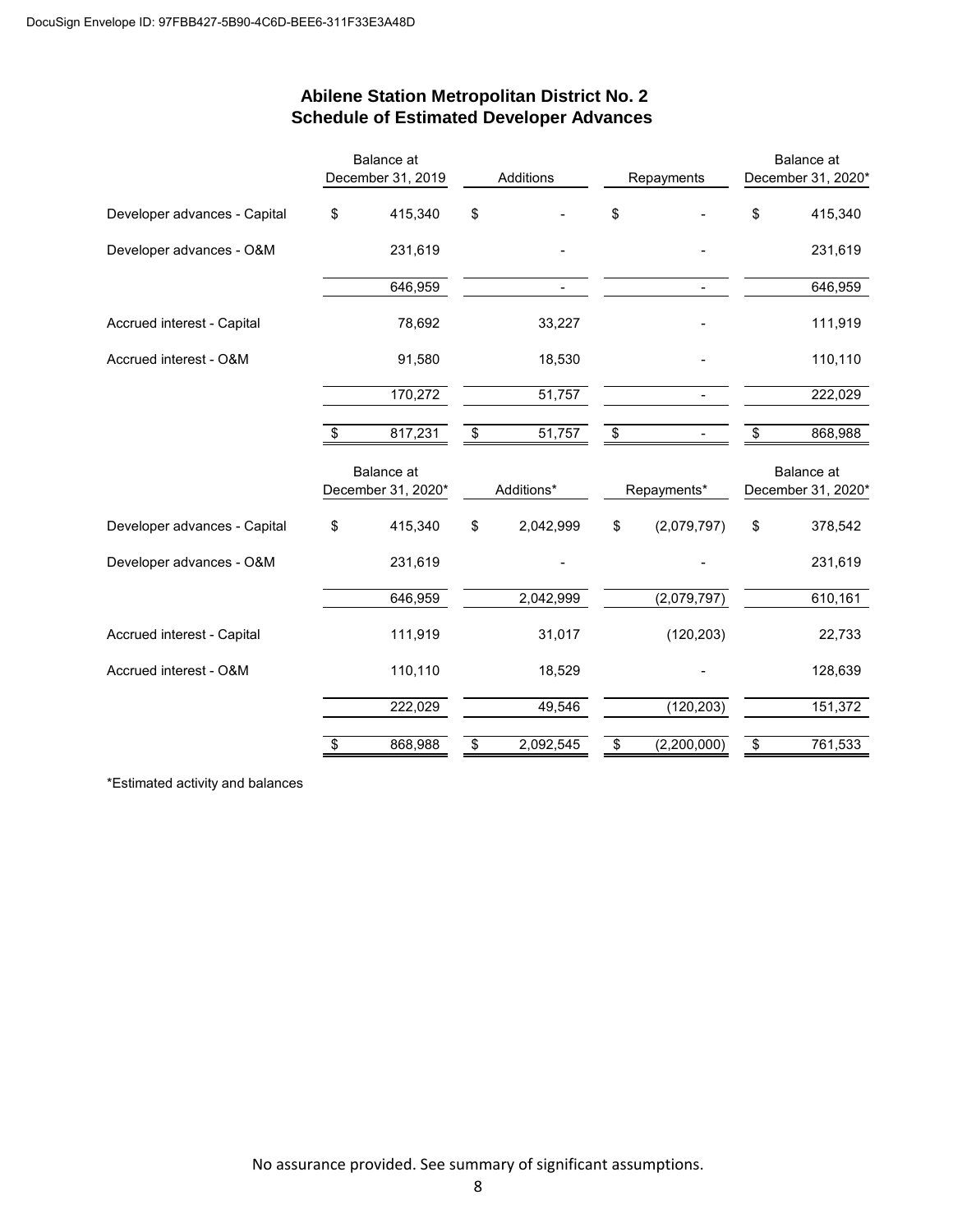I, Keith Pockross, hereby certify that I am the duly appointed Secretary of the Abilene Station Metropolitan District No. 2, and that the foregoing is a true and correct copy of the budget for the budget year 2021, duly adopted at a meeting of the Board of Directors of the Abilene Station Metropolitan District No. 2 held on November 17, 2020.

- DocuSigned by:

Euth *Podeross*<br>Secretary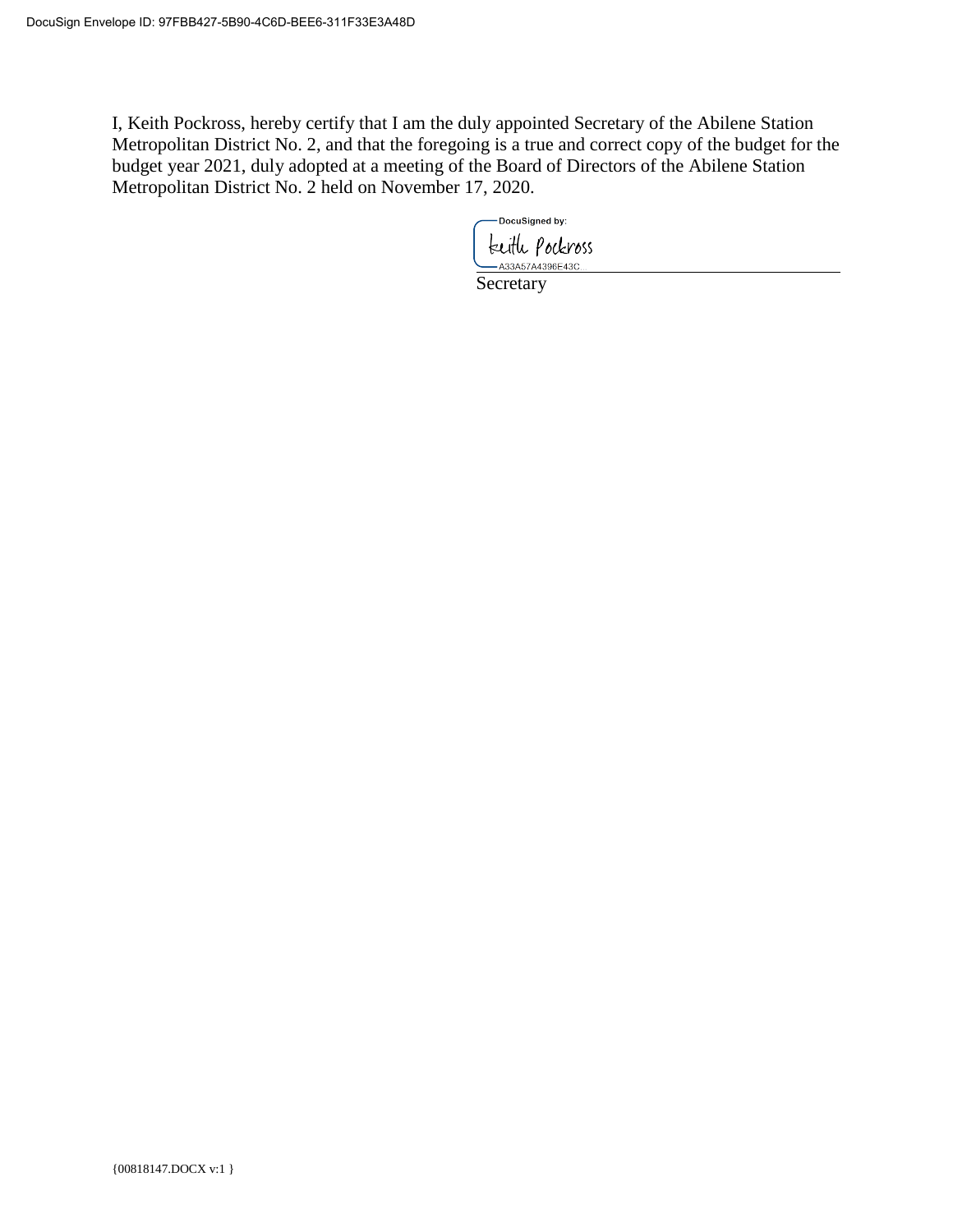# **EXHIBIT C**

District No. 1 Application for Exemption from 2020 Audit

District No. 2 Application for Exemption from 2020 Audit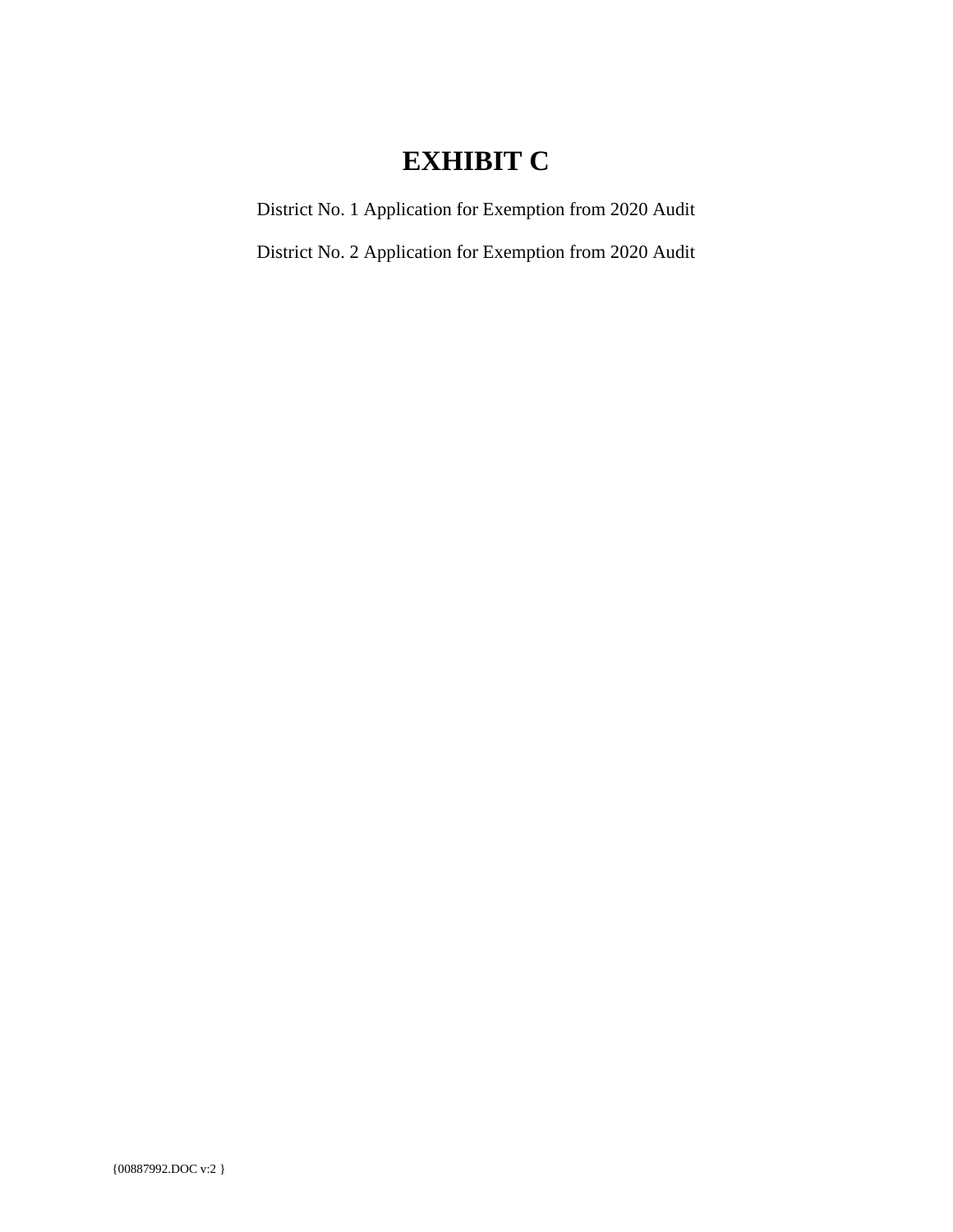# **APPLICATION FOR EXEMPTION FROM AUDIT**

## SHORT FORM

<span id="page-27-0"></span>

| <b>NAME OF GOVERNMENT</b> | Abilene Station Metropolitan District No. 1 |  |
|---------------------------|---------------------------------------------|--|
| <b>ADDRESS</b>            | 8390 E Crescent Parkway                     |  |
|                           | Suite 300                                   |  |
|                           | Greenwood Village, CO 80111                 |  |
| <b>CONTACT PERSON</b>     | <b>Jason Carroll</b>                        |  |
| <b>PHONE</b>              | 303-779-5710                                |  |
| <b>EMAIL</b>              | Jason.Carroll@claconnect.com                |  |
| <b>FAX</b>                | 303-779-0348                                |  |
|                           | PART 1 - CERTIFICATION OF PREPARER          |  |

**For the Year Ended 12/31/20 Suite 300 or fiscal year ended:**

**PART 1 - CERTIFICATION OF PREPARER I certify that I am skilled in governmental accounting** and that the information in the application is complete and accurate, to the best of my knowledge.

| <u>my nnownougo.</u>      |                                                                 |
|---------------------------|-----------------------------------------------------------------|
| NAME:                     | <b>Jason Carroll</b>                                            |
| <b>TITLE</b>              | Accountant for the District                                     |
| FIRM NAME (if applicable) | <b>CliftonLarsonAllen LLP</b>                                   |
| <b>ADDRESS</b>            | 8390 E Crescent Parkway, Suite 300, Greenwood Village, CO 80111 |
| <b>PHONE</b>              | 303-779-5710                                                    |
| <b>DATE PREPARED</b>      | 3/19/2021                                                       |

# PREPARER (SIGNATURE REQUIRED)

#### SEE ATTACHED ACCOUNTANT'S COMPILATION REPORT

| Please indicate whether the following financial information is recorded | <b>GOVERNMENTAL</b><br>(MODIFIED ACCRUAL BASIS) | <b>PROPRIETARY</b><br>(CASH OR BUDGETARY BASIS) |
|-------------------------------------------------------------------------|-------------------------------------------------|-------------------------------------------------|
| using Governmental or Proprietary fund types                            |                                                 |                                                 |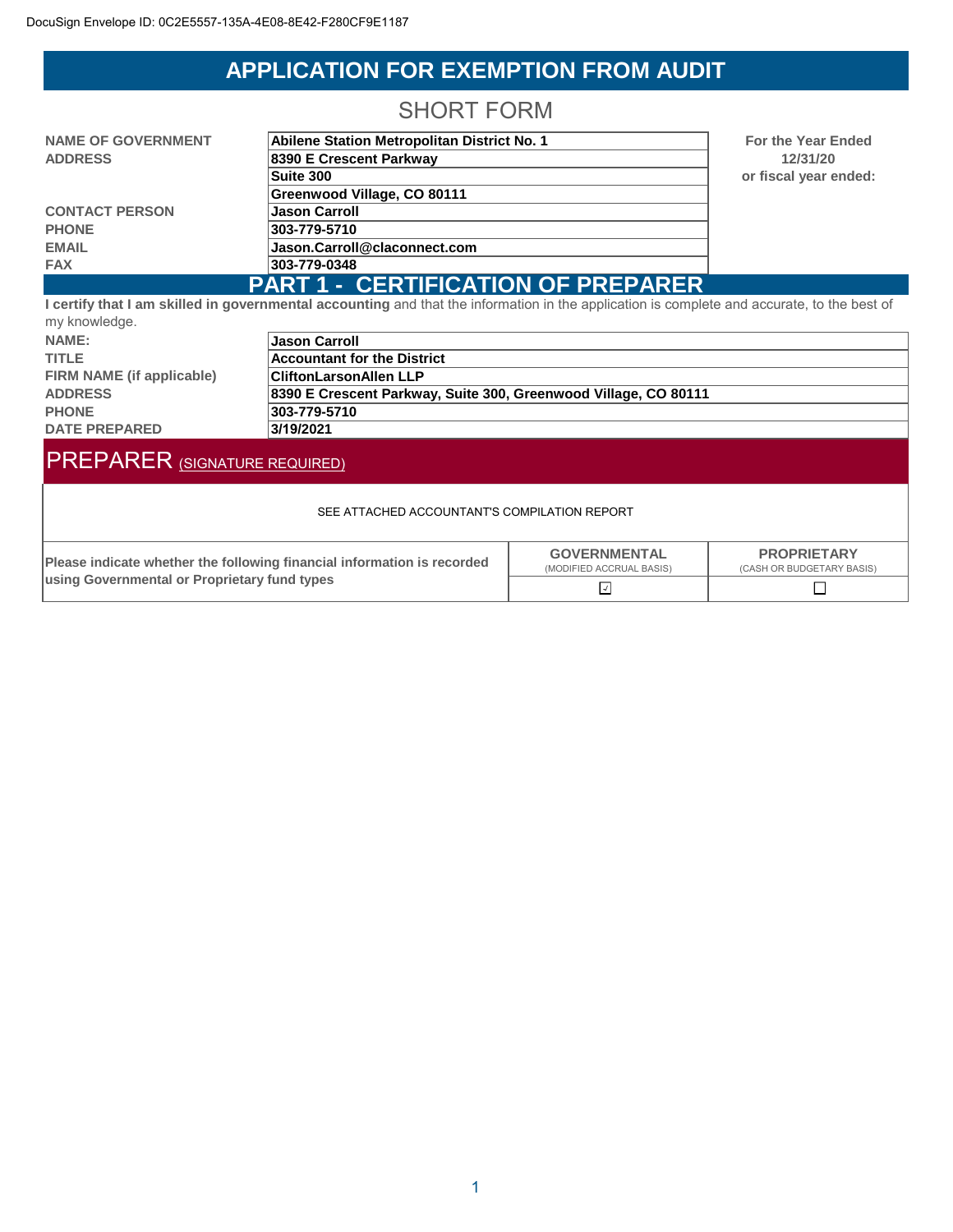## **PART 2 - REVENUE**

**REVENUE: All revenues for all funds must be reflected in this section, including proceeds from the sale of the government's land, building, and equipment, and proceeds from debt or lease transactions. Financial information will not include fund equity information.**

| Line#    |                                      |                           | <b>Description</b>                                      |                 | <b>Round to nearest Dollar</b> | <b>Please use this</b> |
|----------|--------------------------------------|---------------------------|---------------------------------------------------------|-----------------|--------------------------------|------------------------|
| $2 - 1$  | Taxes:                               | <b>Property</b>           | (report mills levied in Question 10-6)                  | \$              | 44,466                         | space to provide       |
| $2 - 2$  |                                      | <b>Specific ownership</b> |                                                         | $\overline{\$}$ | 3,151                          | any necessary          |
| $2 - 3$  |                                      | Sales and use             |                                                         | $\overline{\$}$ |                                | explanations           |
| $2 - 4$  |                                      | Other (specify):          |                                                         | $\overline{\$}$ | ۰                              |                        |
| $2 - 5$  | <b>Licenses and permits</b>          |                           |                                                         | $\overline{\$}$ | $\qquad \qquad \blacksquare$   |                        |
| $2 - 6$  | Intergovernmental:                   |                           | <b>Grants</b>                                           | $\overline{\$}$ | $\overline{\phantom{0}}$       |                        |
| $2 - 7$  |                                      |                           | <b>Conservation Trust Funds (Lottery)</b>               | $\overline{\$}$ | $\overline{\phantom{0}}$       |                        |
| $2 - 8$  |                                      |                           | <b>Highway Users Tax Funds (HUTF)</b>                   | $\overline{\$}$ | $\overline{\phantom{0}}$       |                        |
| $2 - 9$  |                                      |                           | Other (specify):                                        | $\overline{\$}$ | $\blacksquare$                 |                        |
| $2 - 10$ | <b>Charges for services</b>          |                           |                                                         | $\overline{\$}$ | $\overline{\phantom{0}}$       |                        |
| $2 - 11$ | <b>Fines and forfeits</b>            |                           |                                                         | $\overline{\$}$ | $\overline{\phantom{0}}$       |                        |
| $2 - 12$ | <b>Special assessments</b>           |                           |                                                         | $\overline{\$}$ |                                |                        |
| $2 - 13$ | <b>Investment income</b>             |                           |                                                         | \$              | 1,516                          |                        |
| $2 - 14$ | <b>Charges for utility services</b>  |                           |                                                         | \$              | $\blacksquare$                 |                        |
| $2 - 15$ | Debt proceeds                        |                           | (should agree with line 4-4, column 2)                  | \$              | $\qquad \qquad \blacksquare$   |                        |
| $2 - 16$ | Lease proceeds                       |                           |                                                         | \$              | $\overline{\phantom{0}}$       |                        |
| $2 - 17$ | <b>Developer Advances received</b>   |                           | (should agree with line 4-4)                            | \$              | $\overline{\phantom{0}}$       |                        |
| $2 - 18$ | Proceeds from sale of capital assets |                           |                                                         | \$              | $\qquad \qquad \blacksquare$   |                        |
| $2 - 19$ | Fire and police pension              |                           |                                                         | \$              | $\qquad \qquad \blacksquare$   |                        |
| $2 - 20$ | <b>Donations</b>                     |                           |                                                         | $\overline{\$}$ | $\overline{\phantom{0}}$       |                        |
| $2 - 21$ | Other (specify):                     |                           |                                                         | $\overline{\$}$ | $\qquad \qquad \blacksquare$   |                        |
| $2 - 22$ |                                      |                           |                                                         | $\overline{\$}$ | $\qquad \qquad \blacksquare$   |                        |
| $2 - 23$ |                                      |                           |                                                         | $\overline{\$}$ | -                              |                        |
| $2 - 24$ |                                      |                           | <b>TOTAL REVENUE</b> \$<br>(add lines 2-1 through 2-23) |                 | 49,133                         |                        |

## **PART 3 - EXPENDITURES/EXPENSES**

**EXPENDITURES: All expenditures for all funds must be reflected in this section, including the purchase of capital assets and principal and interest payments on long-term debt. Financial information will not include fund equity information.**

| Line#    | <b>Description</b>                                                  |                              | <b>Round to nearest Dollar</b>              | <b>Please use this</b> |
|----------|---------------------------------------------------------------------|------------------------------|---------------------------------------------|------------------------|
| $3 - 1$  | <b>Administrative</b>                                               |                              | \$<br>$\blacksquare$                        | space to provide       |
| $3 - 2$  | <b>Salaries</b>                                                     |                              | \$<br>$\blacksquare$                        | any necessary          |
| $3 - 3$  | <b>Payroll taxes</b>                                                |                              | \$<br>$\blacksquare$                        | explanations           |
| $3 - 4$  | <b>Contract services</b>                                            |                              | \$<br>٠                                     |                        |
| $3 - 5$  | <b>Employee benefits</b>                                            |                              | \$<br>$\qquad \qquad \blacksquare$          |                        |
| $3-6$    | <b>Insurance</b>                                                    |                              | $\overline{\$}$<br>$\overline{\phantom{0}}$ |                        |
| $3 - 7$  | <b>Accounting and legal fees</b>                                    |                              | \$<br>$\overline{\phantom{0}}$              |                        |
| $3 - 8$  | <b>Repair and maintenance</b>                                       |                              | $\overline{\$}$<br>٠                        |                        |
| $3 - 9$  | <b>Supplies</b>                                                     |                              | $\overline{\$}$<br>-                        |                        |
| $3 - 10$ | Utilities and telephone                                             |                              | \$<br>۰                                     |                        |
| $3 - 11$ | <b>Fire/Police</b>                                                  |                              | \$<br>-                                     |                        |
| $3 - 12$ | <b>Streets and highways</b>                                         |                              | $\overline{\$}$<br>٠                        |                        |
| $3 - 13$ | <b>Public health</b>                                                |                              | $\overline{\$}$<br>$\overline{\phantom{0}}$ |                        |
| $3 - 14$ | <b>Capital outlay</b>                                               |                              | \$<br>$\overline{\phantom{0}}$              |                        |
| $3 - 15$ | <b>Utility operations</b>                                           |                              | \$<br>٠                                     |                        |
| $3 - 16$ | <b>Culture and recreation</b>                                       |                              | \$<br>Ξ.                                    |                        |
| $3 - 17$ | Debt service principal                                              | (should agree with Part 4)   | \$<br>Ξ.                                    |                        |
| $3 - 18$ | Debt service interest                                               |                              | \$<br>۰                                     |                        |
| $3 - 19$ | <b>Repayment of Developer Advance Principal</b>                     | (should agree with line 4-4) | \$<br>-                                     |                        |
| $3 - 20$ | <b>Repayment of Developer Advance Interest</b>                      |                              | \$<br>Ξ.                                    |                        |
| $3 - 21$ | Contribution to pension plan                                        | (should agree to line 7-2)   | \$<br>$\overline{\phantom{0}}$              |                        |
| $3 - 22$ | <b>Contribution to Fire &amp; Police Pension Assoc.</b>             | (should agree to line 7-2)   | \$<br>٠                                     |                        |
| $3 - 23$ | Other (specify):                                                    |                              | \$<br>-                                     |                        |
| $3 - 24$ | <b>County Treasurer's Fees</b>                                      |                              | $\overline{\$}$<br>690                      |                        |
| $3 - 25$ | <b>Transfer to Abilene Station MD No. 2</b>                         |                              | \$<br>48,443                                |                        |
| $3 - 26$ | (add lines 3-1 through 3-24)  TOTAL EXPENDITURES/EXPENSES $\mid$ \$ |                              | 49,133                                      |                        |

If TOTAL REVENUE (Line 2-24) or TOTAL EXPENDITURES (Line 3-26) are GREATER than \$100,000 - **STOP**. You may not use this form. Please use the "Application for Exemption from Audit - LONG FORM".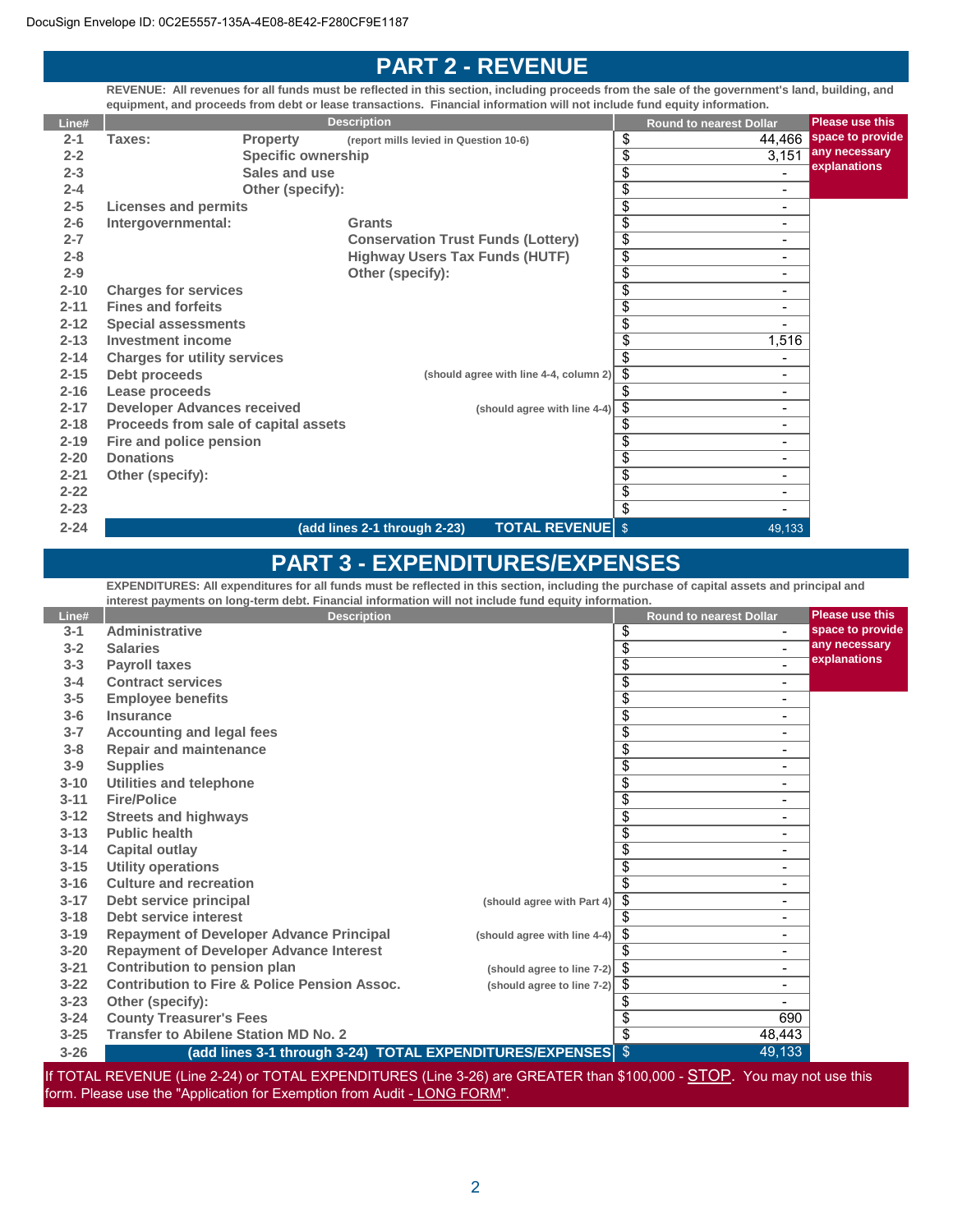|         | PART 4 - DEBT OUTSTANDING, ISSUED, AND RETIRED                                       |                                        |                            |                                      |                                      |
|---------|--------------------------------------------------------------------------------------|----------------------------------------|----------------------------|--------------------------------------|--------------------------------------|
|         | Please answer the following questions by marking the appropriate boxes.              |                                        |                            | <b>Yes</b>                           | <b>No</b>                            |
| $4 - 1$ | Does the entity have outstanding debt?                                               |                                        |                            |                                      | ⊡                                    |
| $4 - 2$ | If Yes, please attach a copy of the entity's Debt Repayment Schedule.                |                                        |                            | П                                    | $\overline{\mathcal{L}}$             |
|         | Is the debt repayment schedule attached? If no, MUST explain:<br>N/A                 |                                        |                            |                                      |                                      |
|         |                                                                                      |                                        |                            |                                      |                                      |
| $4 - 3$ | Is the entity current in its debt service payments? If no, MUST explain:             |                                        |                            | П                                    | ⊡                                    |
|         | N/A                                                                                  |                                        |                            |                                      |                                      |
|         |                                                                                      |                                        |                            |                                      |                                      |
| $4 - 4$ |                                                                                      |                                        |                            |                                      |                                      |
|         | Please complete the following debt schedule, if applicable:                          | <b>Outstanding at</b>                  | <b>Issued during</b>       | <b>Retired during</b>                | <b>Outstanding at</b>                |
|         | (please only include principal amounts)(enter all amount as positive<br>numbers)     | end of prior year*                     | vear                       | year                                 | year-end                             |
|         |                                                                                      |                                        |                            |                                      |                                      |
|         | <b>General obligation bonds</b><br>Revenue bonds                                     | \$<br>$\blacksquare$                   | \$<br>$\blacksquare$<br>\$ | \$<br>$\overline{\phantom{0}}$<br>\$ | \$<br>$\overline{\phantom{a}}$<br>\$ |
|         | Notes/Loans                                                                          | \$<br>\$                               | ÷<br>\$                    | $\blacksquare$<br>\$                 | -<br>\$                              |
|         |                                                                                      | $\blacksquare$                         | $\blacksquare$             |                                      | $\blacksquare$                       |
|         | Leases                                                                               | \$<br>$\sim$                           | \$<br>÷                    | \$<br>$\sim$                         | \$<br>$\blacksquare$                 |
|         | <b>Developer Advances</b>                                                            | \$<br>$\overline{a}$                   | $\overline{\$}$            | $\overline{\$}$                      | $\overline{\$}$<br>$\blacksquare$    |
|         | Other (specify):                                                                     | \$                                     | \$                         | \$                                   | \$<br>$\blacksquare$                 |
|         | <b>TOTAL</b>                                                                         | \$                                     | \$                         | \$                                   | \$<br>$\overline{a}$                 |
|         | Please answer the following questions by marking the appropriate boxes.              | *must tie to prior year ending balance |                            | <b>Yes</b>                           | <b>No</b>                            |
| $4 - 5$ | Does the entity have any authorized, but unissued, debt?                             |                                        |                            | $\boxed{\triangledown}$              | П                                    |
| If yes: | How much?                                                                            | \$                                     | 72,000,000.00              |                                      |                                      |
|         | Date the debt was authorized:                                                        | 11/7/2006                              |                            |                                      |                                      |
| $4 - 6$ | Does the entity intend to issue debt within the next calendar year?                  |                                        |                            | $\Box$                               | $\overline{\phantom{a}}$             |
| If yes: | How much?                                                                            |                                        |                            |                                      |                                      |
| $4 - 7$ | Does the entity have debt that has been refinanced that it is still responsible for? |                                        |                            | П                                    | $\overline{ }$                       |
| If yes: | What is the amount outstanding?                                                      | \$                                     | $\blacksquare$             |                                      |                                      |
| $4 - 8$ | Does the entity have any lease agreements?                                           |                                        |                            | П                                    | ⊡                                    |
| If yes: | What is being leased?                                                                |                                        |                            |                                      |                                      |
|         | What is the original date of the lease?                                              |                                        |                            |                                      |                                      |
|         | Number of years of lease?                                                            |                                        |                            |                                      |                                      |
|         | Is the lease subject to annual appropriation?                                        |                                        |                            | П                                    | $\overline{\phantom{a}}$             |
|         | What are the annual lease payments?                                                  | \$                                     |                            |                                      |                                      |
|         | Please use this space to provide any explanations or comments:                       |                                        |                            |                                      |                                      |

|                    | <b>PART 5 - CASH AND INVESTMENTS</b>                                                                                                 |            |               |                |
|--------------------|--------------------------------------------------------------------------------------------------------------------------------------|------------|---------------|----------------|
|                    | Please provide the entity's cash deposit and investment balances.                                                                    |            | <b>Amount</b> | <b>Total</b>   |
| $5 - 1$<br>$5 - 2$ | <b>YEAR-END Total of ALL Checking and Savings Accounts</b><br><b>Certificates of deposit</b>                                         |            | \$<br>\$      |                |
|                    | <b>Total Cash Deposits</b>                                                                                                           |            |               | \$             |
|                    | Investments (if investment is a mutual fund, please list underlying investments):                                                    |            |               |                |
|                    |                                                                                                                                      |            | \$            |                |
| $5 - 3$            |                                                                                                                                      |            | \$            |                |
|                    |                                                                                                                                      |            | \$            |                |
|                    |                                                                                                                                      |            | \$<br>-       |                |
|                    | <b>Total Investments</b>                                                                                                             |            |               | \$             |
|                    | <b>Total Cash and Investments</b>                                                                                                    |            |               | \$             |
|                    | Please answer the following questions by marking in the appropriate boxes                                                            | <b>Yes</b> | <b>No</b>     | N/A            |
| $5-4$              | Are the entity's Investments legal in accordance with Section 24-75-601, et.<br>seq., C.R.S.?                                        | П          |               | $\overline{ }$ |
| $5 - 5$            | Are the entity's deposits in an eligible (Public Deposit Protection Act) public<br>depository (Section 11-10.5-101, et seq. C.R.S.)? | П          | г             | ☑              |
|                    | If no, MUST use this space to provide any explanations:                                                                              |            |               |                |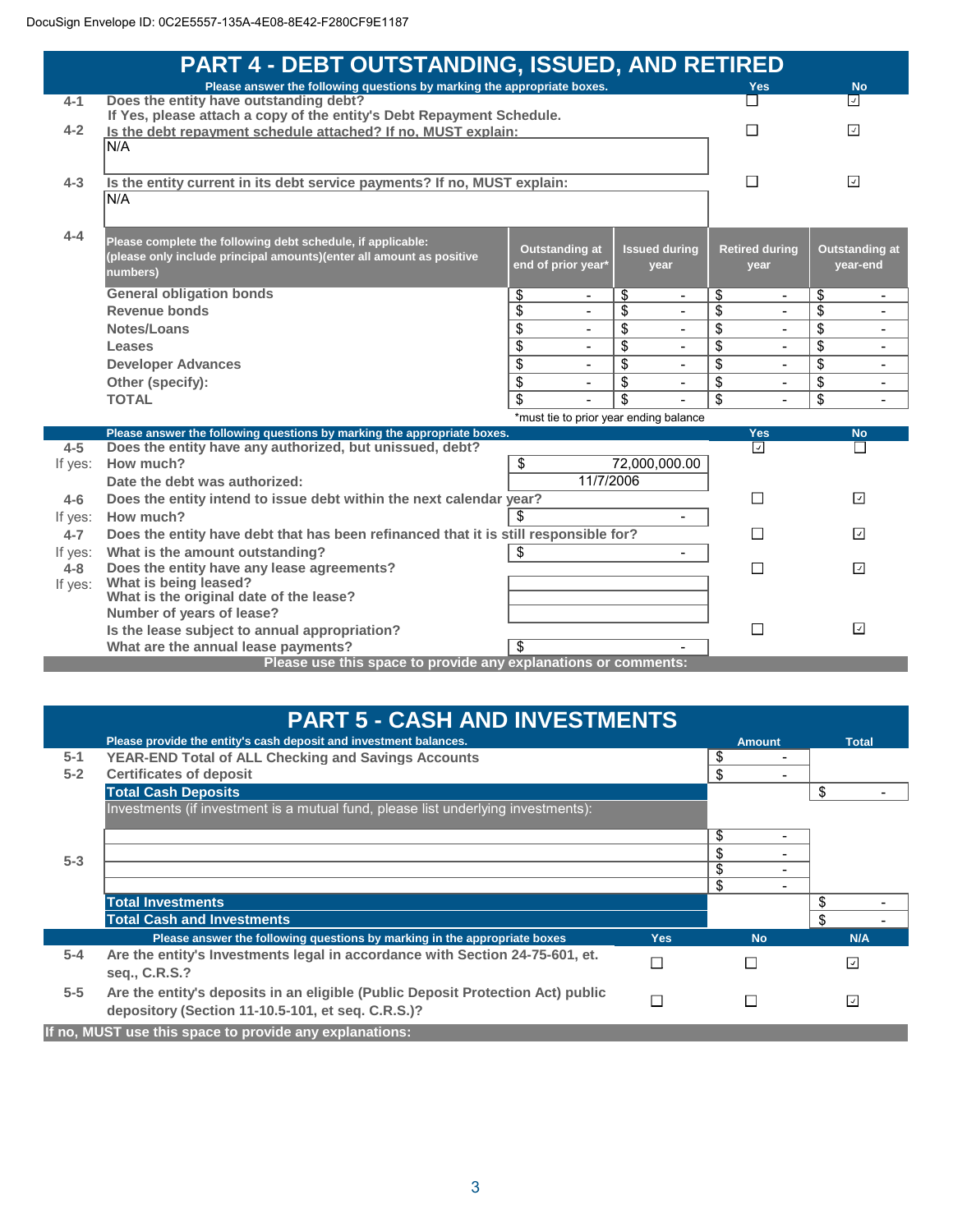|         | <b>PART 6 - CAPITAL ASSETS</b>                                                                                                       |                                               |                                                     |                                |                            |
|---------|--------------------------------------------------------------------------------------------------------------------------------------|-----------------------------------------------|-----------------------------------------------------|--------------------------------|----------------------------|
|         | Please answer the following questions by marking in the appropriate boxes.                                                           |                                               |                                                     | <b>Yes</b>                     | <b>No</b>                  |
| $6 - 1$ | Does the entity have capital assets?                                                                                                 |                                               |                                                     |                                | $\overline{\mathcal{L}}$   |
| $6 - 2$ | Has the entity performed an annual inventory of capital assets in accordance with Section<br>29-1-506, C.R.S.,? If no, MUST explain: |                                               |                                                     |                                | ☑                          |
|         | The District has no capital assets                                                                                                   |                                               |                                                     |                                |                            |
| $6 - 3$ | Complete the following capital assets table:                                                                                         | <b>Balance -</b><br>beginning of the<br>year* | <b>Additions (Must</b><br>be included in<br>Part 3) | <b>Deletions</b>               | Year-End<br><b>Balance</b> |
|         | Land                                                                                                                                 | \$                                            | \$                                                  | \$<br>$\overline{\phantom{a}}$ | \$                         |
|         | <b>Buildings</b>                                                                                                                     | \$<br>$\overline{\phantom{0}}$                | \$                                                  | \$<br>$\overline{\phantom{0}}$ | \$                         |
|         | <b>Machinery and equipment</b>                                                                                                       | \$<br>$\overline{\phantom{0}}$                | \$<br>۰                                             | \$<br>$\overline{\phantom{0}}$ | \$                         |
|         | <b>Furniture and fixtures</b>                                                                                                        | \$<br>-                                       | \$<br>-                                             | \$<br>$\overline{\phantom{a}}$ | \$                         |
|         | <b>Infrastructure</b>                                                                                                                | \$                                            | \$                                                  | \$<br>$\overline{\phantom{0}}$ | \$                         |
|         | <b>Construction In Progress (CIP)</b>                                                                                                | \$<br>$\overline{\phantom{0}}$                | \$                                                  | \$<br>۰                        | \$                         |
|         | Other (explain):                                                                                                                     | \$<br>-                                       | \$                                                  | \$<br>$\overline{\phantom{0}}$ | \$                         |
|         | <b>Accumulated Depreciation</b>                                                                                                      | \$                                            | \$                                                  | \$<br>$\overline{\phantom{0}}$ | \$                         |
|         | <b>TOTAL</b><br>Discovered the company of consideration and continued by                                                             | \$                                            | \$                                                  | \$<br>$\overline{\phantom{0}}$ | \$                         |

**Please use this space to provide any explanations or comments:**

|         | <b>PART 7 - PENSION INFORMATION</b>                                            |                                |     |                          |
|---------|--------------------------------------------------------------------------------|--------------------------------|-----|--------------------------|
|         | Please answer the following questions by marking in the appropriate boxes.     |                                | Yes | <b>No</b>                |
| $7-1$   | Does the entity have an "old hire" firemen's pension plan?                     |                                |     | ⊻                        |
| $7-2$   | Does the entity have a volunteer firemen's pension plan?                       |                                |     | $\overline{\mathcal{L}}$ |
| If yes: | Who administers the plan?                                                      |                                |     |                          |
|         | Indicate the contributions from:                                               |                                |     |                          |
|         | Tax (property, SO, sales, etc.):                                               |                                |     |                          |
|         | State contribution amount:                                                     |                                |     |                          |
|         | Other (gifts, donations, etc.):                                                |                                |     |                          |
|         | <b>TOTAL</b>                                                                   | \$                             |     |                          |
|         | What is the monthly benefit paid for 20 years of service per retiree as of Jan | \$<br>$\overline{\phantom{0}}$ |     |                          |
|         | Please use this space to provide any explanations or comments:                 |                                |     |                          |

|         | <b>PART 8 - BUDGET INFORMATION</b>                                                                                                    |     |           |     |  |
|---------|---------------------------------------------------------------------------------------------------------------------------------------|-----|-----------|-----|--|
|         | Please answer the following questions by marking in the appropriate boxes.                                                            | Yes | <b>No</b> | N/A |  |
| $8 - 1$ | Did the entity file a budget with the Department of Local Affairs for the<br>current year in accordance with Section 29-1-113 C.R.S.? |     |           |     |  |
| $8 - 2$ | Did the entity pass an appropriations resolution, in accordance with Section<br>29-1-108 C.R.S.? If no, MUST explain:                 | J.  |           |     |  |

**If yes: Please indicate the amount budgeted for each fund for the year reported:**

| <b>Fund Name</b>      | <b>Budgeted Expenditures/Expenses</b> |
|-----------------------|---------------------------------------|
| General Fund          | 47,634                                |
| Debt Service          | 109,633<br>ъĐ                         |
| Capital Projects Fund | 2,458,175<br>AD.                      |
|                       |                                       |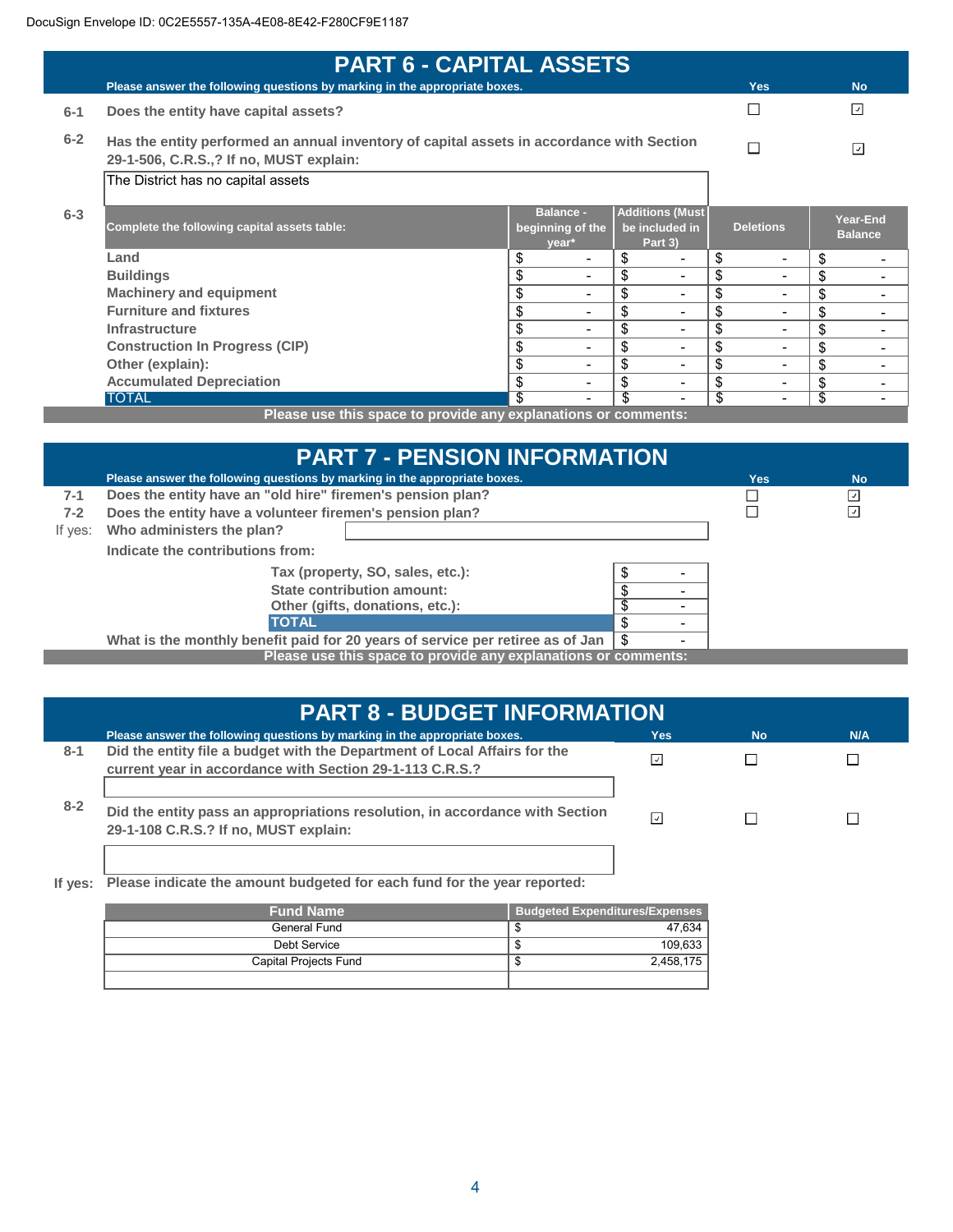|          | <b>PART 9 - TAXPAYER'S BILL OF RIGHTS (TABOR)</b>                                                                                                                                                                                              |                          |                          |
|----------|------------------------------------------------------------------------------------------------------------------------------------------------------------------------------------------------------------------------------------------------|--------------------------|--------------------------|
|          | Please answer the following question by marking in the appropriate box                                                                                                                                                                         | <b>Yes</b>               | <b>No</b>                |
| $9 - 1$  | Is the entity in compliance with all the provisions of TABOR [State Constitution, Article X, Section 20(5)]?                                                                                                                                   | $\overline{\phantom{a}}$ | П                        |
|          | Note: An election to exempt the government from the spending limitations of TABOR does not exempt the government from the 3 percent emergency<br>reserve requirement. All governments should determine if they meet this requirement of TABOR. |                          |                          |
|          | If no, MUST explain:                                                                                                                                                                                                                           |                          |                          |
|          |                                                                                                                                                                                                                                                |                          |                          |
|          | <b>PART 10 - GENERAL INFORMATION</b>                                                                                                                                                                                                           |                          |                          |
|          | Please answer the following questions by marking in the appropriate boxes.                                                                                                                                                                     | <b>Yes</b>               | <b>No</b>                |
|          | Is this application for a newly formed governmental entity?                                                                                                                                                                                    | П                        | $\lceil \cdot \rceil$    |
| $10-1$   |                                                                                                                                                                                                                                                |                          |                          |
| If yes:  | Date of formation:                                                                                                                                                                                                                             |                          |                          |
| $10-2$   | Has the entity changed its name in the past or current year?                                                                                                                                                                                   | $\Box$                   | $\overline{\mathcal{L}}$ |
|          |                                                                                                                                                                                                                                                |                          |                          |
|          |                                                                                                                                                                                                                                                |                          |                          |
| If yes:  | Please list the NEW name & PRIOR name:                                                                                                                                                                                                         |                          |                          |
|          |                                                                                                                                                                                                                                                |                          |                          |
| $10-3$   | Is the entity a metropolitan district?                                                                                                                                                                                                         | $\sqrt{ }$               | П                        |
|          | Please indicate what services the entity provides:                                                                                                                                                                                             |                          |                          |
|          | See below                                                                                                                                                                                                                                      |                          |                          |
| $10 - 4$ | Does the entity have an agreement with another government to provide services?                                                                                                                                                                 | $\overline{\phantom{a}}$ | $\Box$                   |
| If yes:  | List the name of the other governmental entity and the services provided:                                                                                                                                                                      |                          |                          |
|          | See below                                                                                                                                                                                                                                      |                          |                          |
| $10-5$   | Has the district filed a Title 32, Article 1 Special District Notice of Inactive Status during                                                                                                                                                 | $\Box$                   | $\overline{\mathcal{A}}$ |
| If yes:  | <b>Date Filed:</b>                                                                                                                                                                                                                             |                          |                          |
|          |                                                                                                                                                                                                                                                |                          |                          |
| $10 - 6$ | Does the entity have a certified Mill Levy?                                                                                                                                                                                                    | ⊡                        | П                        |
| If yes:  |                                                                                                                                                                                                                                                |                          |                          |
|          | Please provide the following mills levied for the year reported (do not report \$ amounts):                                                                                                                                                    |                          |                          |
|          | <b>Bond Redemption mills</b>                                                                                                                                                                                                                   |                          |                          |
|          | <b>General/Other mills</b>                                                                                                                                                                                                                     |                          | 40.000                   |
|          | <b>Total mills</b>                                                                                                                                                                                                                             |                          | 40.000                   |

**Please use this space to provide any explanations or comments:**

10-3: Streets, water, sanitary and storm sewer, public transportation, traffic and safety, mosquito control, television relay, park and recreation, and fire protection.

10-4: Under the Service Plan, Abilene Station Metropolitan District No. 1("the District") operates in conjunction with Abilene Station Metropolitan District No. 2. The District acts as the "Taxing District" and Abilene Station MD No.2 acts as the "Management District" under the "Facilities Funding, Construction and Operation Agreement" dated June 8, 2007 between these two entities. Abilene Station MD No.2 will operate, maintain, finance and construct Facilities and provide administrative services for both entities and the District will provide revenue to Abilene Station MD. No. 2 to fund such activities.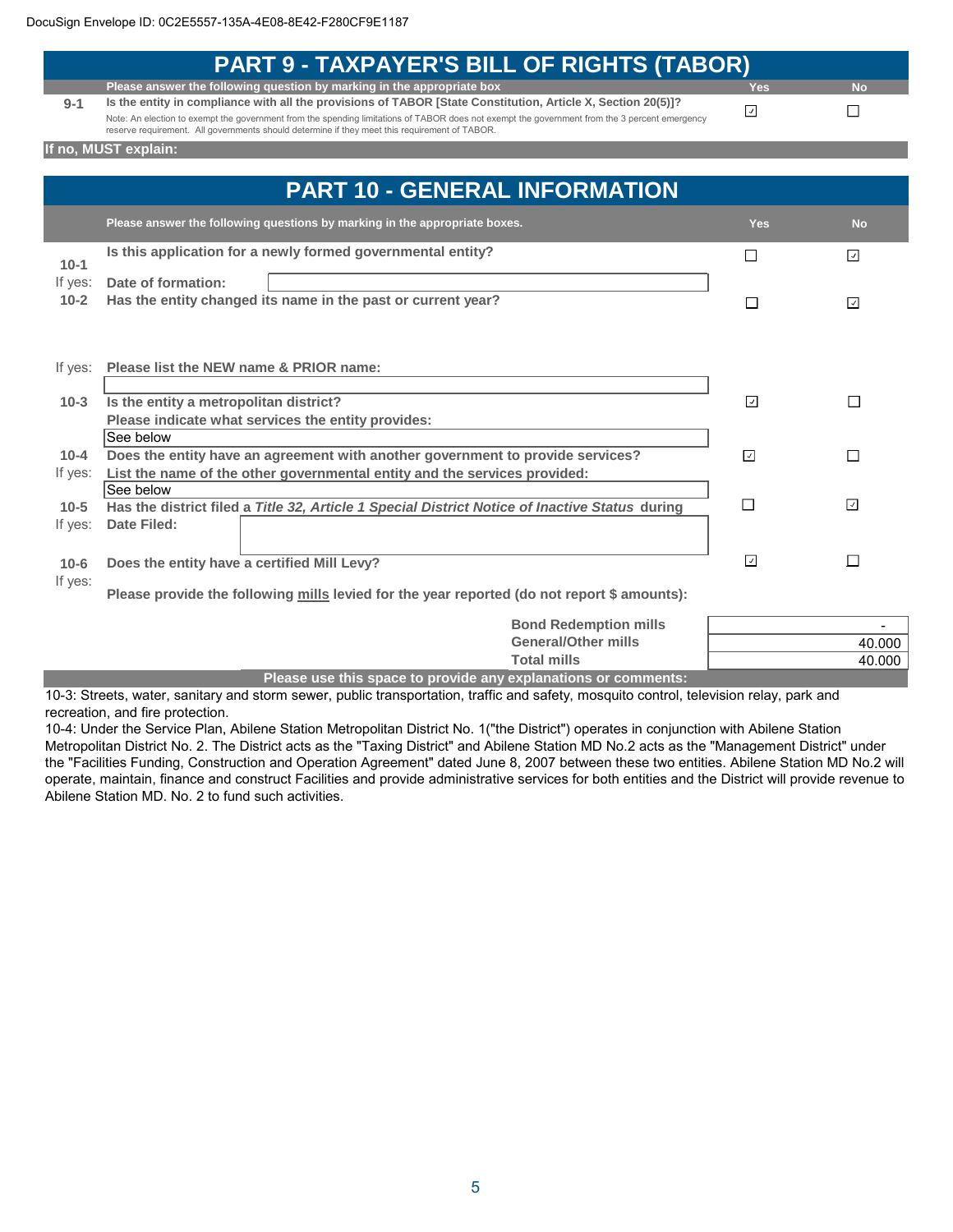| <b>PART 11 - GOVERNING BODY APPROVAL</b>                                                   |            |           |
|--------------------------------------------------------------------------------------------|------------|-----------|
| Please answer the following question by marking in the appropriate box                     | <b>YES</b> | <b>NO</b> |
| If you plan to submit this form electronically, have you read the new Electronic Signature |            |           |

**12-1 Policy?**

# **Office of the State Auditor — Local Government Division - Exemption Form Electronic Signatures Policy and Procedure**

### **Policy - Requirements**

The Office of the State Auditor Local Government Audit Division may accept an electronic submission of an application for exemption from audit that includes governing board signatures obtained through a program such as Docusign or Echosign. Required elements and safeguards are as follows:

• The preparer of the application is responsible for obtaining board signatures that comply with the requirement in Section 29-1-604 (3), C.R.S., that states the application shall be personally reviewed, approved, and signed by a majority of the members of the governing body.

• The application must be accompanied by the signature history document created by the electronic signature software. The signature history document must show when the document was created and when the document was emailed to the various parties, and include the dates the individual board members signed the document. The signature history must also show the individuals' email addresses and IP address.

• Office of the State Auditor staff will not coordinate obtaining signatures.

**The application for exemption from audit form created by our office includes a section for governing body approval. Local governing boards note their approval and submit the application through one of the following three methods:** 

1) Submit the application in hard copy via the US Mail including original signatures.

2) Submit the application electronically via email and either,

a. Include a copy of an adopted resolution that documents formal approval by the Board, **or**

b. Include electronic signatures obtained through a software program such as Docusign or Echosign in accordance with the requirements noted above.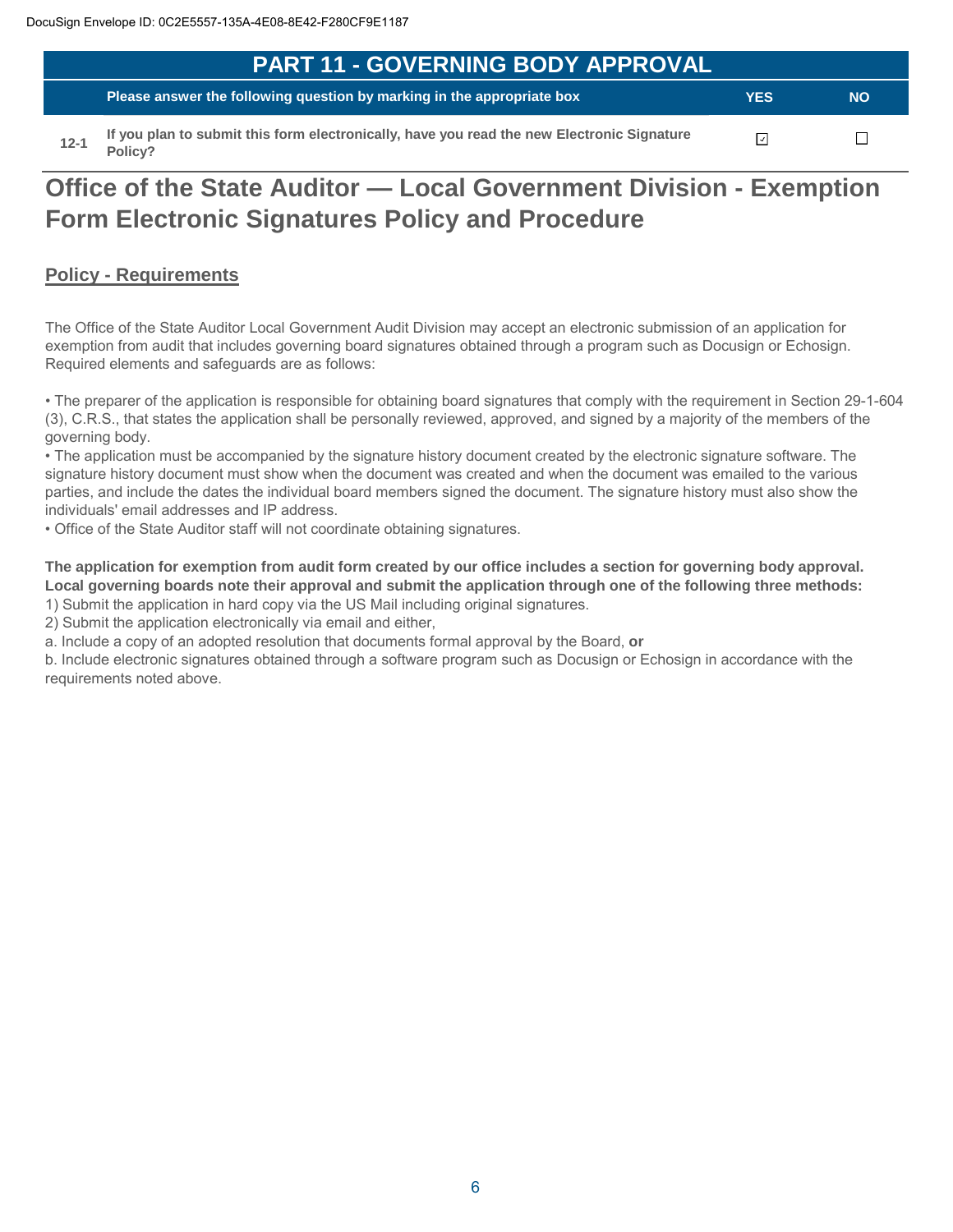|                               | Print the names of ALL members of | A MAJORITY of the members of the governing body must complete and sign in the column below.                                                                                                                                    |
|-------------------------------|-----------------------------------|--------------------------------------------------------------------------------------------------------------------------------------------------------------------------------------------------------------------------------|
|                               | current governing body below.     |                                                                                                                                                                                                                                |
|                               | <b>Print Board Member's Name</b>  | I, David Erb, attest I am a duly elected or appointed board member, and that I have                                                                                                                                            |
|                               |                                   | personally reviewed and approve this application for exemption from audit.                                                                                                                                                     |
| <b>Board</b><br><b>Member</b> | <b>David Erb</b>                  | Docusianced by:<br>David DEUT Anea Property<br>Signed                                                                                                                                                                          |
|                               |                                   | 3/24/2021<br>Date:                                                                                                                                                                                                             |
| 1                             |                                   | My term Expires: May 2022                                                                                                                                                                                                      |
|                               |                                   |                                                                                                                                                                                                                                |
|                               | <b>Print Board Member's Name</b>  |                                                                                                                                                                                                                                |
|                               |                                   | I, Marilyn Erb, attest I am a duly elected or appointed board member, and that I have                                                                                                                                          |
| <b>Board</b>                  |                                   | personally reviewed and approve this application for exemption from audit.                                                                                                                                                     |
| <b>Member</b>                 | <b>Marilyn Erb</b>                | Signed<br>Manlyn Erb<br>-00130482808480                                                                                                                                                                                        |
| $\overline{2}$                |                                   | 3/25/2021<br>Date:                                                                                                                                                                                                             |
|                               |                                   | My term Expires: May 2023                                                                                                                                                                                                      |
|                               |                                   |                                                                                                                                                                                                                                |
|                               | <b>Print Board Member's Name</b>  | I, Keith Pockross, attest I am a duly elected or appointed board member, and that I                                                                                                                                            |
|                               |                                   | have personally reviewed and approve this application for exemption from audit.                                                                                                                                                |
| <b>Board</b>                  |                                   |                                                                                                                                                                                                                                |
| <b>Member</b>                 | <b>Keith Pockross</b>             | Date: the contract of the contract of the contract of the contract of the contract of the contract of the contract of the contract of the contract of the contract of the contract of the contract of the contract of the cont |
| 3                             |                                   | My term Expires: May 2022                                                                                                                                                                                                      |
|                               |                                   |                                                                                                                                                                                                                                |
|                               |                                   |                                                                                                                                                                                                                                |
|                               | <b>Print Board Member's Name</b>  | l ________________________________,attest I am a duly elected or appointed board                                                                                                                                               |
| <b>Board</b>                  |                                   | member, and that I have personally reviewed and approve this application for                                                                                                                                                   |
| <b>Member</b>                 |                                   | exemption from audit.                                                                                                                                                                                                          |
| 4                             |                                   |                                                                                                                                                                                                                                |
|                               |                                   | Date:                                                                                                                                                                                                                          |
|                               |                                   | My term Expires:                                                                                                                                                                                                               |
|                               | <b>Print Board Member's Name</b>  | I am a duly elected or appointed board                                                                                                                                                                                         |
|                               |                                   | member, and that I have personally reviewed and approve this application for                                                                                                                                                   |
| <b>Board</b>                  |                                   | exemption from audit.                                                                                                                                                                                                          |
| <b>Member</b>                 |                                   | Signed <b>Signed Signed Signed Signed Signed Signed Signed Signed Signed Signed Signed Signed Signed Signed Signed Signed Signed Signed Signed Signed Signed Signed Signed Signed</b>                                          |
| 5                             |                                   | Date:                                                                                                                                                                                                                          |
|                               |                                   | My term Expires: _______________                                                                                                                                                                                               |
|                               |                                   |                                                                                                                                                                                                                                |
|                               | <b>Print Board Member's Name</b>  | attest I am a duly elected or appointed board                                                                                                                                                                                  |
| <b>Board</b>                  |                                   | member, and that I have personally reviewed and approve this application for                                                                                                                                                   |
| <b>Member</b>                 |                                   | exemption from audit.                                                                                                                                                                                                          |
| 6                             |                                   |                                                                                                                                                                                                                                |
|                               |                                   | Date:                                                                                                                                                                                                                          |
|                               |                                   | My term Expires: My term and the state of the state of the state of the state of the state of the state of the                                                                                                                 |
|                               | <b>Print Board Member's Name</b>  |                                                                                                                                                                                                                                |
|                               |                                   | member, and that I have personally reviewed and approve this application for                                                                                                                                                   |
| <b>Board</b>                  |                                   | exemption from audit.                                                                                                                                                                                                          |
| <b>Member</b>                 |                                   | Signed<br><u>Signed</u>                                                                                                                                                                                                        |
| $\overline{7}$                |                                   | Date:                                                                                                                                                                                                                          |
|                               |                                   | <b>My term Expires:</b>                                                                                                                                                                                                        |
|                               |                                   |                                                                                                                                                                                                                                |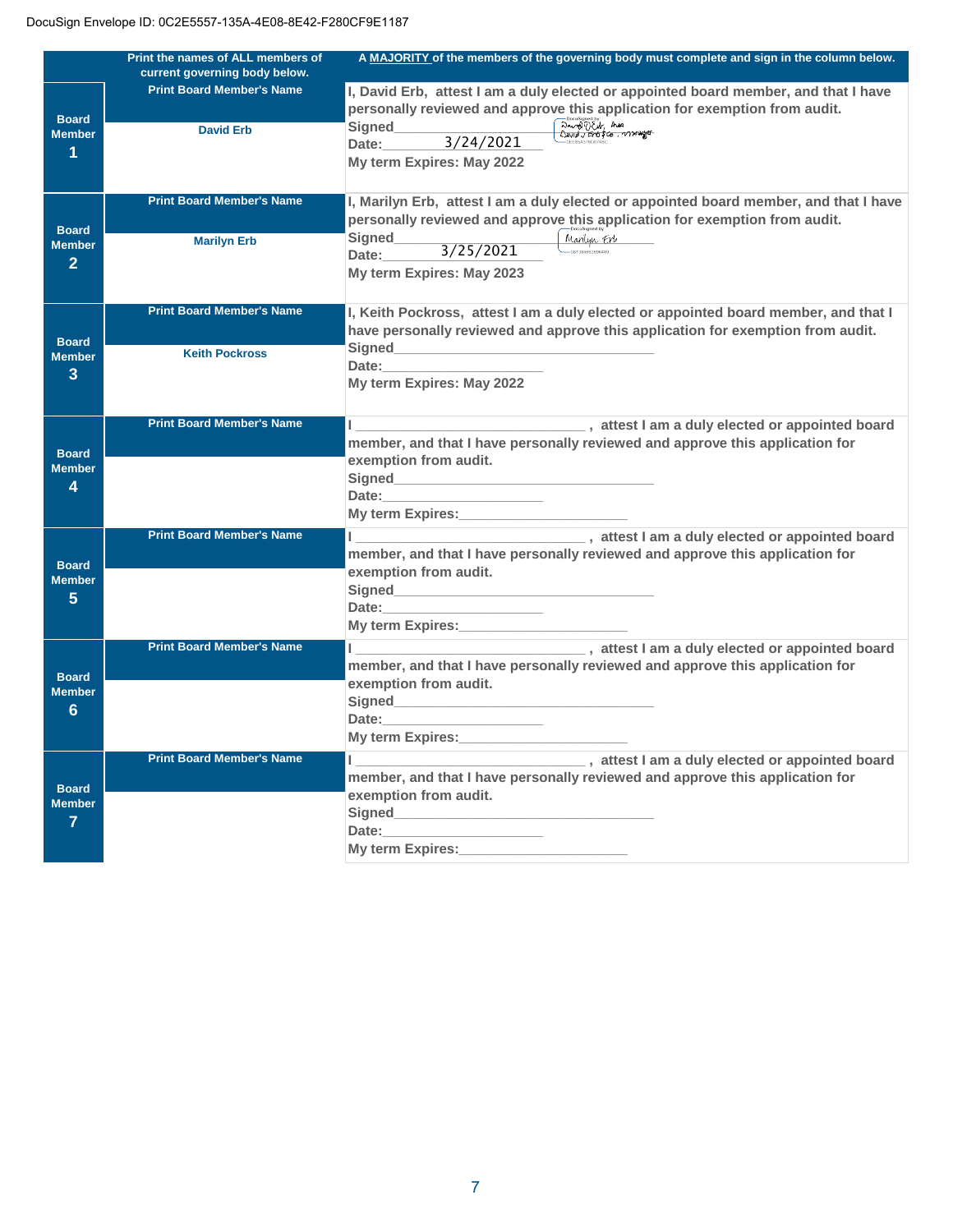

CliftonLarsonAllen LLP www.CLAConnect.com

**Accountant's Compilation Report** 

Board of Directors Abilene Station Metropolitan District No. 1 Arapahoe County, Colorado

Management is responsible for the accompanying Application for Exemption from Audit of Abilene Station Metropolitan District No. 1 as of and for the year ended December 31, 2020, included in the accompanying prescribed form. We have performed a compilation engagement in accordance with Statements on Standards for Accounting and Review Services promulgated by the Accounting and Review Services Committee of the American Institute of Certified Public Accountants. We did not audit or review the financial statements included in the accompanying prescribed form nor were we required to perform any procedures to verify the accuracy or completeness of the information provided by management. Accordingly, we do not express an opinion, a conclusion, nor provide any form of assurance on the financial statements included in the accompanying prescribed form.

The Application for Exemption from Audit is presented in accordance with the requirements of the Colorado Office of the State Auditor, which differ from accounting principles generally accepted in the United States of America.

This report is intended solely for the information and use of the Colorado Office of the State Auditor and is not intended to be and should not be used by anyone other than this specified party.

We are not independent with respect to Abilene Station Metropolitan District No. 1.

Clifton Larson allen 220

Greenwood Village, Colorado March 19, 2021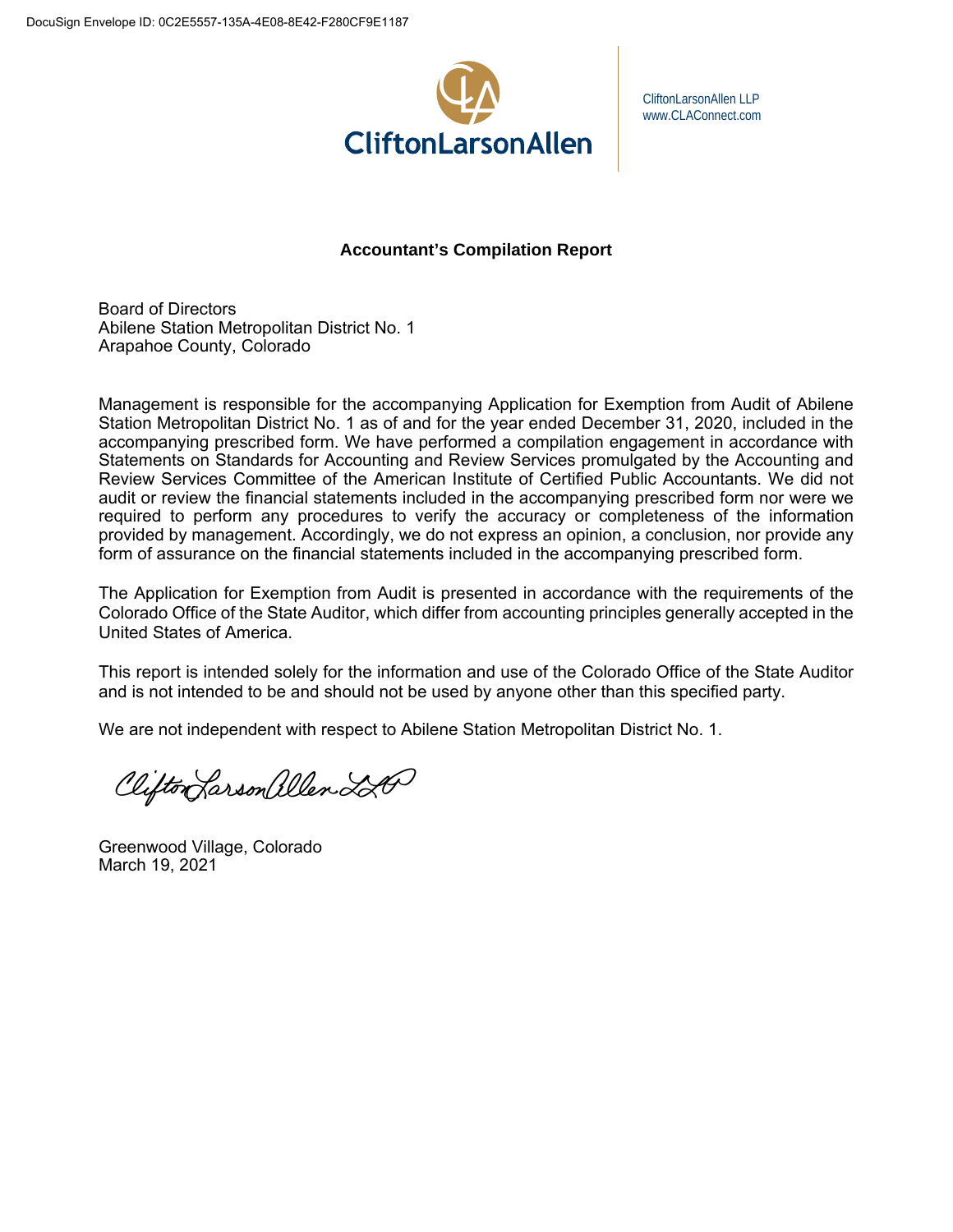# **APPLICATION FOR EXEMPTION FROM AUDIT**

## SHORT FORM

| <b>NAME OF GOVERNMENT</b> | Abilene Station Metropolitan District No. 2 |          |
|---------------------------|---------------------------------------------|----------|
| <b>ADDRESS</b>            | 8390 E Crescent Parkway                     |          |
|                           | Suite 300                                   | $\Omega$ |
|                           | Greenwood Village, CO 80111                 |          |
| <b>CONTACT PERSON</b>     | <b>Jason Carroll</b>                        |          |
| <b>PHONE</b>              | 303-779-5710                                |          |
| <b>EMAIL</b>              | Jason.Carroll@claconnect.com                |          |
| <b>FAX</b>                | 303-779-0348                                |          |
|                           | <b>PART 1 - CERTIFICATION OF PREPARER</b>   |          |

**For the Year Ended 12/31/20 Suite 300 or fiscal year ended:**

**I certify that I am skilled in governmental accounting** and that the information in the application is complete and accurate, to the best of my knowledge.

| 111y 11110111000y000      |                                                                 |
|---------------------------|-----------------------------------------------------------------|
| NAME:                     | <b>Jason Carroll</b>                                            |
| <b>TITLE</b>              | <b>Accountant for the District</b>                              |
| FIRM NAME (if applicable) | <b>CliftonLarsonAllen LLP</b>                                   |
| <b>ADDRESS</b>            | 8390 E Crescent Parkway, Suite 300, Greenwood Village, CO 80111 |
| <b>PHONE</b>              | 303-779-5710                                                    |
| <b>DATE PREPARED</b>      | 3/22/2021                                                       |

# PREPARER (SIGNATURE REQUIRED)

#### SEE ATTACHED ACCOUNTANT'S COMPILATION REPORT

| Please indicate whether the following financial information is recorded | <b>GOVERNMENTAL</b><br>(MODIFIED ACCRUAL BASIS) | <b>PROPRIETARY</b><br>(CASH OR BUDGETARY BASIS) |  |
|-------------------------------------------------------------------------|-------------------------------------------------|-------------------------------------------------|--|
| using Governmental or Proprietary fund types                            |                                                 |                                                 |  |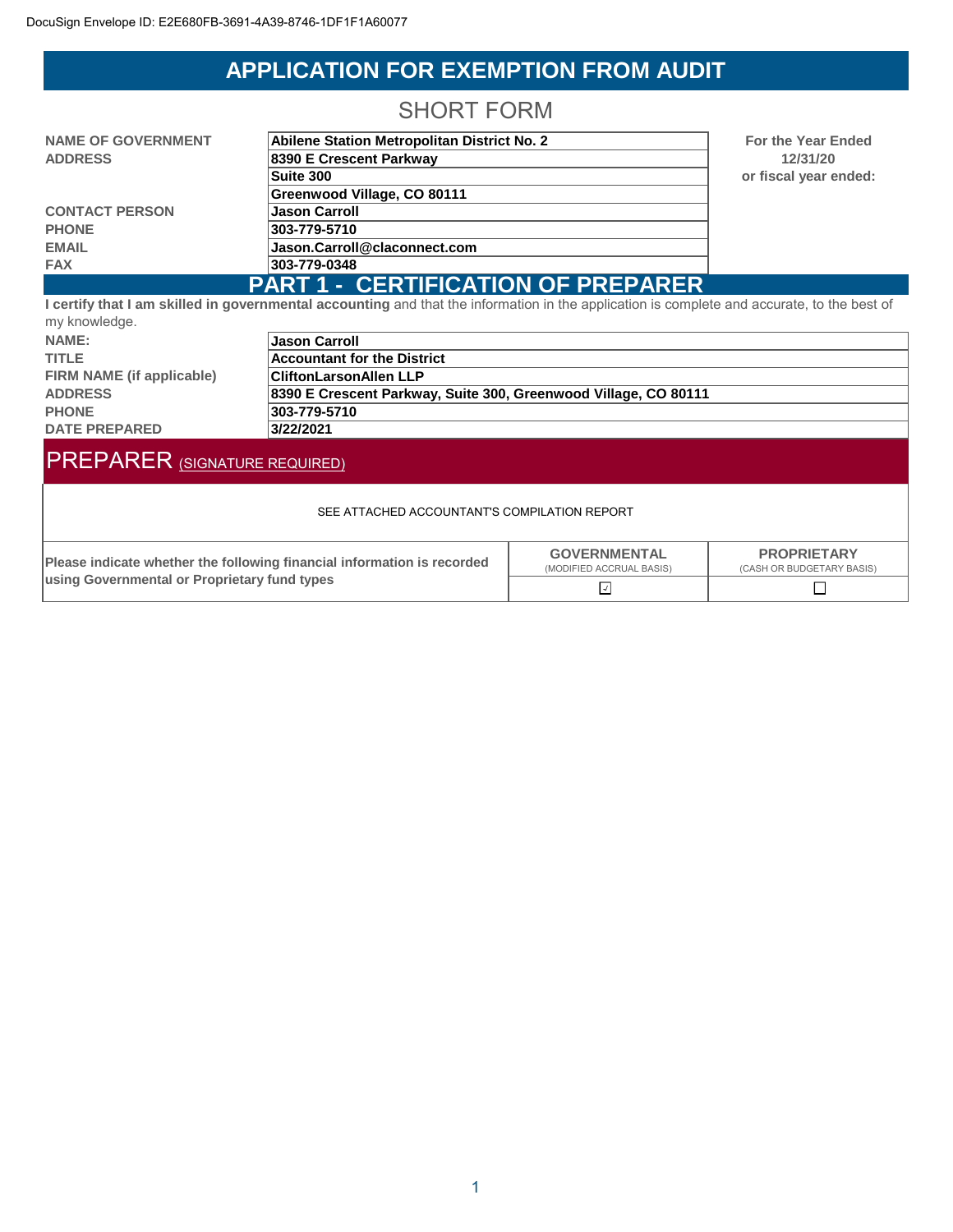## **PART 2 - REVENUE**

**REVENUE: All revenues for all funds must be reflected in this section, including proceeds from the sale of the government's land, building, and equipment, and proceeds from debt or lease transactions. Financial information will not include fund equity information.**

| Line#    |                                               |                           | <b>Description</b>                                   | <b>Round to nearest Dollar</b>                  | <b>Please use this</b> |
|----------|-----------------------------------------------|---------------------------|------------------------------------------------------|-------------------------------------------------|------------------------|
| $2 - 1$  | Taxes:                                        | <b>Property</b>           | (report mills levied in Question 10-6)               | \$                                              | space to provide<br>6  |
| $2 - 2$  |                                               | <b>Specific ownership</b> |                                                      | \$<br>÷.                                        | any necessary          |
| $2 - 3$  |                                               | Sales and use             |                                                      | $\overline{\$}$<br>$\blacksquare$               | explanations           |
| $2 - 4$  |                                               | Other (specify):          |                                                      | \$<br>$\blacksquare$                            |                        |
| $2 - 5$  | <b>Licenses and permits</b>                   |                           |                                                      | \$<br>$\qquad \qquad \blacksquare$              |                        |
| $2 - 6$  | Intergovernmental:                            |                           | <b>Grants</b>                                        | $\overline{\$}$<br>$\blacksquare$               |                        |
| $2 - 7$  |                                               |                           | <b>Conservation Trust Funds (Lottery)</b>            | \$<br>$\blacksquare$                            |                        |
| $2 - 8$  |                                               |                           | <b>Highway Users Tax Funds (HUTF)</b>                | $\overline{\$}$<br>$\qquad \qquad \blacksquare$ |                        |
| $2 - 9$  |                                               |                           | Other (specify):                                     | $\overline{\$}$<br>$\qquad \qquad \blacksquare$ |                        |
| $2 - 10$ | <b>Charges for services</b>                   |                           |                                                      | $\overline{\$}$<br>$\overline{\phantom{0}}$     |                        |
| $2 - 11$ | <b>Fines and forfeits</b>                     |                           |                                                      | $\overline{\$}$<br>$\overline{\phantom{0}}$     |                        |
| $2 - 12$ | <b>Special assessments</b>                    |                           |                                                      | $\overline{\$}$<br>$\blacksquare$               |                        |
| $2 - 13$ | <b>Investment income</b>                      |                           |                                                      | \$<br>41                                        |                        |
| $2 - 14$ | <b>Charges for utility services</b>           |                           |                                                      | \$<br>$\blacksquare$                            |                        |
| $2 - 15$ | Debt proceeds                                 |                           | (should agree with line 4-4, column 2)               | \$<br>$\overline{\phantom{0}}$                  |                        |
| $2 - 16$ | Lease proceeds                                |                           |                                                      | \$<br>$\overline{\phantom{0}}$                  |                        |
| $2 - 17$ | <b>Developer Advances received</b>            |                           | (should agree with line 4-4)                         | $\overline{\$}$<br>$\overline{\phantom{0}}$     |                        |
| $2 - 18$ | Proceeds from sale of capital assets          |                           |                                                      | \$<br>$\blacksquare$                            |                        |
| $2 - 19$ | Fire and police pension                       |                           |                                                      | \$<br>$\blacksquare$                            |                        |
| $2 - 20$ | <b>Donations</b>                              |                           |                                                      | \$<br>$\overline{\phantom{0}}$                  |                        |
| $2 - 21$ | Other (specify):                              |                           |                                                      | $\overline{\$}$                                 |                        |
| $2 - 22$ | <b>Transfer from Abilene Station MD No. 1</b> |                           |                                                      | $\overline{\$}$<br>48,444                       |                        |
| $2 - 23$ |                                               |                           |                                                      | \$<br>$\blacksquare$                            |                        |
| $2 - 24$ |                                               |                           | <b>TOTAL REVENUE</b><br>(add lines 2-1 through 2-23) | \$<br>48,491                                    |                        |

## **PART 3 - EXPENDITURES/EXPENSES**

**EXPENDITURES: All expenditures for all funds must be reflected in this section, including the purchase of capital assets and principal and interest payments on long-term debt. Financial information will not include fund equity information.**

| Line#    | <b>Description</b>                                                  |                                          |                 | <b>Round to nearest Dollar</b> | <b>Please use this</b> |
|----------|---------------------------------------------------------------------|------------------------------------------|-----------------|--------------------------------|------------------------|
| $3 - 1$  | <b>Administrative</b>                                               |                                          | \$              | 11,327                         | space to provide       |
| $3 - 2$  | <b>Salaries</b>                                                     |                                          | \$              |                                | any necessary          |
| $3 - 3$  | <b>Payroll taxes</b>                                                |                                          | \$              |                                | explanations           |
| $3 - 4$  | <b>Contract services</b>                                            |                                          | \$              | $\blacksquare$                 |                        |
| $3 - 5$  | <b>Employee benefits</b>                                            |                                          | $\overline{\$}$ |                                |                        |
| $3-6$    | <b>Insurance</b>                                                    |                                          | \$              | 5,672                          |                        |
| $3 - 7$  | <b>Accounting and legal fees</b>                                    |                                          | $\overline{\$}$ | 15,315                         |                        |
| $3 - 8$  | <b>Repair and maintenance</b>                                       |                                          | \$              |                                |                        |
| $3 - 9$  | <b>Supplies</b>                                                     |                                          | $\overline{\$}$ | Ξ.                             |                        |
| $3 - 10$ | <b>Utilities and telephone</b>                                      |                                          | \$              | Ξ.                             |                        |
| $3 - 11$ | <b>Fire/Police</b>                                                  |                                          | \$              | -                              |                        |
| $3 - 12$ | <b>Streets and highways</b>                                         |                                          | \$              | -                              |                        |
| $3 - 13$ | <b>Public health</b>                                                |                                          | \$              | ۰                              |                        |
| $3 - 14$ | <b>Capital outlay</b>                                               |                                          | \$              | Ξ.                             |                        |
| $3 - 15$ | <b>Utility operations</b>                                           |                                          | \$              | ۰                              |                        |
| $3 - 16$ | <b>Culture and recreation</b>                                       |                                          | \$              | Ξ.                             |                        |
| $3 - 17$ | Debt service principal                                              | (should agree with Part 4)               | \$              | Ξ.                             |                        |
| $3 - 18$ | Debt service interest                                               |                                          | \$              | Ξ.                             |                        |
| $3 - 19$ | <b>Repayment of Developer Advance Principal</b>                     | (should agree with line 4-4)             | \$              | Ξ.                             |                        |
| $3 - 20$ | <b>Repayment of Developer Advance Interest</b>                      |                                          | \$              | Ξ.                             |                        |
| $3 - 21$ | Contribution to pension plan                                        | (should agree to line 7-2) $\frac{1}{2}$ |                 | Ξ.                             |                        |
| $3 - 22$ | <b>Contribution to Fire &amp; Police Pension Assoc.</b>             | (should agree to line 7-2)               | -\$             | Ξ.                             |                        |
| $3 - 23$ | Other (specify):                                                    |                                          | \$              | Ξ.                             |                        |
| $3 - 24$ |                                                                     |                                          | \$              | Ξ.                             |                        |
| $3 - 25$ |                                                                     |                                          | \$              | ۰                              |                        |
| $3 - 26$ | (add lines 3-1 through 3-24)  TOTAL EXPENDITURES/EXPENSES $\mid$ \$ |                                          |                 | 32,314                         |                        |

(Line 2-24) or TOTAL EXPENDITURES (Line 3-26) are GREATER than  $$100,000$  -  $\underline{\text{S1OP}}$ . form. Please use the "Application for Exemption from Audit - LONG FORM".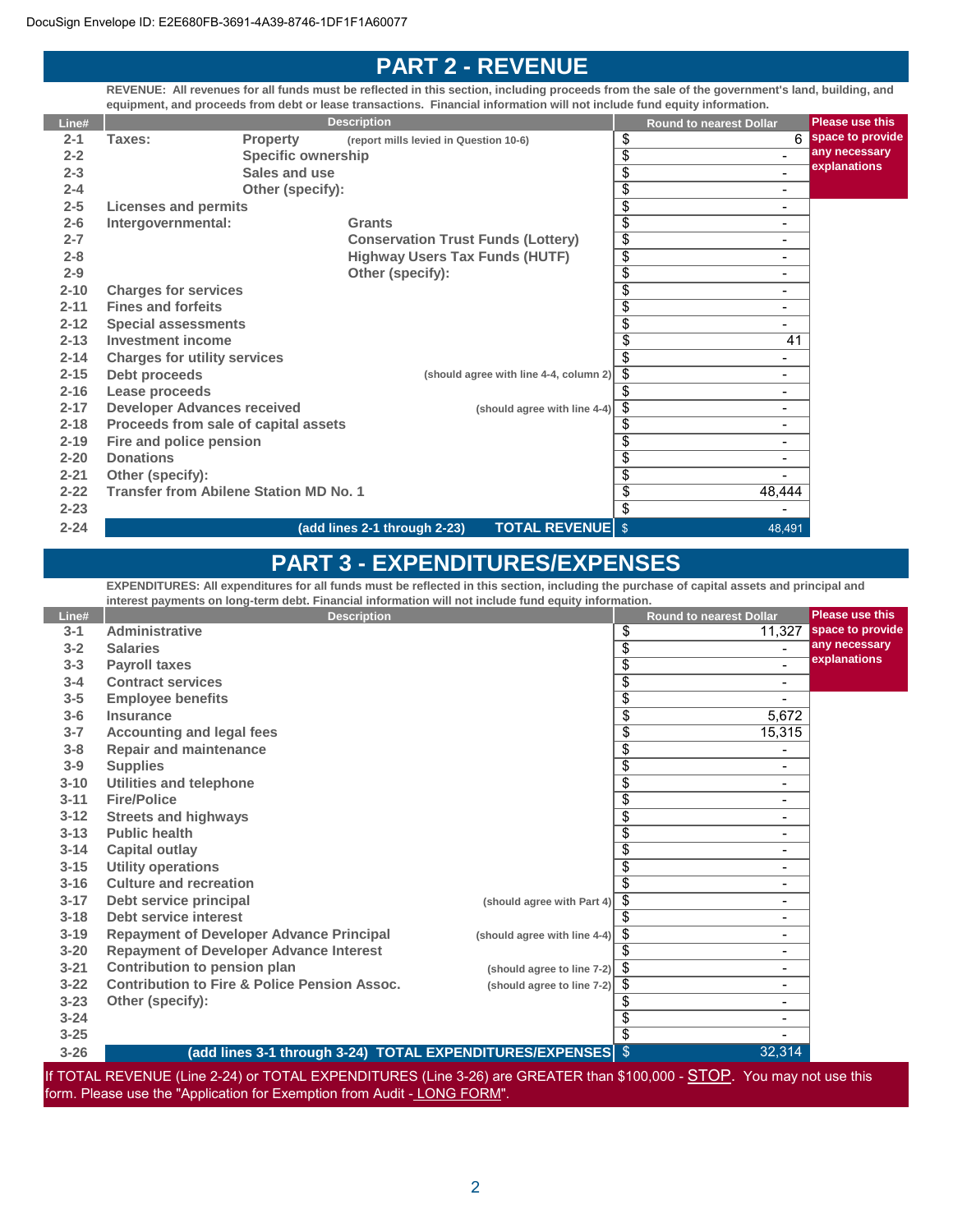|         | <b>PART 4 - DEBT OUTSTANDING, ISSUED, AND RETIRED</b>                                                                                  |                                        |                 |                      |                 |                         |                 |                          |
|---------|----------------------------------------------------------------------------------------------------------------------------------------|----------------------------------------|-----------------|----------------------|-----------------|-------------------------|-----------------|--------------------------|
|         | Please answer the following questions by marking the appropriate boxes.                                                                |                                        |                 |                      |                 | <b>Yes</b>              |                 | <b>No</b>                |
| $4 - 1$ | Does the entity have outstanding debt?                                                                                                 |                                        |                 |                      |                 |                         |                 | ⊡                        |
| $4 - 2$ | If Yes, please attach a copy of the entity's Debt Repayment Schedule.<br>Is the debt repayment schedule attached? If no, MUST explain: |                                        |                 |                      |                 |                         |                 | $\overline{\phantom{a}}$ |
|         | N/A                                                                                                                                    |                                        |                 |                      |                 |                         |                 |                          |
|         |                                                                                                                                        |                                        |                 |                      |                 |                         |                 |                          |
| $4 - 3$ | Is the entity current in its debt service payments? If no, MUST explain:                                                               |                                        |                 |                      |                 | П                       |                 | $\sqrt{2}$               |
|         | N/A                                                                                                                                    |                                        |                 |                      |                 |                         |                 |                          |
|         |                                                                                                                                        |                                        |                 |                      |                 |                         |                 |                          |
| $4 - 4$ | Please complete the following debt schedule, if applicable:                                                                            |                                        |                 |                      |                 |                         |                 |                          |
|         | (please only include principal amounts)(enter all amount as positive                                                                   | Outstanding at                         |                 | <b>Issued during</b> |                 | <b>Retired during</b>   |                 | <b>Outstanding at</b>    |
|         | numbers)                                                                                                                               | end of prior year*                     |                 | year                 |                 | year                    |                 | year-end                 |
|         | <b>General obligation bonds</b>                                                                                                        | \$                                     | \$              | $\blacksquare$       | \$              |                         | \$              |                          |
|         | <b>Revenue bonds</b>                                                                                                                   | \$<br>$\blacksquare$                   | \$              | ÷                    | \$              | $\blacksquare$          | \$              | $\overline{\phantom{0}}$ |
|         | Notes/Loans                                                                                                                            | \$                                     | \$              | $\blacksquare$       | \$              |                         | \$              |                          |
|         | Leases                                                                                                                                 | \$                                     | \$              | $\blacksquare$       | \$              | $\sim$                  | \$              |                          |
|         | <b>Developer Advances</b>                                                                                                              | \$<br>646,959                          | $\overline{\$}$ | ÷.                   | $\overline{\$}$ |                         | $\overline{\$}$ | 646,959                  |
|         | Other (specify): Interest Accrued on Developer Advance                                                                                 | \$<br>170,272                          | \$              |                      | \$              |                         | \$              | 170,272                  |
|         | <b>TOTAL</b>                                                                                                                           | \$<br>817,231                          | \$              |                      | \$              |                         | \$              | 817,231                  |
|         |                                                                                                                                        | *must tie to prior year ending balance |                 |                      |                 |                         |                 |                          |
|         | Please answer the following questions by marking the appropriate boxes.                                                                |                                        |                 |                      |                 | <b>Yes</b>              |                 | <b>No</b>                |
| $4 - 5$ | Does the entity have any authorized, but unissued, debt?                                                                               |                                        |                 |                      |                 | $\boxed{\triangledown}$ |                 | П                        |
| If yes: | How much?                                                                                                                              | \$                                     |                 | 72,000,000.00        |                 |                         |                 |                          |
|         | Date the debt was authorized:                                                                                                          | 11/7/2006                              |                 |                      |                 |                         |                 |                          |
| $4 - 6$ | Does the entity intend to issue debt within the next calendar year?                                                                    |                                        |                 |                      |                 | П                       |                 | $\sqrt{ }$               |
| If yes: | How much?                                                                                                                              | \$                                     |                 |                      |                 |                         |                 |                          |
| $4 - 7$ | Does the entity have debt that has been refinanced that it is still responsible for?                                                   |                                        |                 |                      |                 | П                       |                 | ⊡                        |
| If yes: | What is the amount outstanding?                                                                                                        | \$                                     |                 | $\blacksquare$       |                 |                         |                 |                          |
| $4 - 8$ | Does the entity have any lease agreements?<br>What is being leased?                                                                    |                                        |                 |                      |                 | П                       |                 | $\overline{\mathcal{L}}$ |
| If yes: | What is the original date of the lease?                                                                                                |                                        |                 |                      |                 |                         |                 |                          |
|         | Number of years of lease?                                                                                                              |                                        |                 |                      |                 |                         |                 |                          |
|         | Is the lease subject to annual appropriation?                                                                                          |                                        |                 |                      |                 | $\Box$                  |                 | ⊡                        |
|         | What are the annual lease payments?                                                                                                    | \$                                     |                 |                      |                 |                         |                 |                          |
|         | Please use this space to provide any explanations or comments:                                                                         |                                        |                 |                      |                 |                         |                 |                          |

|         | <b>PART 5 - CASH AND INVESTMENTS</b>                                              |                          |               |              |
|---------|-----------------------------------------------------------------------------------|--------------------------|---------------|--------------|
|         | Please provide the entity's cash deposit and investment balances.                 |                          | <b>Amount</b> | <b>Total</b> |
| $5 - 1$ | <b>YEAR-END Total of ALL Checking and Savings Accounts</b>                        |                          | \$<br>3,697   |              |
| $5 - 2$ | <b>Certificates of deposit</b>                                                    |                          | \$            |              |
|         | <b>Total Cash Deposits</b>                                                        |                          |               | 3,697        |
|         | Investments (if investment is a mutual fund, please list underlying investments): |                          |               |              |
|         | <b>CSAFE</b>                                                                      |                          | \$<br>32,493  |              |
|         |                                                                                   |                          | \$            |              |
| $5 - 3$ |                                                                                   |                          | \$            |              |
|         |                                                                                   |                          | \$            |              |
|         | <b>Total Investments</b>                                                          |                          |               | \$<br>32,493 |
|         | <b>Total Cash and Investments</b>                                                 |                          |               | \$<br>36,190 |
|         | Please answer the following questions by marking in the appropriate boxes         | <b>Yes</b>               | <b>No</b>     | N/A          |
| $5 - 4$ | Are the entity's Investments legal in accordance with Section 24-75-601, et.      | $\overline{\phantom{a}}$ |               |              |
|         | seq., C.R.S.?                                                                     |                          |               |              |
| $5-5$   | Are the entity's deposits in an eligible (Public Deposit Protection Act) public   | $\overline{\mathcal{L}}$ |               |              |
|         | depository (Section 11-10.5-101, et seq. C.R.S.)?                                 |                          |               |              |
|         | If no, MUST use this space to provide any explanations:                           |                          |               |              |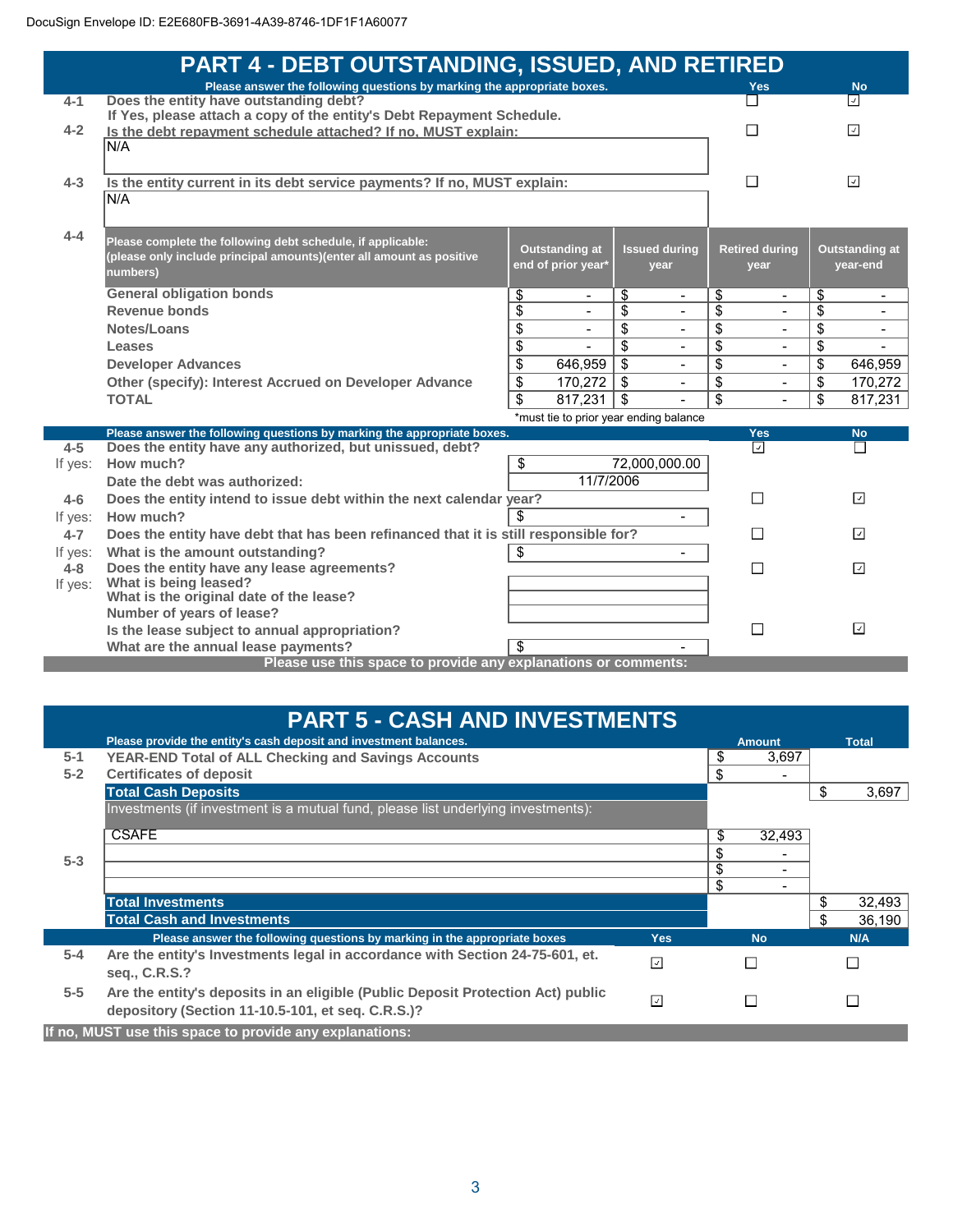| <b>PART 6 - CAPITAL ASSETS</b>                                                                           |                                                                                                                                      |                                               |                                                     |                                |                            |  |
|----------------------------------------------------------------------------------------------------------|--------------------------------------------------------------------------------------------------------------------------------------|-----------------------------------------------|-----------------------------------------------------|--------------------------------|----------------------------|--|
|                                                                                                          | Please answer the following questions by marking in the appropriate boxes.                                                           |                                               |                                                     | <b>Yes</b>                     | <b>No</b>                  |  |
| $6 - 1$                                                                                                  | Does the entity have capital assets?                                                                                                 |                                               |                                                     | ⊡                              | $\overline{\mathcal{L}}$   |  |
| $6 - 2$                                                                                                  | Has the entity performed an annual inventory of capital assets in accordance with Section<br>29-1-506, C.R.S.,? If no, MUST explain: |                                               |                                                     |                                | $\overline{\mathcal{L}}$   |  |
| The District's capital assets consist of Water service infrastructure, acquired on November 21,<br> 2017 |                                                                                                                                      |                                               |                                                     |                                |                            |  |
| $6 - 3$                                                                                                  | Complete the following capital assets table:                                                                                         | <b>Balance -</b><br>beginning of the<br>year* | <b>Additions (Must</b><br>be included in<br>Part 3) | <b>Deletions</b>               | Year-End<br><b>Balance</b> |  |
|                                                                                                          | Land                                                                                                                                 | \$<br>$\overline{\phantom{a}}$                | \$<br>$\overline{\phantom{0}}$                      | \$<br>$\overline{\phantom{0}}$ | \$                         |  |
|                                                                                                          | <b>Buildings</b>                                                                                                                     | \$<br>-                                       | \$                                                  | \$<br>Ξ.                       | \$                         |  |
|                                                                                                          | <b>Machinery and equipment</b>                                                                                                       | \$                                            | \$                                                  | \$                             | \$                         |  |
|                                                                                                          | <b>Furniture and fixtures</b>                                                                                                        | \$                                            | \$<br>$\blacksquare$                                | \$<br>Ξ.                       | \$                         |  |
|                                                                                                          | <b>Infrastructure</b>                                                                                                                | 318,599<br>\$                                 | \$<br>$\overline{\phantom{0}}$                      | \$<br>Ξ.                       | \$<br>318,599              |  |
|                                                                                                          | <b>Construction In Progress (CIP)</b>                                                                                                |                                               | \$<br>$\overline{\phantom{0}}$                      | \$<br>-                        | \$                         |  |
|                                                                                                          | Other (explain):                                                                                                                     | \$<br>$\blacksquare$                          | \$<br>$\overline{\phantom{0}}$                      | \$<br>Ξ.                       | \$                         |  |
|                                                                                                          | <b>Accumulated Depreciation</b>                                                                                                      | \$                                            | \$                                                  | \$<br>-                        | \$                         |  |
|                                                                                                          | <b>TOTAL</b>                                                                                                                         | 318,599                                       |                                                     | \$<br>Ξ.                       | \$<br>318,599              |  |
|                                                                                                          | Please use this space to provide any explanations or comments:                                                                       |                                               |                                                     |                                |                            |  |

**Please use this space to provide any explanations or comments:**

|                                                                                                                  | <b>PART 7 - PENSION INFORMATION</b>                                        |  |  |     |                          |  |
|------------------------------------------------------------------------------------------------------------------|----------------------------------------------------------------------------|--|--|-----|--------------------------|--|
|                                                                                                                  | Please answer the following questions by marking in the appropriate boxes. |  |  | Yes | <b>No</b>                |  |
| $7-1$                                                                                                            | Does the entity have an "old hire" firemen's pension plan?                 |  |  |     | ⊻                        |  |
| $7-2$                                                                                                            | Does the entity have a volunteer firemen's pension plan?                   |  |  |     | $\overline{\mathcal{L}}$ |  |
| If yes:                                                                                                          | Who administers the plan?                                                  |  |  |     |                          |  |
|                                                                                                                  | Indicate the contributions from:                                           |  |  |     |                          |  |
|                                                                                                                  | Tax (property, SO, sales, etc.):                                           |  |  |     |                          |  |
|                                                                                                                  | State contribution amount:                                                 |  |  |     |                          |  |
|                                                                                                                  | Other (gifts, donations, etc.):                                            |  |  |     |                          |  |
| <b>TOTAL</b><br>\$                                                                                               |                                                                            |  |  |     |                          |  |
| What is the monthly benefit paid for 20 years of service per retiree as of Jan<br>\$<br>$\overline{\phantom{0}}$ |                                                                            |  |  |     |                          |  |
|                                                                                                                  | Please use this space to provide any explanations or comments:             |  |  |     |                          |  |

|         | <b>PART 8 - BUDGET INFORMATION</b>                                                                                                    |                          |           |     |  |  |
|---------|---------------------------------------------------------------------------------------------------------------------------------------|--------------------------|-----------|-----|--|--|
|         | Please answer the following questions by marking in the appropriate boxes.                                                            | Yes:                     | <b>No</b> | N/A |  |  |
| $8 - 1$ | Did the entity file a budget with the Department of Local Affairs for the<br>current year in accordance with Section 29-1-113 C.R.S.? |                          |           |     |  |  |
| $8 - 2$ | Did the entity pass an appropriations resolution, in accordance with Section<br>29-1-108 C.R.S.? If no, MUST explain:                 | $\overline{\mathcal{L}}$ |           |     |  |  |

#### **If yes: Please indicate the amount budgeted for each fund for the year reported:**

| <b>Fund Name</b>     | <b>Budgeted Expenditures/Expenses</b> |
|----------------------|---------------------------------------|
| General Fund         | 53,000<br>-sti                        |
| Capital Project Fund | 4.501.174<br>-sti                     |
|                      |                                       |
|                      |                                       |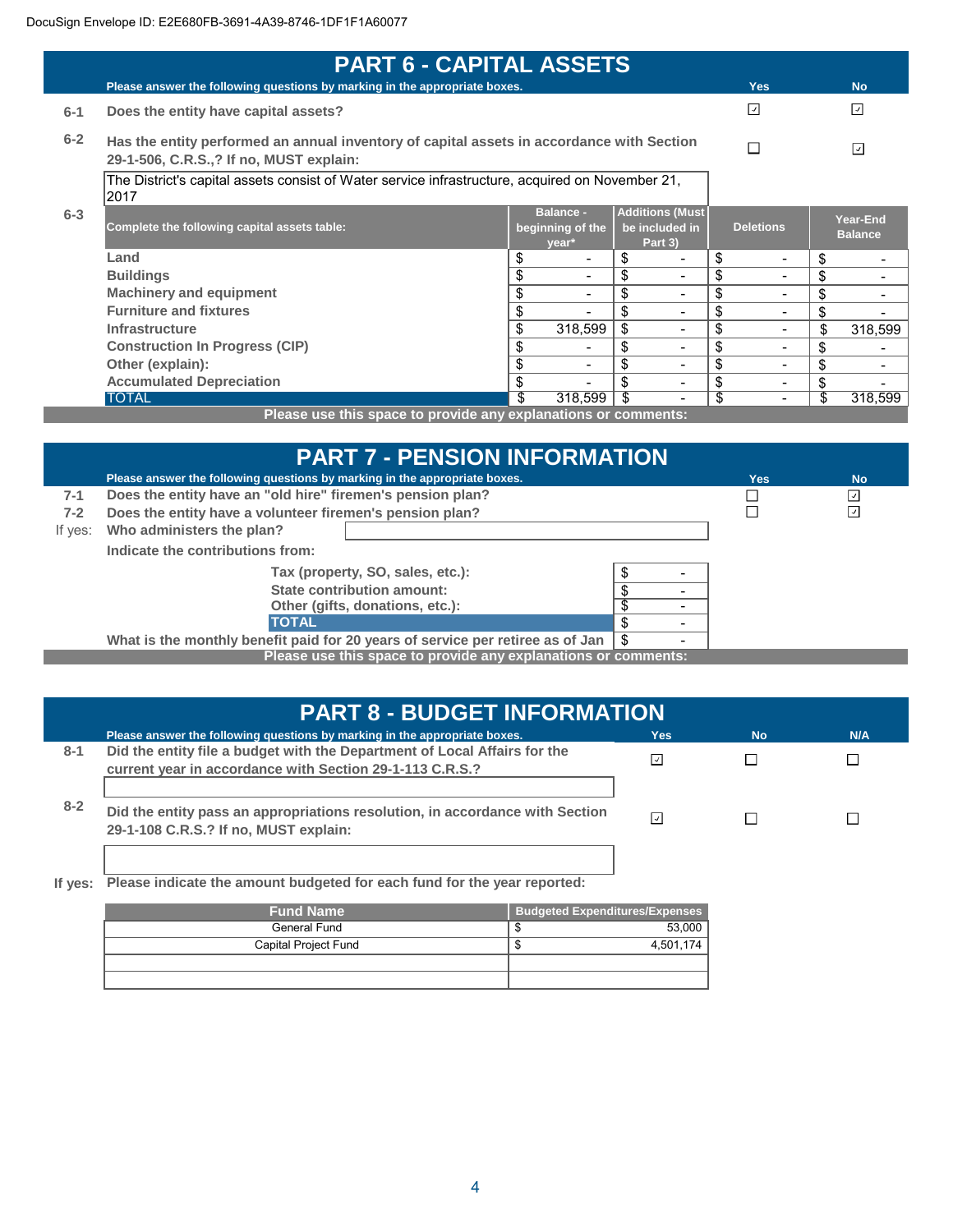|          | <b>PART 9 - TAXPAYER'S BILL OF RIGHTS (TABOR)</b>                                                                                                                                                                                              |            |                          |
|----------|------------------------------------------------------------------------------------------------------------------------------------------------------------------------------------------------------------------------------------------------|------------|--------------------------|
|          | Please answer the following question by marking in the appropriate box                                                                                                                                                                         | <b>Yes</b> | <b>No</b>                |
| $9 - 1$  | Is the entity in compliance with all the provisions of TABOR [State Constitution, Article X, Section 20(5)]?                                                                                                                                   |            |                          |
|          | Note: An election to exempt the government from the spending limitations of TABOR does not exempt the government from the 3 percent emergency<br>reserve requirement. All governments should determine if they meet this requirement of TABOR. | ⊡          | П                        |
|          | If no, MUST explain:                                                                                                                                                                                                                           |            |                          |
|          |                                                                                                                                                                                                                                                |            |                          |
|          | <b>PART 10 - GENERAL INFORMATION</b>                                                                                                                                                                                                           |            |                          |
|          | Please answer the following questions by marking in the appropriate boxes.                                                                                                                                                                     | <b>Yes</b> | <b>No</b>                |
|          | Is this application for a newly formed governmental entity?                                                                                                                                                                                    | ΙI         | ⊡                        |
| $10 - 1$ |                                                                                                                                                                                                                                                |            |                          |
| If yes:  | Date of formation:                                                                                                                                                                                                                             |            |                          |
| $10 - 2$ | Has the entity changed its name in the past or current year?                                                                                                                                                                                   | П          | $\overline{\phantom{a}}$ |
|          |                                                                                                                                                                                                                                                |            |                          |
|          |                                                                                                                                                                                                                                                |            |                          |
|          |                                                                                                                                                                                                                                                |            |                          |
| If yes:  | Please list the NEW name & PRIOR name:                                                                                                                                                                                                         |            |                          |
| $10-3$   | Is the entity a metropolitan district?                                                                                                                                                                                                         | ⊡          | П                        |
|          | Please indicate what services the entity provides:                                                                                                                                                                                             |            |                          |
|          | See below                                                                                                                                                                                                                                      |            |                          |
| $10 - 4$ | Does the entity have an agreement with another government to provide services?<br>⊡                                                                                                                                                            |            | П                        |
| If yes:  | List the name of the other governmental entity and the services provided:                                                                                                                                                                      |            |                          |
|          | See below                                                                                                                                                                                                                                      |            |                          |
| $10 - 5$ | Has the district filed a Title 32, Article 1 Special District Notice of Inactive Status during                                                                                                                                                 | П          | $\overline{\phantom{a}}$ |
| If yes:  | <b>Date Filed:</b>                                                                                                                                                                                                                             |            |                          |
|          |                                                                                                                                                                                                                                                |            |                          |
| $10-6$   | Does the entity have a certified Mill Levy?                                                                                                                                                                                                    | ☑          | П                        |
| If yes:  |                                                                                                                                                                                                                                                |            |                          |
|          | Please provide the following mills levied for the year reported (do not report \$ amounts):                                                                                                                                                    |            |                          |
|          | <b>Bond Redemption mills</b>                                                                                                                                                                                                                   |            |                          |
|          | <b>General/Other mills</b>                                                                                                                                                                                                                     |            | 40.000                   |
|          | <b>Total mills</b>                                                                                                                                                                                                                             |            | 40.000                   |
|          |                                                                                                                                                                                                                                                |            |                          |

**Please use this space to provide any explanations or comments:**

10-3: Streets, water, sanitary and storm sewer, public trasnfportation, traffic and safety, mosquito control, television relay, park and recreation, and fire protection.

10-4: Under the Service Plan, Abilene Station Metropolitan District No. 2 ("the District") operates in conjunction with Abilene Station Metropolitan District No. 1. The District acts as the "Management District" and Abilene Station Metropolitan District No. 1 acts as the "Taxing District" under the" Facilities Funding, Construction and Operations Agreement" dated June 8, 2007 between these two entities. The District will operate, maintain, finance and construct Facilities and provide administrative services for both entities and Abilene Station Metropolitan District No. 1 will provide revenue to the District to fund such activities.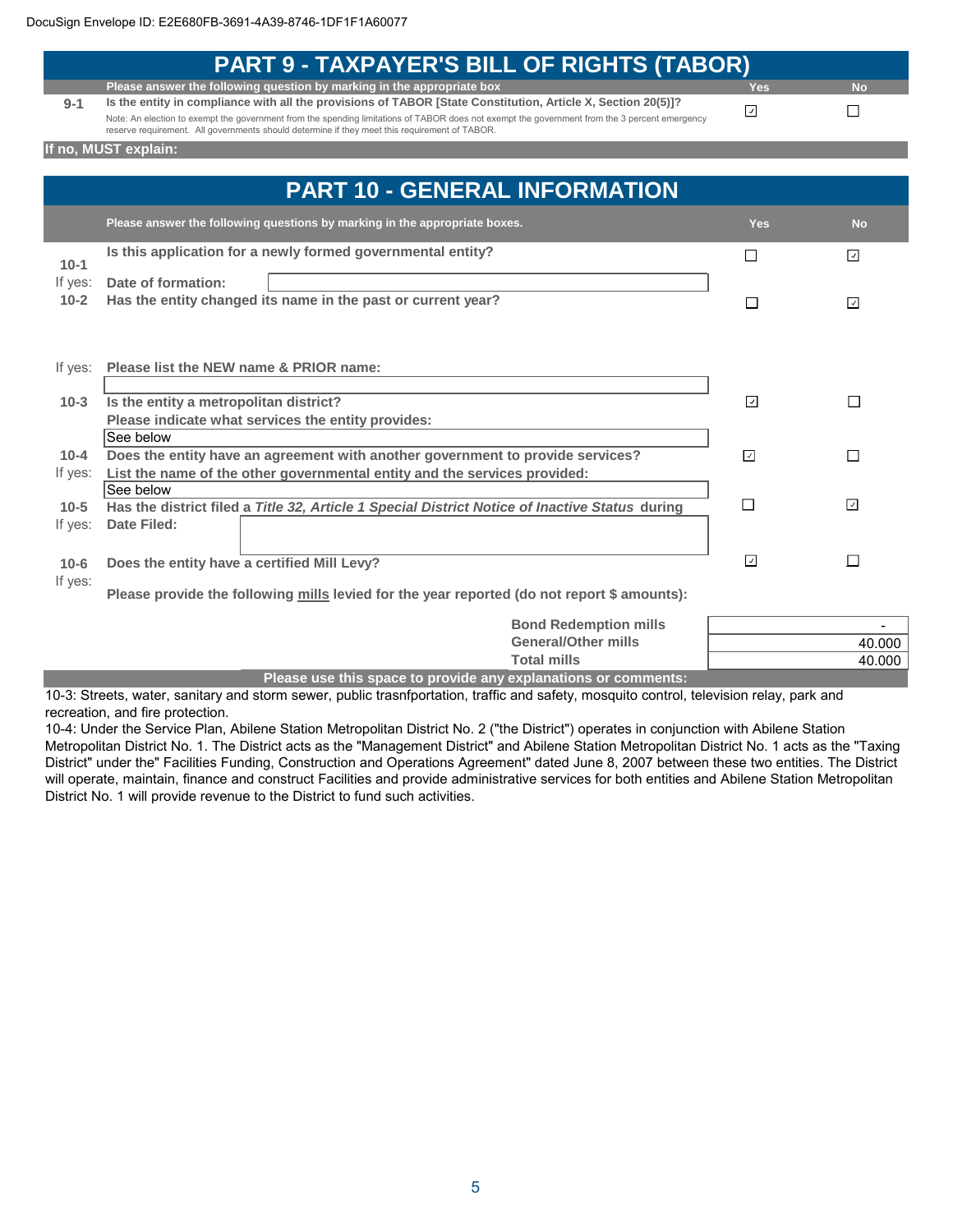| <b>PART 11 - GOVERNING BODY APPROVAL</b> |                                                                                            |            |           |  |  |
|------------------------------------------|--------------------------------------------------------------------------------------------|------------|-----------|--|--|
|                                          | Telease answer the following question by marking in the appropriate box                    | <b>YES</b> | <b>NO</b> |  |  |
|                                          | If you plan to submit this form electronically, have you read the new Electronic Signature |            |           |  |  |

**12-1 Innse form electronically, have you read the new Electronic Signature Policy?**

# **Office of the State Auditor — Local Government Division - Exemption Form Electronic Signatures Policy and Procedure**

### **Policy - Requirements**

The Office of the State Auditor Local Government Audit Division may accept an electronic submission of an application for exemption from audit that includes governing board signatures obtained through a program such as Docusign or Echosign. Required elements and safeguards are as follows:

• The preparer of the application is responsible for obtaining board signatures that comply with the requirement in Section 29-1-604 (3), C.R.S., that states the application shall be personally reviewed, approved, and signed by a majority of the members of the governing body.

• The application must be accompanied by the signature history document created by the electronic signature software. The signature history document must show when the document was created and when the document was emailed to the various parties, and include the dates the individual board members signed the document. The signature history must also show the individuals' email addresses and IP address.

• Office of the State Auditor staff will not coordinate obtaining signatures.

**The application for exemption from audit form created by our office includes a section for governing body approval. Local governing boards note their approval and submit the application through one of the following three methods:** 

1) Submit the application in hard copy via the US Mail including original signatures.

2) Submit the application electronically via email and either,

a. Include a copy of an adopted resolution that documents formal approval by the Board, **or**

b. Include electronic signatures obtained through a software program such as Docusign or Echosign in accordance with the requirements noted above.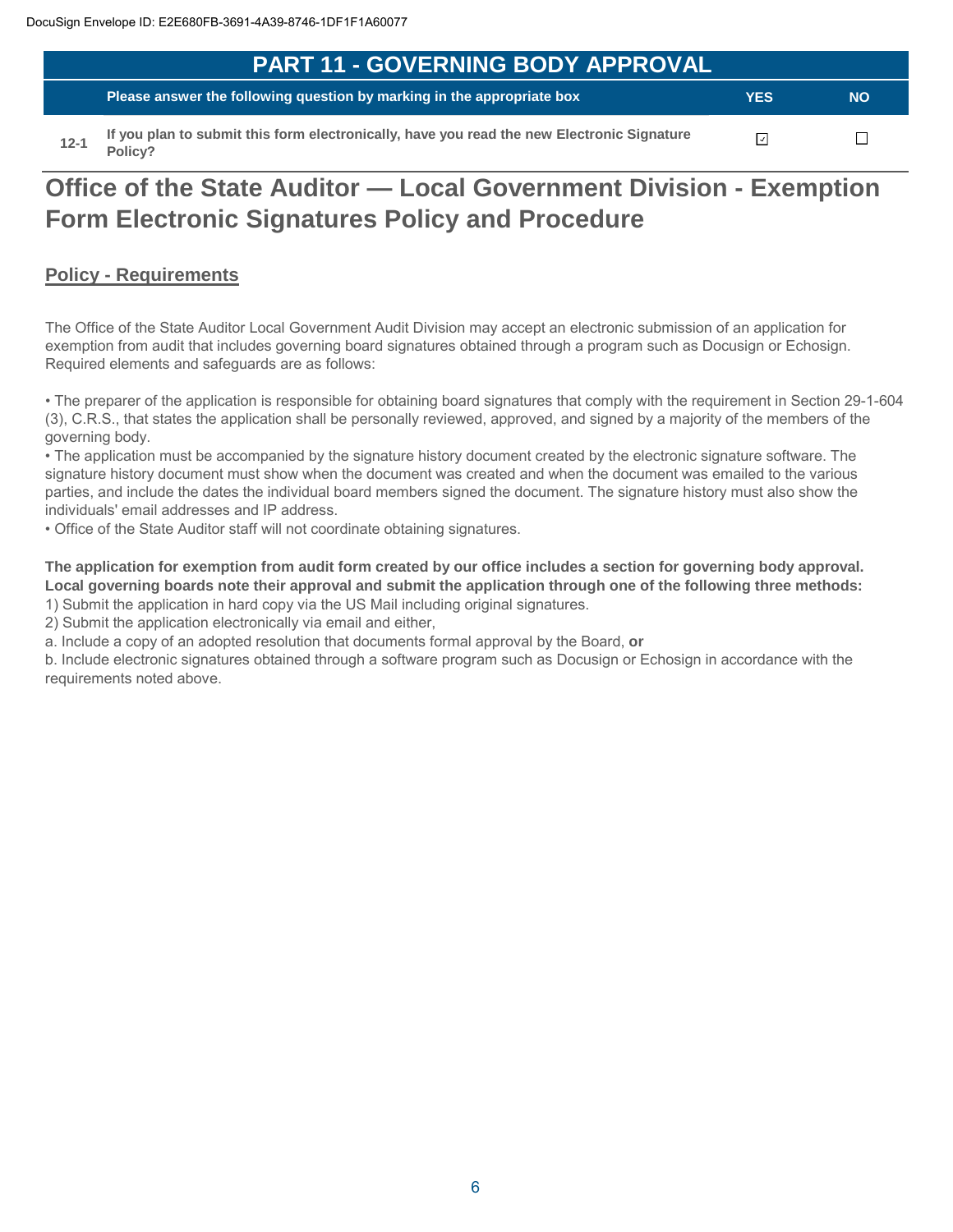|                 | Print the names of ALL members of | A MAJORITY of the members of the governing body must complete and sign in the column below.                                                                                                                                    |
|-----------------|-----------------------------------|--------------------------------------------------------------------------------------------------------------------------------------------------------------------------------------------------------------------------------|
|                 | current governing body below.     |                                                                                                                                                                                                                                |
|                 | <b>Print Board Member's Name</b>  | I, David Erb, attest I am a duly elected or appointed board member, and that I have                                                                                                                                            |
| <b>Board</b>    |                                   | personally reviewed and approve this application for exemption from audit.                                                                                                                                                     |
| <b>Member</b>   | <b>David Erb</b>                  | Docusigned by:<br>David DENG Avea<br>Essund JEMO FCO, MAMANGER<br><b>Signed</b>                                                                                                                                                |
| 1               |                                   | $\frac{3}{24/2021}$<br>Date:                                                                                                                                                                                                   |
|                 |                                   | My term Expires: May 2022                                                                                                                                                                                                      |
|                 |                                   |                                                                                                                                                                                                                                |
|                 | <b>Print Board Member's Name</b>  | I, Marilyn Erb, attest I am a duly elected or appointed board member, and that I have                                                                                                                                          |
|                 |                                   | personally reviewed and approve this application for exemption from audit.                                                                                                                                                     |
| <b>Board</b>    |                                   | Signed<br>Marilyn Erb                                                                                                                                                                                                          |
| <b>Member</b>   | <b>Marilyn Erb</b>                | 3/25/2021<br>Date:                                                                                                                                                                                                             |
| $\overline{2}$  |                                   | My term Expires: May 2023                                                                                                                                                                                                      |
|                 |                                   |                                                                                                                                                                                                                                |
|                 | <b>Print Board Member's Name</b>  |                                                                                                                                                                                                                                |
|                 |                                   | I, Keith Pockross, attest I am a duly elected or appointed board member, and that I                                                                                                                                            |
| <b>Board</b>    |                                   | have personally reviewed and approve this application for exemption from audit.                                                                                                                                                |
| <b>Member</b>   | <b>Keith Pockross</b>             |                                                                                                                                                                                                                                |
| 3               |                                   | Date: the contract of the contract of the contract of the contract of the contract of the contract of the contract of the contract of the contract of the contract of the contract of the contract of the contract of the cont |
|                 |                                   | My term Expires: May 2022                                                                                                                                                                                                      |
|                 |                                   |                                                                                                                                                                                                                                |
|                 | <b>Print Board Member's Name</b>  |                                                                                                                                                                                                                                |
|                 |                                   | member, and that I have personally reviewed and approve this application for                                                                                                                                                   |
| <b>Board</b>    |                                   | exemption from audit.                                                                                                                                                                                                          |
| <b>Member</b>   |                                   | Signed <b>Signed Signed Signed</b>                                                                                                                                                                                             |
| 4               |                                   | Date:________                                                                                                                                                                                                                  |
|                 |                                   | My term Expires:                                                                                                                                                                                                               |
|                 | <b>Print Board Member's Name</b>  | I am a duly elected or appointed board                                                                                                                                                                                         |
|                 |                                   | member, and that I have personally reviewed and approve this application for                                                                                                                                                   |
| <b>Board</b>    |                                   | exemption from audit.                                                                                                                                                                                                          |
| <b>Member</b>   |                                   |                                                                                                                                                                                                                                |
| $5\phantom{.0}$ |                                   | Date: The Date:                                                                                                                                                                                                                |
|                 |                                   | My term Expires: Note that the My term                                                                                                                                                                                         |
|                 |                                   |                                                                                                                                                                                                                                |
|                 | <b>Print Board Member's Name</b>  | statest I am a duly elected or appointed board                                                                                                                                                                                 |
| <b>Board</b>    |                                   | member, and that I have personally reviewed and approve this application for                                                                                                                                                   |
| <b>Member</b>   |                                   | exemption from audit.                                                                                                                                                                                                          |
| 6               |                                   |                                                                                                                                                                                                                                |
|                 |                                   | Date:                                                                                                                                                                                                                          |
|                 |                                   | My term Expires: My term of the state of the state of the state of the state of the state of the state of the state of the state of the state of the state of the state of the state of the state of the state of the state of |
|                 | <b>Print Board Member's Name</b>  |                                                                                                                                                                                                                                |
|                 |                                   | member, and that I have personally reviewed and approve this application for                                                                                                                                                   |
| <b>Board</b>    |                                   | exemption from audit.                                                                                                                                                                                                          |
| <b>Member</b>   |                                   |                                                                                                                                                                                                                                |
| 7               |                                   | Date:                                                                                                                                                                                                                          |
|                 |                                   | <b>My term Expires:</b>                                                                                                                                                                                                        |
|                 |                                   |                                                                                                                                                                                                                                |